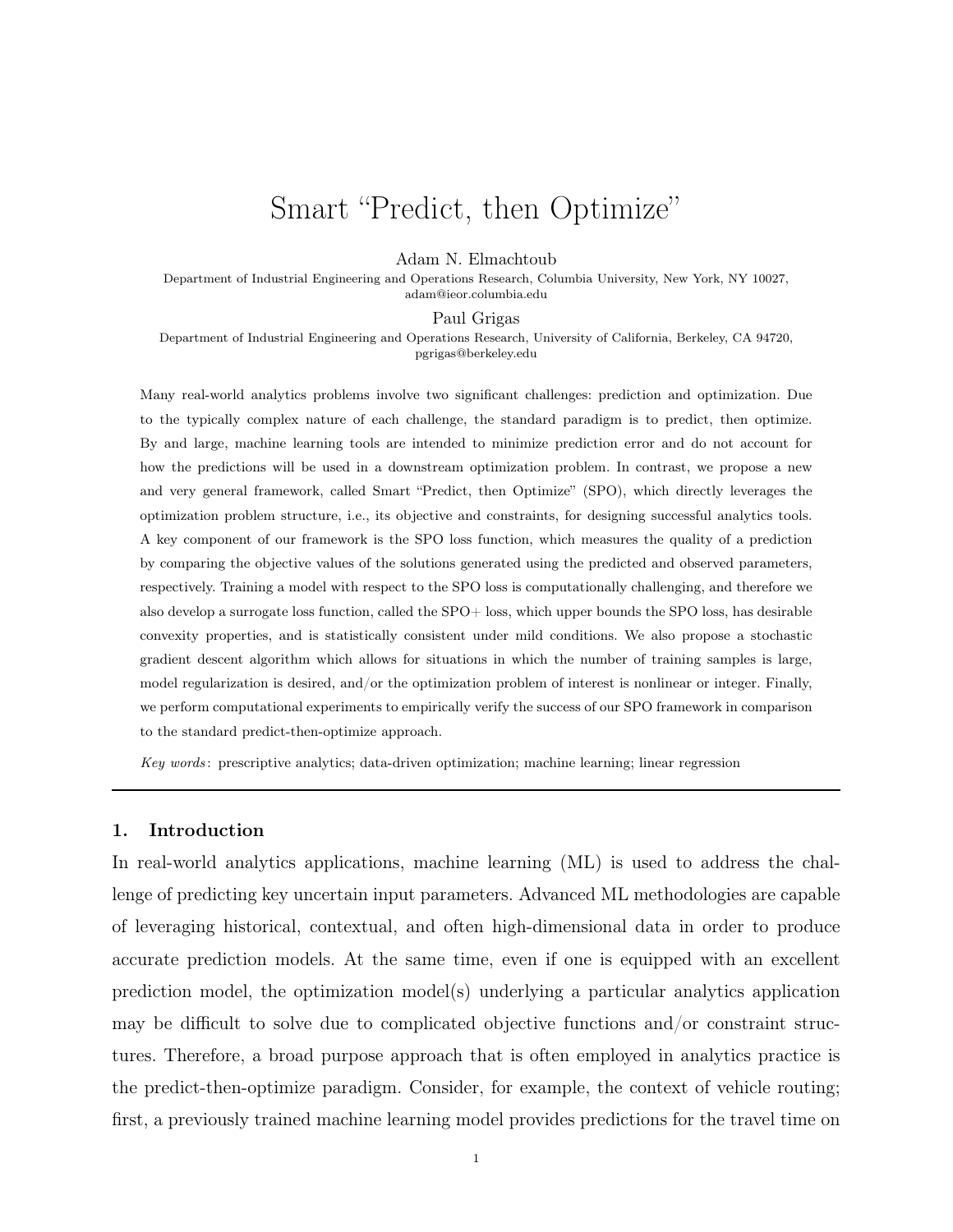all edges of a road network, and then an optimization solver provides near-optimal routes. We emphasize that most solution systems for real-world analytics problems involve some component of both prediction and optimization (see Angalakudati et al. (2014), Chan et al. (2012), Deo et al. (2015), Gallien et al. (2015), Cohen et al. (2017), Besbes et al. (2015), Mehrotra et al. (2011), Chan et al. (2013), Ferreira et al. (2015) for recent examples and expositions of Simchi-Levi (2013) and den Hertog and Postek (2016)). The efficacy of the predict-then-optimize approach is supported by years of research in both machine learning and optimization. Indeed, advances in statistics and machine learning offer very powerful, general purpose tools for prediction while advances in mathematical optimization offer very powerful modeling paradigms and solvers. However, except for a few limited options, machine learning tools for parameter prediction do not effectively account for the structure of the nominal optimization problem, i.e., its constraints and objective. In contrast, we provide a new framework for designing machine learning tools that better predict input parameters of optimization problems by leveraging the underlying optimization problem structure.

Our approach, which we call Smart "Predict, then Optimize" (SPO), fundamentally maintains the paradigm of sequentially predicting and then optimizing. The key difference is that our approach is not fully decoupled since the prediction models that we train are specifically designed to lead to good quality solutions of the nominal optimization problem. In particular, we design a new framework for parameter prediction that explicitly incorporates the objective and constraints of the nominal optimization problem at hand. The quality of a prediction is *not* measured based on prediction error such as least squares loss, i.e., the squared distance between the predicted and true values, or other popular loss functions. Instead, in the SPO framework the quality of a prediction is measured using the objective cost associated with the underlying optimization problem. That is, when training a ML model using historical feature data x and parameter data c, we evaluate the quality of a prediction  $\hat{c}$  by measuring the cost of the decision (induced by  $\hat{c}$ ) with respect to the true parameter value c. In contrast, the least squares approach measures error with the squared norm  $||c - \hat{c}||_2^2$ , completely ignoring the decisions induced by the predictions.

In this paper, we focus on predicting unknown parameters that appear linearly in the objective, i.e., the cost vector of a linear, convex, or integer optimization problem. The core of our SPO framework is a new loss function for training prediction models. Since this loss function is difficult to work with, we also provide a surrogate loss function that is convex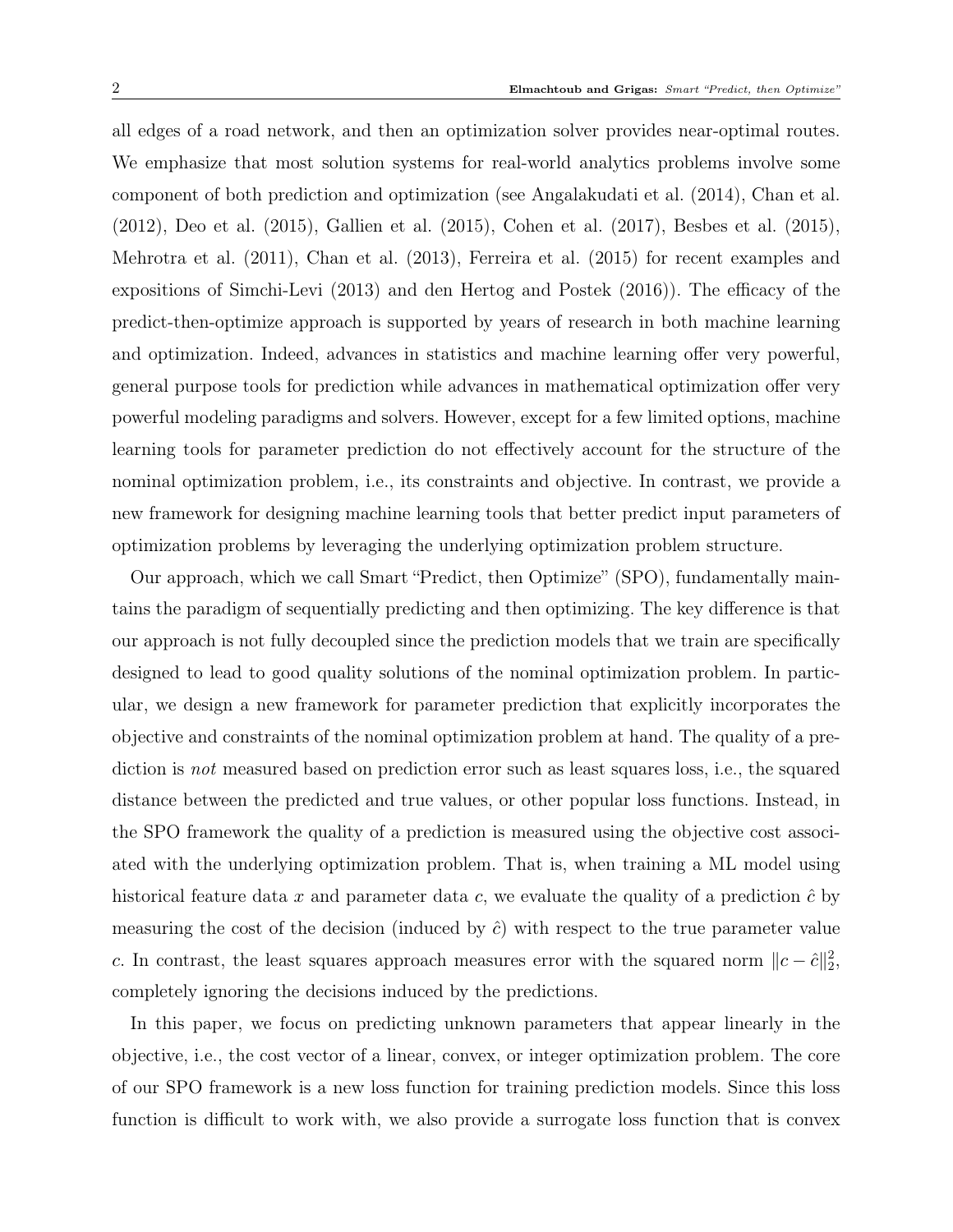and therefore can be optimized efficiently, has a desirable statistical consistency property, and performs well empirically as compared to standard predict-then-optimize approaches. We believe our SPO framework provides a clear path for designing machine learning tools whose performance are measured by the quality of the decisions they induce.

Our contributions may be summarized as follows:

1. First we formally define a new loss function, which we call the SPO loss, that measures the error in predicting the cost vector of a nominal optimization problem. The loss corresponds to the suboptimality gap – with respect to the true/historical cost vector – due to implementing a possibly incorrect decision induced by the predicted cost vector. Specifically, the SPO loss is the true cost of the solution induced by the predicted cost vector minus the optimal cost given full knowledge of the true cost vector. Unfortunately, the SPO loss function can be nonconvex and discontinuous in the predictions, implying that training ML models under the SPO loss may be challenging.

2. Given the intractability of the SPO loss function, we develop a surrogate loss function which we call the SPO+ loss. This surrogate loss function is derived using a sequence of upper bounds motivated by duality, a data scaling approximation, and a first-order approximation of the optimal cost with respect to the predictions. The resulting SPO+ loss function is convex in the predictions. Moreover, when training a linear model to predict the objective coefficients of a linear program, only a linear optimization problem needs be solved to minimize the SPO+ loss.

3. We provide a general algorithm for minimizing the  $SPO +$  loss which is based on stochastic gradient descent. This method easily allows the number of training samples to be large, and also allows for regularization on the machine learning model. Moreover, this method allows one to handle nominal optimization problems where the constraints are convex or the decisions must be integral, as the main computational ingredient of the method is simply a black-box solver for the nominal problem.

4. We prove a key consistency result of the SPO+ loss function, which further motivates its use. Namely, under full distributional knowledge, minimizing the SPO+ loss function is in fact equivalent to minimizing the SPO loss if two mild conditions hold: the distribution of the cost vector parameters must be continuous and symmetric about its mean. For example, these assumptions are satisfied by a Gaussian random variable. This consistency property is widely regarded as an essential property of any surrogate loss function across the statistics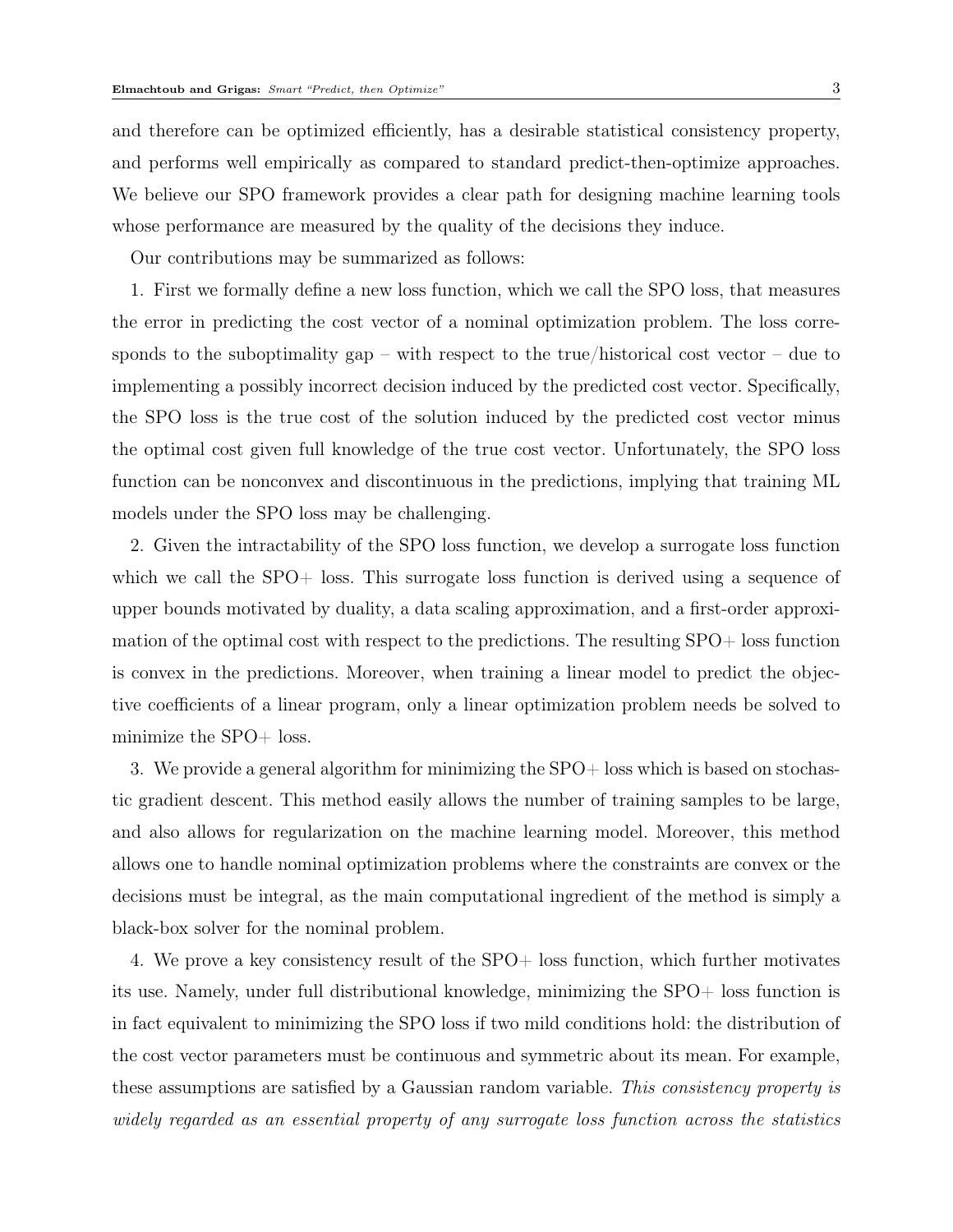and machine learning literature. For example, the famous hinge loss (used in SVM) and logistic loss functions are consistent with the 0-1 classification loss.

5. Finally, we validate our framework through numerical experiments on the shortest path problem, assignment problem, and portfolio optimization. In each setting, we test our SPO framework against standard predict-then-optimize approaches, and evaluate the out of sample performance with respect to the SPO loss. Generally, the value of our SPO framework increases as the degree of model misspecification increases. The dependence on the size of the training set and the level of noise in the data has varying effects depending on the nominal problem.

## 1.1. Applications

Settings where the input parameters (cost vectors) of an optimization problem need to be predicted from contextual (feature) data are numerous. Let us now highlight a few potential application areas for the SPO framework.

Inventory Management. In inventory planning problems such as the economic lot sizing problem (Wagner and Whitin (1958)) or the joint replenishment problem (Levi et al. (2006)), the demand is the key input into the optimization model. In practical settings, demand is highly nonstationary and can depend on historical and contextual data such as weather, seasonality, and competitor sales. The decisions of when to order inventory are captured by a linear or integer optimization model, depending on the complexity of the problem. Under a common formulation (see Levi et al. (2006), Cheung et al. (2016)), the demand appears linearly in the objective, which is convenient for the SPO framework. The goal is to design a prediction model that maps feature data to demand predictions, which in turn lead to good inventory plans. Simply minimizing prediction error is a reasonable approach, but it does not leverage any problem structure. Indeed, as a basic example, in all nontrivial instances an order is always placed in the first period; thus a prediction of the demand in the first period is non-informative, which the SPO framework would capture naturally. Moreover, understanding which days have heavy demand is more critical than understanding those with low demand, since the corresponding costs are much higher when demand is higher, which the SPO framework would also capture.

Vehicle Routing. In numerous applications, the cost of each edge of a graph needs to be predicted before making a routing decision. The cost of an edge typically corresponds to the expected length of time a vehicle would need to traverse the corresponding edge. For clarity,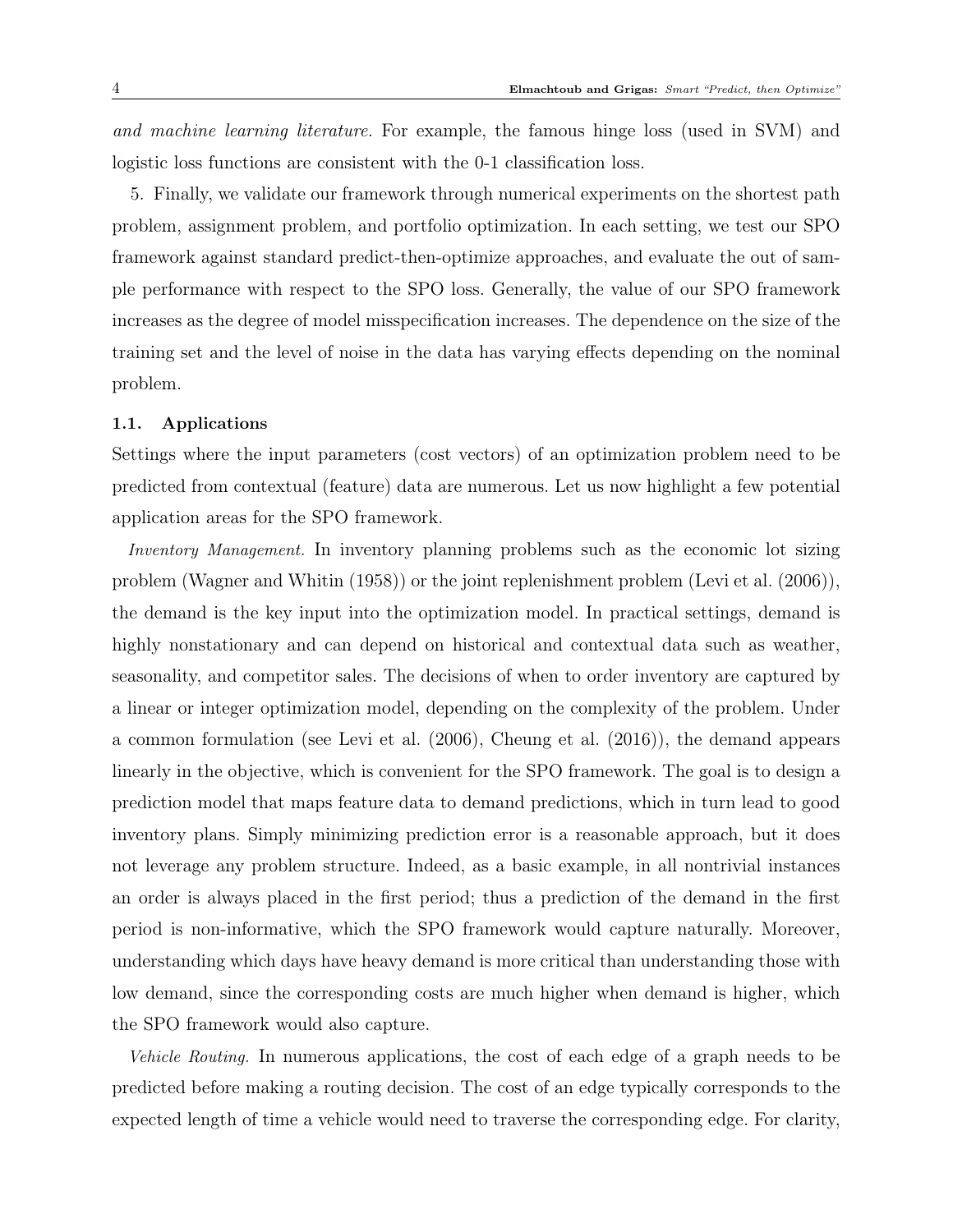let us focus on one important example, the shortest path problem. In the shortest path problem, one is given a weighted directed graph, along with an origin node and destination node, and the goal is to find a sequence of edges from the origin to the destination at minimum possible cost. A well-known fact is that the shortest path problem can be formulated as a linear optimization problem, but there are also alternative specialized algorithms such as the famous Dijkstra's algorithm (see, e.g., Ahuja et al. (1993)). The data used to predict the cost of the edges may incorporate the length, speed limit, weather, season, day, and real-time data from mobile applications such as Google Maps and Waze. Simply minimizing prediction error may not suffice nor be appropriate, as understanding the cost on some edges may be more critical than others. The SPO framework would ensure that the predicted weights lead to shortest paths, and would naturally emphasize the estimation of edges that are critical to this decision.

Portfolio Optimization. In financial services applications, the returns of potential investments need to be somehow estimated from data, and can depend on many features which typically include historical returns, news, economic factors, social media, and others. In portfolio optimization, the goal is to find a portfolio with the highest return subject to a constraint on the total risk, or variance, of the portfolio. While the returns are often highly dependent on auxiliary feature information, the variances are typically much more stable and are not as difficult nor sensitive to predict. Our SPO framework would result in predictions that lead to high performance investments that satisfy the desired level of risk. A least squares loss approach places higher emphasis on estimating higher valued investments, even if the corresponding risk may not be ideal. In contrast, the SPO framework directly accounts for the risk of each investment when training the prediction model.

## 1.2. Related Literature.

We now describe previous works related to our SPO framework and problems of interest, followed by a brief discussion of related areas of research. Perhaps the most related work is that of Kao et al. (2009), who also directly seek to train a machine learning model that minimizes loss with respect to a nominal optimization problem. In their framework, the nominal problem is an unconstrained quadratic optimization problem, where the unknown parameters appear in the linear portion of the objective. They show that minimizing a combination of prediction error and SPO loss is optimal when training a linear model (linear regression) under a very specific generative model of the data and a specific set of structural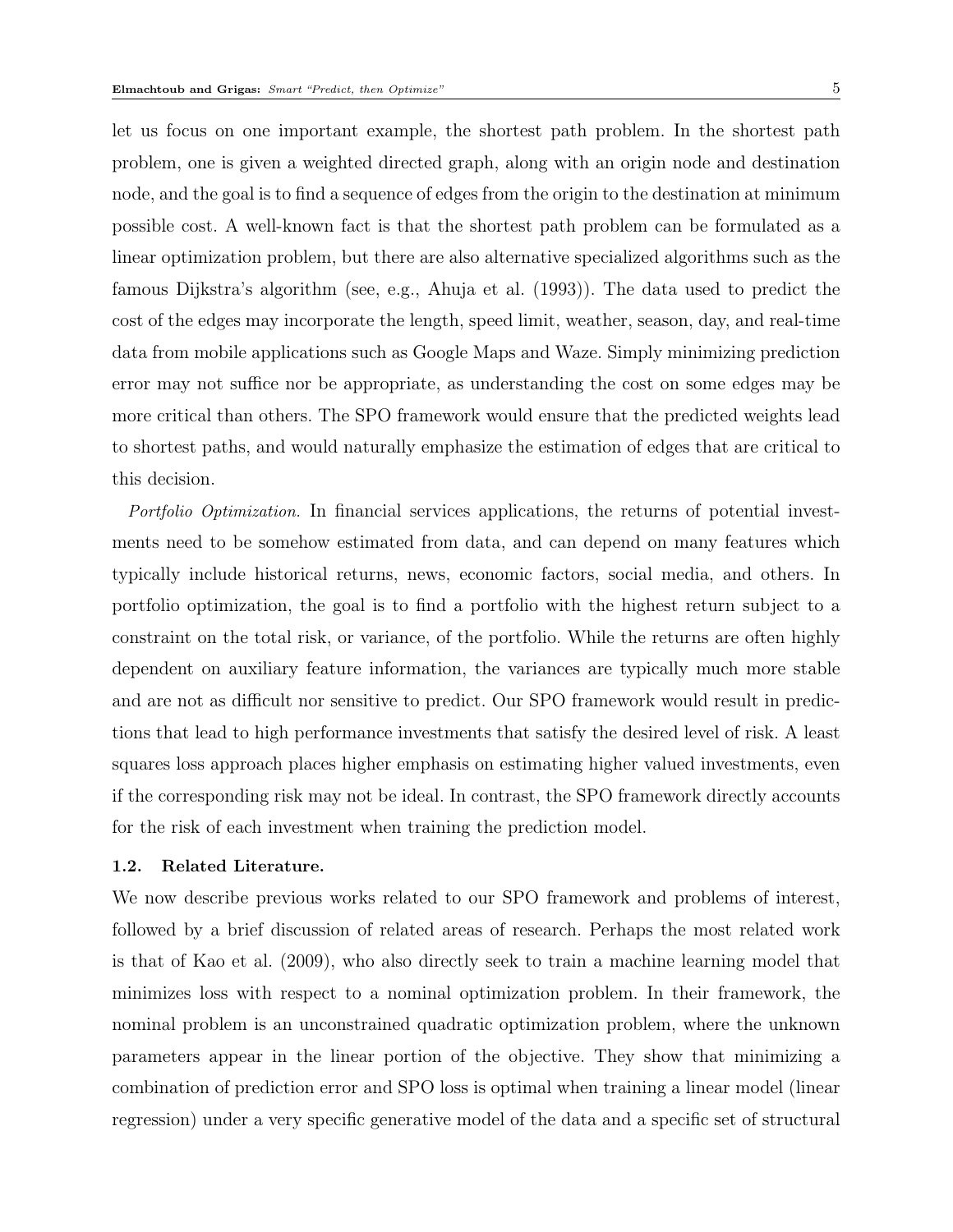constraints on the linear model. Their work does not extend to settings where the nominal optimization problem has constraints, which our framework does. Donti et al. (2017) proposes a heuristic to address a more general setting than that of Kao et al. (2009), and also focus on the case of quadratic optimization. Both works also bypass issues of non-uniqueness of solutions of the nominal problem (since their problem is strongly convex), which must be addressed in our setting to avoid degenerate prediction models.

In Rudin and Vahn (2014), ML models are trained to directly predict the optimal solution of a newsvendor problem from data. Tractability and statistical properties of the method are shown as well as its effectiveness in practice. However, it is not clear how this approach can be used when there are constraints in the nominal optimization problem since feasibility issues may arise.

The general approach in Bertsimas and Kallus (2014) considers the problem of accurately estimating an unknown optimization objective using machine learning models, specifically ML models where the predictions can be described as a weighted combination of training samples, e.g., nearest neighbors and decision trees. In their approach, they estimate the objective of an instance by applying the same weights generated by the ML model to the corresponding objective functions of those samples. This approach differs from standard predict-then-optimize only when the objective function is nonlinear in the unknown parameter. Moreover, the training of the ML models does not rely on the structure of the nominal optimization problem. In contrast, the unknown parameters of all the applications mentioned in Section 1.1 appear linearly in the objective and our SPO framework directly incorporates the problem structure when training the ML model.

The approach in Tulabandhula and Rudin (2013) relies on minimizing a loss function that combines the prediction error with the operational cost of the model on an unlabeled dataset. However, the operational cost is with respect to the predicted parameters, and not the true parameters. We also note that our SPO loss, while mathematically different, is similar in spirit to the notion of relative regret introduced in Lim et al. (2012) in the specific context of portfolio optimization with historical return data and without features. Other approaches for finding near-optimal solutions from data include operational statistics (Liyanage and Shanthikumar (2005), Chu et al. (2008)), sample average approximation (Kleywegt et al. (2002), Schütz et al. (2009), Bertsimas et al. (2014)), and robust optimization (Bertsimas and Thiele (2006), Bertsimas et al. (2013), Wang et al. (2016)). These approaches typically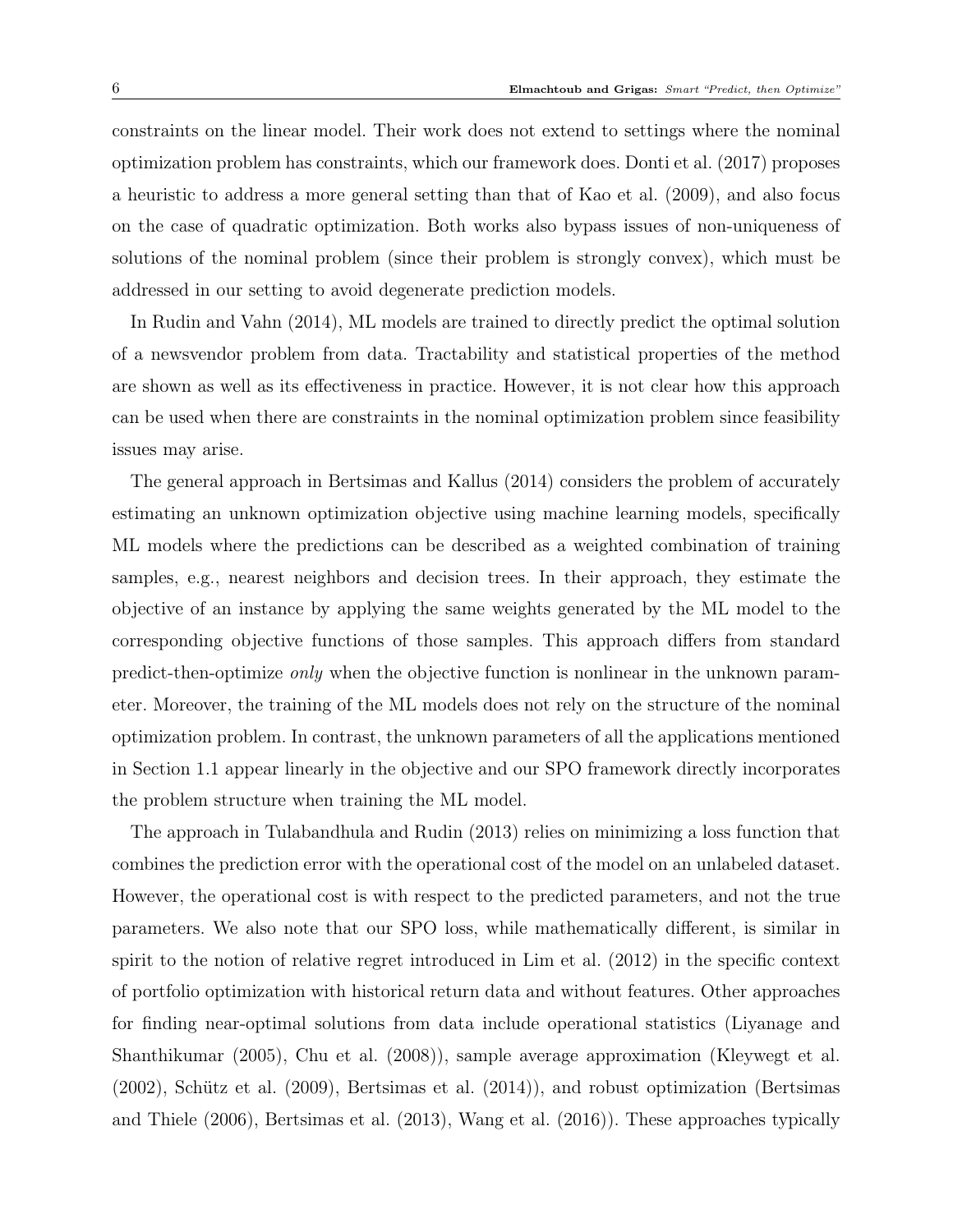do not have a clear way of using feature data, nor do they directly consider how to train a machine learning model to predict optimization parameters. Another related stream of work is in data-driven inverse optimization, where feasible or optimal solutions to an optimization problem are observed and the objective function has to be learned (Aswani et al. (2015), Keshavarz et al. (2011), Chan et al. (2014), Bertsimas et al. (2015), Esfahani et al. (2015)). In these problems, there is typically a single unknown objective, and no previous samples of the objective are provided. We also note there have been recent approaches for regularization (Ban et al. (2016)) and model selection (Den Boer and Sierag (2016), Sen and Deng (2017)) in the context of an optimization problem.

Finally, we note that our framework is related to the general setting of structured prediction (see, e.g., Osokin et al. (2017), Goh and Jaillet (2016) and the references therein). Motivated by problems in computer vision and natural language processing, structured prediction is a version of multiclass classification that is concerned with predicting structured objects, such as sequences or graphs, from feature data. The SPO framework presents a new paradigm for structured prediction where the structured objects are decision variables associated with a natural optimization problem.

## 2. "Predict, then Optimize" Framework

We now describe the "Predict, then Optimize" framework which is central to many applications of optimization in practice. Specifically, we assume that there is a nominal optimization problem of interest with a linear objective where the decision variables and constraints are well-defined and known with certainty. However, for any instance of the problem, the objective function cost vector is not known, but can be predicted from known feature data associated with the instance. Specifically, a prediction (machine learning) model is used that maps the feature vector to a cost vector prediction. The prediction model itself is chosen from a hypothesis class in order to minimize a given notion of loss, which is a function that quantifies the error in making incorrect predictions. Since the distribution of the data is not known, historical data consisting of pairs of feature vectors and cost vectors are used to train the prediction model, i.e., the prediction model chosen is the one that minimizes the empirical loss on the training data. Our primary interests in this paper concern defining suitable loss functions for the "Predict, then Optimize" framework, examining their properties, as well as developing algorithms for training prediction models using these loss functions.

We now formally list the key ingredients of our framework: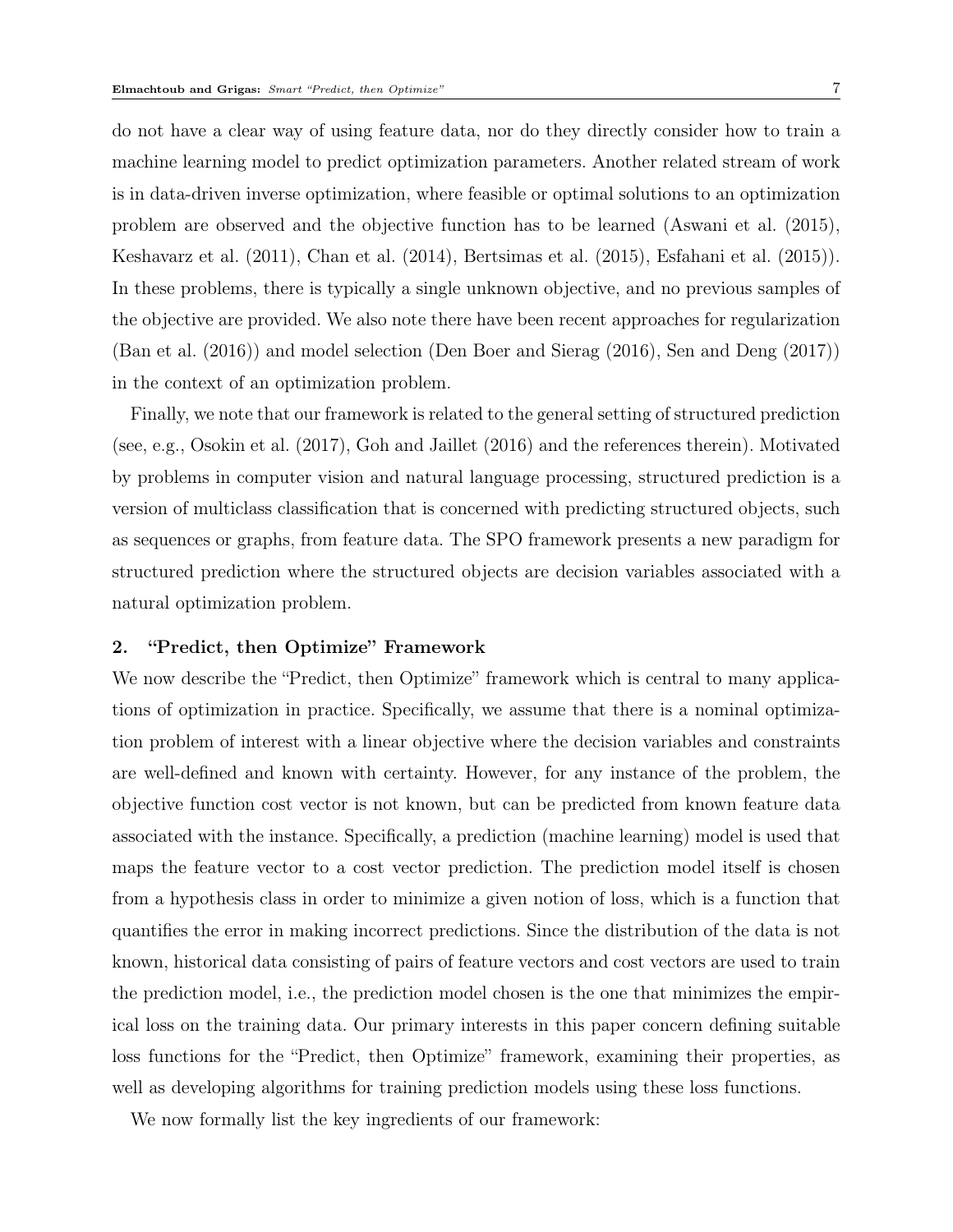## 1. Nominal optimization problem, which is of the form

$$
P(c): z^*(c) := \min_w c^T w
$$
  
s.t.  $w \in S$ , (1)

where  $w \in \mathbb{R}^d$  are the decision variables,  $c \in \mathbb{R}^d$  is the problem data describing the linear objective function, and  $S \subseteq \mathbb{R}^d$  is a nonempty, compact (i.e., closed and bounded), and convex set representing the feasible region. Since  $S$  is assumed to be fixed and known with certainty, every problem instance can be described by the corresponding cost vector, hence the dependence on c in (1). When solving a particular instance where c is unknown, a prediction for c is used instead. We assume access to a practically efficient optimization oracle,  $w^*(c)$ , that returns a solution of  $P(c)$  for any input cost vector. For instance, if (1) corresponds to a linear, conic, or even a particular combinatorial or mixed-integer optimization problem (in which case S can be implicitly described as a convex set), then a commercial optimization solver or a specialized algorithm suffices for  $w^*(c)$ .

2. Training data of the form  $(x_1, c_1), (x_2, c_2), \ldots, (x_n, c_n)$ , where  $x_i \in \mathcal{X}$  is a feature vector representing auxiliary information associated with  $c_i$ .

3. A hypothesis class H of cost vector prediction models  $f: \mathcal{X} \to \mathbb{R}^d$ , where  $\hat{c} := f(x)$  is interpreted as the predicted cost vector associated with feature vector  $x$ .

4. A loss function  $\ell(\cdot, \cdot) : \mathbb{R}^d \times \mathbb{R}^d \to \mathbb{R}_+$ , whereby  $\ell(\hat{c}, c)$  quantifies the error in making prediction  $\hat{c}$  when the realized (true) cost vector is actually  $c$ .

Given the loss function  $\ell(\cdot, \cdot)$  and the training data  $(x_1, c_1), \ldots, (x_n, c_n)$ , the empirical risk minimization principle states that we should determine a prediction model  $f^* \in \mathcal{H}$  by solving the optimization problem

$$
\min_{f \in \mathcal{H}} \frac{1}{n} \sum_{i=1}^{n} \ell(f(x_i), c_i) \tag{2}
$$

Provided with the prediction model  $f^*$ , a natural decision rule is induced for the nominal optimization problem when presented with a feature vector  $x$ , namely the optimal solution with respect to the predicted cost vector,  $w^*(f^*(x))$ , is chosen. Example 1 contextualizes our framework in the context of a network optimization problem.

EXAMPLE 1 (NETWORK FLOW). An example of the nominal optimization problem is a minimum cost network flow problem, where the decisions are how much flow to send on each edge of the network. We assume that the underlying graph is provided to us, e.g., the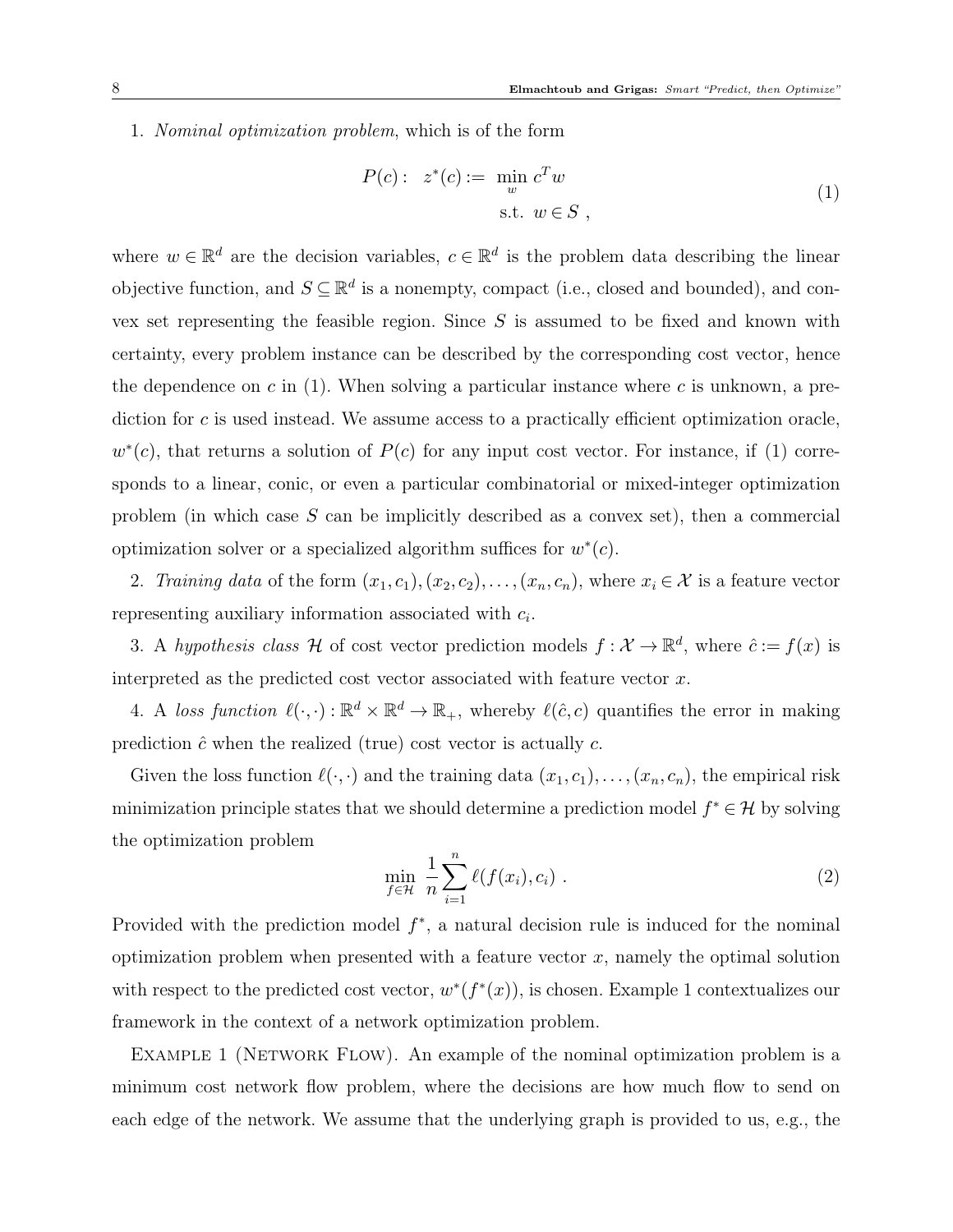road network of a city. The feasible region S represents flow conservation, capacity, and required flow constraints on the underlying network. The cost vector  $c$  is not known with certainty, but can be estimated from data  $x$  which can include features of time, day, edge lengths, most recent observed cost, and so on. An example of the the hypothesis class is the set of linear prediction models given by  $\mathcal{H} = \{f : f(x) = Bx \text{ for some } B \in \mathbb{R}^{d \times p}\}\.$  The linear model can be trained, for example, according to the mean squared error loss function, i.e.,  $\ell(\hat{c}, c) = \frac{1}{2} ||\hat{c} - c||_2^2$ . The corresponding empirical risk minimization problem to find the best linear model  $B^*$  then becomes

$$
\min_{B} \frac{1}{n} \sum_{i=1}^{n} \frac{1}{2} \|Bx_i - c_i\|_2^2.
$$

Note that one can also include regularization terms to prevent the prediction model from overfitting, which is equivalent to restricting the hypothesis class even further. The decision rule to find the optimal network flow given a feature x is  $w^*(B^*x)$ .  $\Box$ 

In standard applications of the "Predict, then Optimize" framework, as in Example 1, the loss function that is used is completely independent of the nominal optimization problem. In other words, the underlying structure of the optimization problem  $P(\cdot)$  does not factor into the loss function and therefore the training of the prediction model. For example, when  $\ell(\hat{c}, c) = \frac{1}{2} ||\hat{c} - c||_2^2$ , this corresponds to the mean squared error. Moreover, if H is a set of linear predictors, then (2) reduces to a standard least squares linear regression problem. In contrast, our focus in Section 3 is on the construction of loss functions that intelligently measure errors in predicting cost vectors and leverage problem structure when training the prediction model.

Useful Notation. Let p be the dimension of a feature vector,  $d$  be the dimension of a decision vector, and n be the number of training samples. Let  $W^*(c) := \arg \min_{w \in S} \{c^T w\}$  denote the set of optimal solutions of  $P(\cdot)$ , and let  $w^*(\cdot): \mathbb{R}^d \to S$  denote a particular *oracle* for solving  $P(\cdot)$ . That is,  $w^*(\cdot)$  is a fixed deterministic mapping such that  $w^*(c) \in W^*(c)$ . Note that nothing special is assumed about the mapping  $w^*(\cdot)$ , hence  $w^*(c)$  may be regarded as an arbitrary element of  $W^*(c)$ . Let  $\xi_S(\cdot): \mathbb{R}^d \to \mathbb{R}$  denote the support function of S, which is defined by  $\xi_S(c) := \max_{w \in S} \{c^T w\}$ . Since S is compact,  $\xi_S(\cdot)$  is finite everywhere, the maximum in the definition is attained for every  $c \in \mathbb{R}^d$ , and note that  $\xi_S(c) = -z^*(-c) =$  $c^T w^*(-c)$  for all  $c \in \mathbb{R}^d$ . Recall also that  $\xi_S(\cdot)$  is a convex function. For a given convex function  $h(\cdot): \mathbb{R}^d \to \mathbb{R}$ , recall that  $g \in \mathbb{R}^d$  is a subgradient of  $h(\cdot)$  at  $c \in \mathbb{R}^d$  if  $h(c') \ge h(c) + g^T(c'-c)$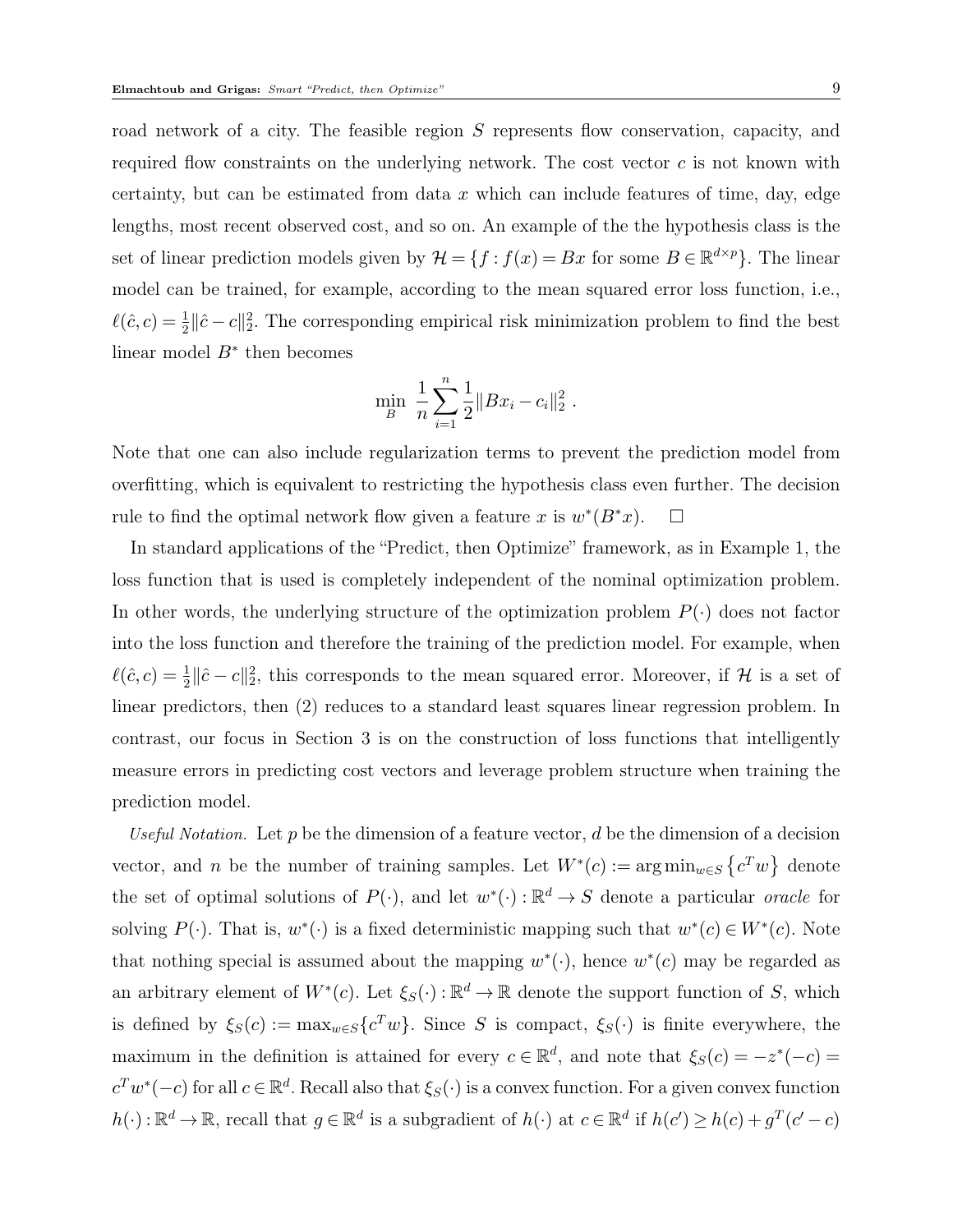for all  $c' \in \mathbb{R}^d$ , and the set of subgradients of  $h(\cdot)$  at c is denoted by  $\partial h(c)$ . For two matrices  $B_1, B_2 \in \mathbb{R}^{d \times p}$ , the trace inner product is denoted by  $B_1 \bullet B_2 := \text{trace}(B_1^T B_2)$ .

## 3. Smart "Predict, then Optimize" (SPO) Loss Functions

Herein, we introduce several loss functions that fall into the predict-then-optimize paradigm, but that are also *smart* in that they take the nominal optimization problem  $P(\cdot)$  into account when measuring errors in predictions. We refer to these loss functions as Smart "Predict, then Optimize" (SPO) loss functions. As a starting point, let us consider a true SPO loss function that exactly measures the excess cost incurred when making a suboptimal decision due to an imprecise cost vector prediction. Following the PO paradigm, given a cost vector prediction  $\hat{c}$ , a decision  $w^*(\hat{c})$  is implemented based on solving  $P(\hat{c})$ . After the decision  $w^*(\hat{c})$  is implemented, the cost incurred is with respect to the cost vector c that is actually *realized*. The excess cost due to the fact that  $w^*(\hat{c})$  may be suboptimal with respect to c is then  $c^T w^*(\hat{c}) - z^*(c)$ . Definition 1 formalizes this true SPO loss associated with making the prediction  $\hat{c}$  when the actual cost vector is c, given a particular oracle  $w^*(\cdot)$  for  $P(\cdot)$ .

DEFINITION 1. Given a cost vector prediction  $\hat{c}$  and a realized cost vector c, the true SPO loss  $\ell_{\text{SPO}}^{w^*}(\hat{c}, c)$  with respect to the optimization oracle  $w^*(\cdot)$  is defined as:

$$
\ell_{\rm SPO}^{w^*}(\hat{c},c) := c^T w^*(\hat{c}) - z^*(c) .
$$

Note that there is an unfortunate deficiency in Definition 1, which is the dependence on the particular oracle  $w^*(\cdot)$  used to solve (1). Practically speaking, this deficiency is not a major issue since we should usually expect  $w^*(\hat{c})$  to be a unique optimal solution, i.e., we should expect  $W^*(\hat{c})$  to be a singleton. (Note that if any solution from  $W^*(\hat{c})$  may be used by the loss function, then the loss function essentially becomes  $\min_{w \in W^*(\hat{c})} c^T w - z^*(c)$ . Thus, a prediction model would then be incentivized to always predict  $\hat{c} = 0$  since  $W^*(0) = S$ , and therefore the loss would be trivially 0.)

In any case, if one wishes to address the dependence on the particular oracle  $w^*(\cdot)$  in Definition 1, then it is most natural to "break ties" by presuming that the implemented decision has worst-case behavior with respect to c. Definition 2 is an alternative SPO loss function that does not depend on the particular choice of the optimization oracle  $w^*(\cdot)$ .

DEFINITION 2. Given a cost vector prediction  $\hat{c}$  and a realized cost vector c, the (unambiguous) true SPO loss  $\ell_{\text{SPO}}(\hat{c}, c)$  is defined as:

$$
\ell_{\rm SPO}(\hat{c},c) := \max_{w \in W^*(\hat{c})} \left\{ c^T w \right\} - z^*(c) \ .
$$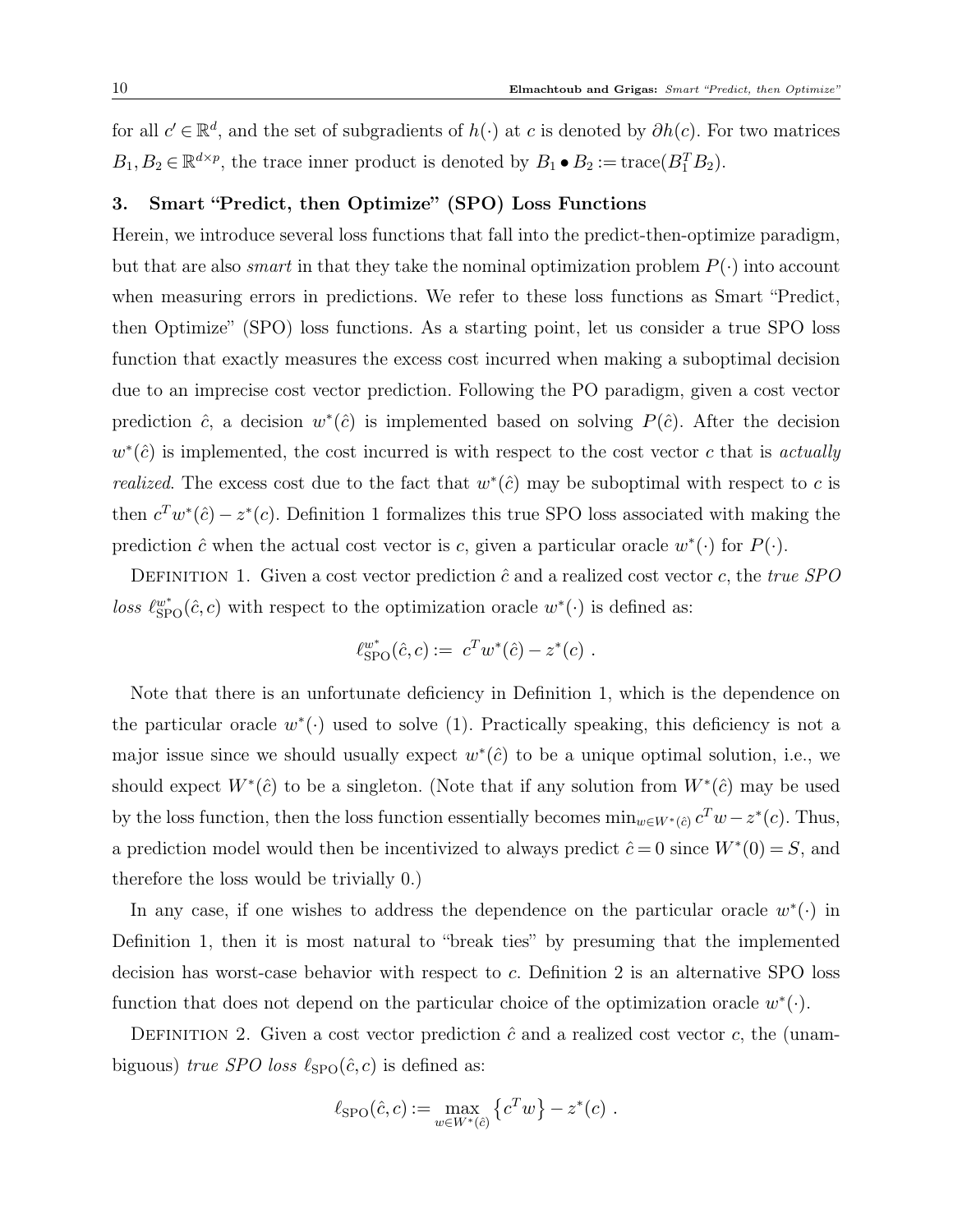Note that Definition 2 presents a version of the true SPO loss that upper bounds the version from Definition 1, i.e., it holds that  $\ell_{\text{SPO}}^{w^*}(\hat{c}, c) \leq \ell_{\text{SPO}}(\hat{c}, c)$  for all  $\hat{c}, c \in \mathbb{R}^d$ . As mentioned previously, the distinction between Definitions 1 and 2 is only relevant in degenerate cases. In the results and discussion herein, we work with the unambiguous true SPO loss given by Definition 2. Related results may often be inferred for the version of the true SPO loss given by Definition 1 by recalling that Definition 2 upper bounds Definition 1 and that the two loss functions are almost always equal except for degenerate cases where  $W^*(\hat{c})$  has multiple optimal solutions.

Notice that  $\ell_{\text{SPO}}(\hat{c}, c)$  is impervious to the scaling of  $\hat{c}$ , in other words it holds that  $\ell_{\text{SPO}}(\alpha \hat{c}, c) = \ell_{\text{SPO}}(\hat{c}, c)$  for all  $\alpha > 0$ . This property is intuitive since the true loss associated with prediction  $\hat{c}$  should only depend on the optimal *solution* of  $P(\cdot)$ , which does not depend on the scaling of  $\hat{c}$ . Moreover, this property is also shared by the 0-1 loss function in binary classification problems. Namely, labels can take values of  $\pm 1$  and the prediction model predicts values in R. If the predicted value has the same sign as the true value, the loss is 0, and otherwise the loss is 1. Therefore, the 0-1 loss function is also independent of the scale on the predictions. This similarity is not a coincidence; in fact, Proposition 1 illustrates that binary classification is a special case of the SPO framework.

PROPOSITION 1. The 0-1 loss function associated with binary classification is a special case of the SPO loss function.

*Proof.* Let  $d = 1$  and the feasible region be the interval  $S = [-1/2, +1/2]$ . Here the "cost" vector" c corresponds to a binary class label, i.e., c can take one of two possible values, −1 or +1. (However, the predicted cost vector is allowed to be any real number.) Notice that, for both possible values of c, it holds that  $z^*(c) = -1/2$ . There are three cases to consider for the prediction  $\hat{c}$ : (i) if  $\hat{c} > 0$  then  $W^*(\hat{c}) = \{-1/2\}$  and  $\ell_{\text{SPO}}(\hat{c}, c) = (1 - c)/2$ , (ii) if  $\hat{c} < 0$  then  $W^*(c) = \{+1/2\}$  and  $\ell_{\text{SPO}}(\hat{c}, c) = (1+c)/2$ , and *(iii)* if  $\hat{c} = 0$  then  $W^*(\hat{c}) = S = [-1/2, +1/2]$ and  $\ell_{\text{SPO}}(\hat{c}, c) = (1 + |c|)/2 = 1$ . Thus, we have  $\ell_{\text{SPO}}(\hat{c}, c) = 0$  when  $\hat{c}$  and c share the same sign, and  $\ell_{\text{SPO}}(\hat{c}, c) = 1$  otherwise. Therefore,  $\ell_{\text{SPO}}$  is exactly the 0-1 loss function.  $\square$ 

Now, given the training data, we are interested in determining a cost vector prediction model with minimal true SPO loss. Therefore, given the previous definition of the true SPO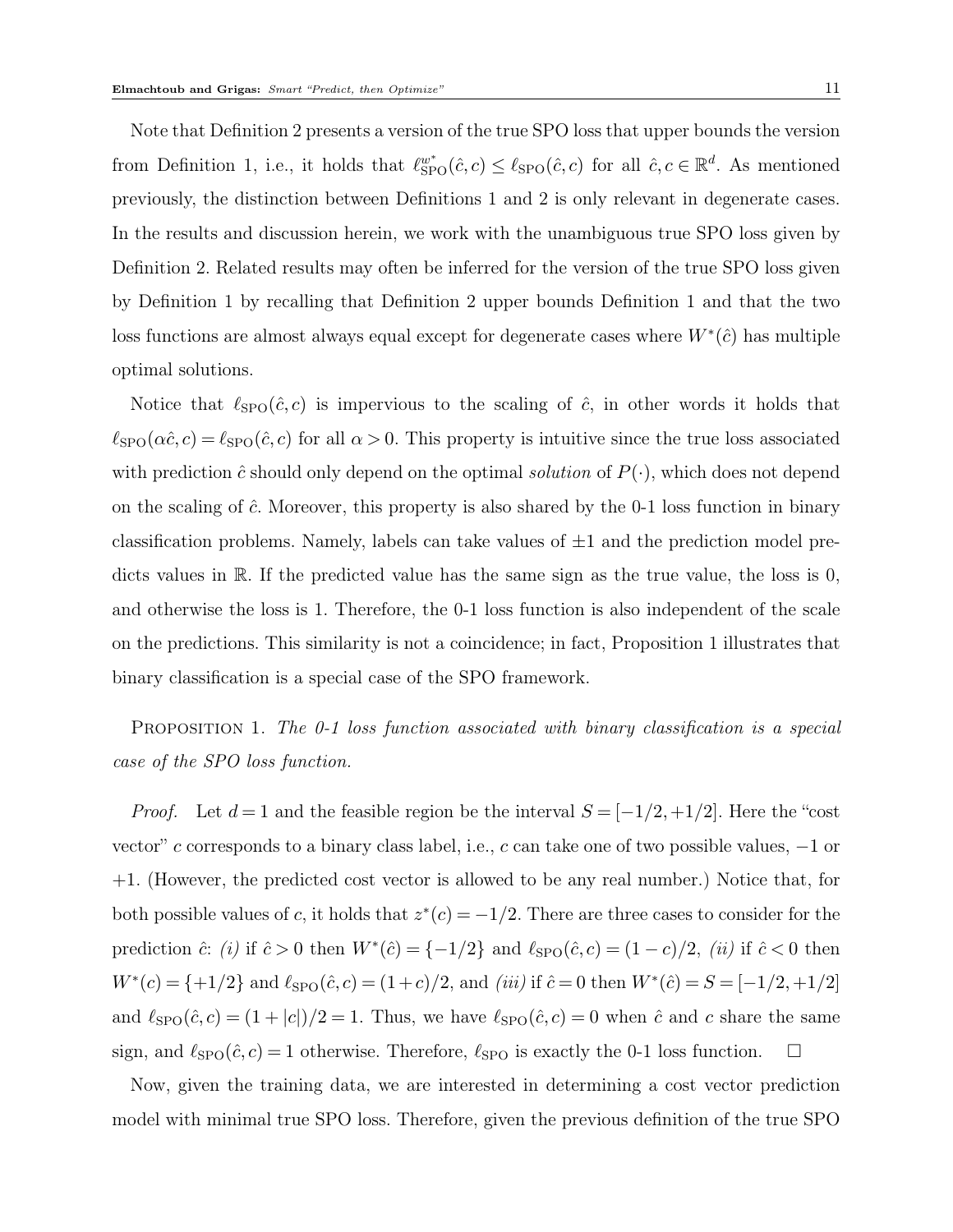loss  $\ell_{\text{SPO}}(\cdot, \cdot)$ , the prediction model would be determined by following the empirical risk minimization principle as in (2), which leads to the following optimization problem:

$$
\min_{f \in \mathcal{H}} \frac{1}{n} \sum_{i=1}^{n} \ell_{\text{SPO}}(f(x_i), c_i) \tag{3}
$$

Unfortunately, the above optimization problem is difficult to solve, both in theory and in practice. Indeed, for a fixed c,  $\ell_{\text{SPO}}(\cdot, c)$  may not even be continuous in  $\hat{c}$  since  $w^*(\hat{c})$  (and the entire set  $W^*(\hat{c})$  may not be continuous in  $\hat{c}$ . Moreover, since Proposition 1 demonstrates that our framework captures binary classification, solving (3) is at least as difficult as optimizing the 0-1 loss function, which may be NP-hard in many cases (Ben-David et al. 2003). We are therefore motivated to develop approaches for producing "reasonable" approximate solutions to (3) that  $(i)$  outperform standard PO approaches, and  $(ii)$  are applicable to large-scale problems where the number of training samples  $n$  and/or the dimension of the hypothesis class  $\mathcal{H}$  may be very large.

# 3.1. A Surrogate Smart "Predict, then Optimize" (SPO+) Loss Function

In this section, we focus on deriving a tractable surrogate loss function that reasonably approximates  $\ell_{\text{SPO}}(\cdot, \cdot)$ . In fact, our surrogate function  $\ell_{\text{SPO+}}(\cdot, \cdot)$ , which we call the SPO+ loss function, can be derived from a series of three upper bounds on  $\ell_{\text{SPO}}(\cdot, \cdot)$ . We shall first derive the SPO+ loss function, and then in Section 3.2 motivate why each upper bound is a reasonable approximation. Ideally, when finding the prediction model that minimizes the empirical risk using the SPO+ loss, this prediction model will also approximately minimize (3), the empirical risk using the SPO loss.

To begin the derivation of the SPO+ loss, we first observe that for any  $\alpha \in \mathbb{R}$ , the SPO loss can be written as

$$
\ell_{\rm SPO}(\hat{c}, c) = \max_{w \in W^*(\hat{c})} \left\{ c^T w - \alpha \hat{c}^T w \right\} + \alpha z^*(\hat{c}) - z^*(c) \tag{4}
$$

since  $z^*(\hat{c}) = \hat{c}^T w$  for all  $w \in W^*(\hat{c})$ . Clearly, replacing the constraint  $w \in W^*(\hat{c})$  with  $w \in S$ in (4) results in an upper bound. Since this is true for all values of  $\alpha$ , then the first upper bound is

$$
\ell_{\rm SPO}(\hat{c},c) \leq \min_{\alpha} \left\{ \max_{w \in S} \left\{ c^T w - \alpha \hat{c}^T w \right\} + \alpha z^*(\hat{c}) \right\} - z^*(c) . \tag{5}
$$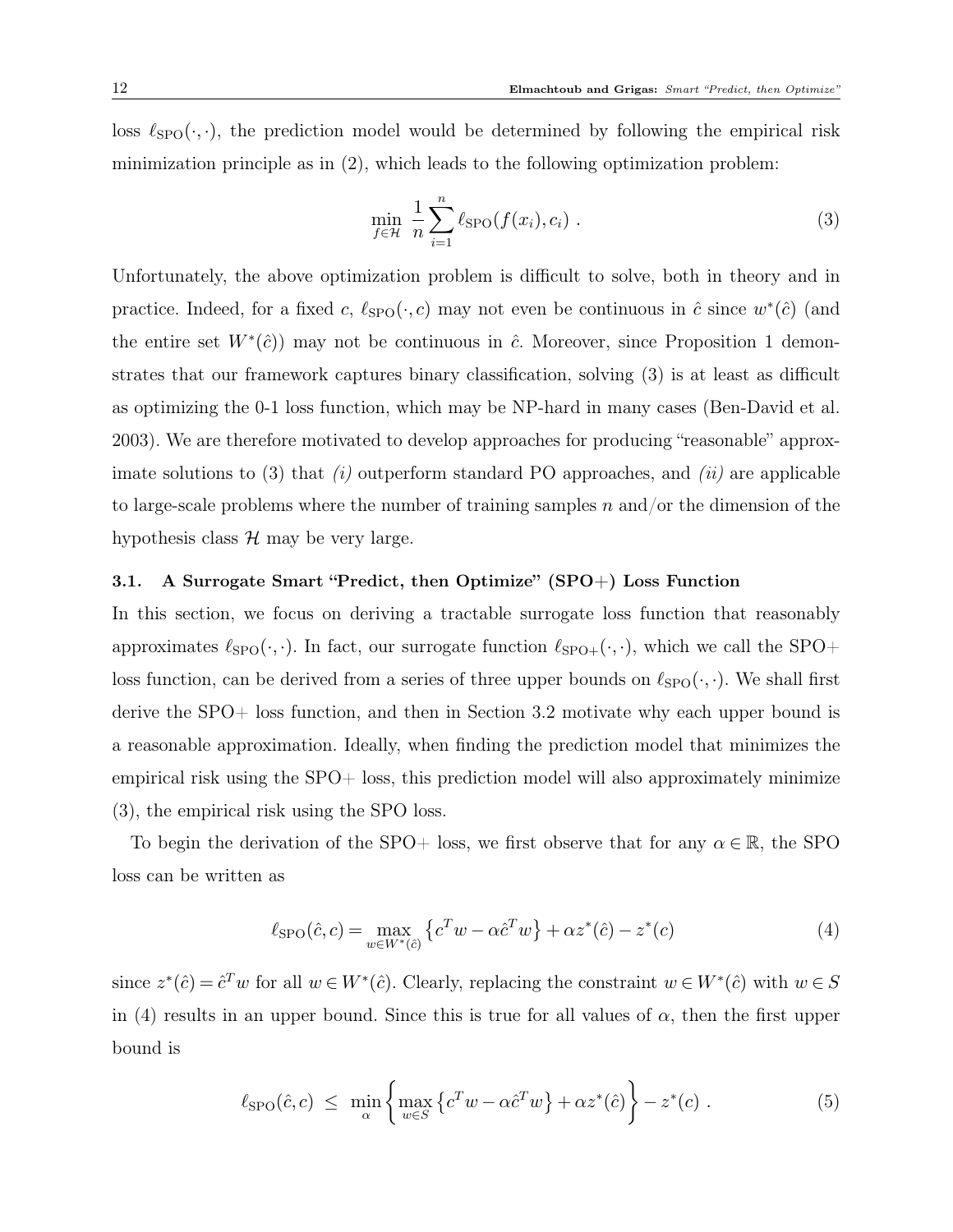Now simply setting  $\alpha = 2$  in the right-hand side of (5) yields an even greater upper bound:

$$
\ell_{\rm SPO}(\hat{c}, c) \le \max_{w \in S} \left\{ c^T w - 2\hat{c}^T w \right\} + 2z^*(\hat{c}) - z^*(c) \ . \tag{6}
$$

Finally, since  $w^*(c)$  is a feasible solution of  $P(\hat{c})$ , an even greater upper bound is

$$
\ell_{\rm SPO}(\hat{c}, c) \le \max_{w \in S} \left\{ c^T w - 2\hat{c}^T w \right\} + 2\hat{c}^T w^*(c) - z^*(c) \ . \tag{7}
$$

The final upper bound (7) is exactly what we refer to as the SPO+ loss function, which we formally state in Definition 3. (Recall that  $\xi_S(\cdot)$  is the support function of S, i.e.,  $\xi_S(c) :=$  $\max_{w \in S} \{c^T w\}.$ 

DEFINITION 3. Given a cost vector prediction  $\hat{c}$  and a realized cost vector c, the surrogate  $SPO+$  loss is defined as

$$
\ell_{\text{SPO+}}(\hat{c}, c) := \xi_S(c - 2\hat{c}) + 2\hat{c}^T w^*(c) - z^*(c) .
$$

Next, we state the following proposition which formally shows that, in addition to the SPO+ loss being an upper bound on the SPO loss, the SPO+ loss function is convex in  $\hat{c}$ . (This follows immediately from the convexity of the support function  $\xi_S(\cdot)$ .) Note that while the SPO+ loss is convex in  $\hat{c}$ , in general it is not differentiable since  $\xi_{S}(\cdot)$  is not generally differentiable. However, we can easily compute subgradients of the SPO+ loss by utilizing the oracle  $w^*(\cdot)$ , namely since  $w^*(-\tilde{c}) \in \partial \xi_S(\tilde{c})$  the chain rule implies that  $2(w^*(c) - w^*(2\hat{c} - c)) \in$  $\partial \ell_{\text{SPO+}}(\hat{c}, c)$ . We exploit this fact in developing computational approaches in Section 5.

PROPOSITION 2. Given a fixed realized cost vector c, it holds that  $\ell_{\text{SPO+}}(\hat{c}, c)$  is a convex function of the cost vector prediction  $\hat{c}$ . Moreover,  $\ell_{\text{SPO+}}$  upper bounds  $\ell_{\text{SPO}}$ , i.e.,

$$
\ell_{\text{SPO}}(\hat{c}, c) \leq \ell_{\text{SPO+}}(\hat{c}, c) \quad \text{for all } \hat{c} \in \mathbb{R}^d \ . \tag{8}
$$

The convexity of this SPO+ loss function is also shared by the hinge loss function, which is a convex upper bound for the 0-1 loss function. Recall that the hinge loss given a prediction  $\hat{c}$  is max $\{0, 1 - \hat{c}\}$  if the true label is 1 and max $\{0, 1 + \hat{c}\}$  if the true label is −1. More concisely, the hinge loss can be written as  $\max\{0, 1 - c\hat{c}\}\$  where  $c \in \{-1, +1\}$  is the true label. The hinge loss is central to the support vector machine (SVM) method, where it is used as a convex surrogate to minimize 0-1 loss. In fact, in the same setting as Proposition 1 where the SPO loss captures the 0-1 loss, Proposition 3 shows that the SPO+ loss function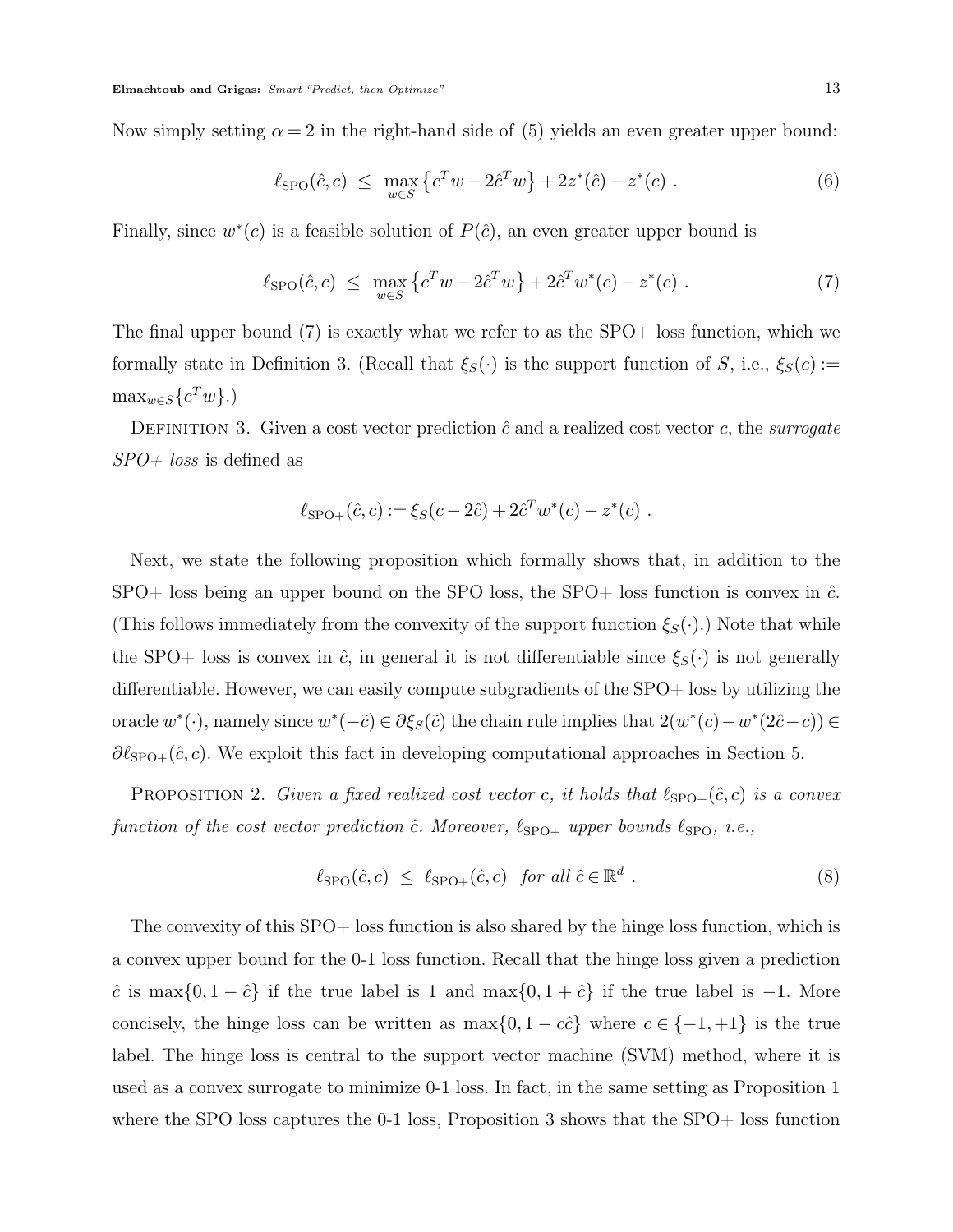exactly matches the hinge loss. Moreover, the hinge loss satisfies a key consistency property with respect to the 0-1 loss (Steinwart  $(2002)$ ), which justifies its use in practice. In Section 4 we show a similar consistency result for the SPO+ loss with respect to the SPO loss under some mild conditions.

PROPOSITION 3. The hinge loss is equivalent to the  $SPO+$  loss, under the same conditions where the 0-1 loss is equivalent to the SPO loss.

*Proof.* In the same setup as Proposition 1, we have that  $S = [-1/2, +1/2]$  and  $c \in$  $\{-1,+1\}$  corresponds to the true label. Note that  $\xi_S(c-\hat{c}) = \frac{1}{2}|c-\hat{c}|$  and  $w^*(c) = -c/2$  for  $c \in \{-1, +1\}$ . Therefore,

$$
\ell_{\rm SPO+}(\hat{c}, c) = \frac{1}{2}|c - \hat{c}| - \hat{c}c/2 + 1/2 = \frac{1}{2}|1 - \hat{c}c| - \hat{c}c/2 + 1/2 = \max\{0, 1 - \hat{c}c\},
$$

where the second equality follows since  $c \in \{-1, +1\}$ . Thus, in this setting,  $\ell_{\text{SPO+}}$  is precisely the hinge loss.  $\Box$ 

Applying the ERM principle as in (3) to the SPO+ loss yields the following optimization problem for selecting the prediction model:

$$
\min_{f \in \mathcal{H}} \frac{1}{n} \sum_{i=1}^{n} \ell_{\text{SPO+}}(f(x_i), c_i) \tag{9}
$$

Much of the remainder of the paper describes results concerning problem (9). In Section 4 we demonstrate the aforementioned Fisher consistency result, in Section 5 we describe several computational approaches for solving problem (9), and in Section 6 we demonstrate that (9) often offers superior practical performance over standard PO approaches. Next, we provide a theoretically motivated justification for using the SPO+ loss.

## 3.2. Justifying the SPO+ Loss Function

In the following, we provide intuitive and theoretical justification for each of the upper bounds, (5)-(7), that were used in the derivation of the surrogate SPO+ loss function. Our reasoning is confirmed by the computational results in Section 6, which evaluate the performance of the SPO+ loss function in various problem instances.

Justification of upper bound (5). Since the first upper bound in (5) involves optimizing over  $\alpha$ , in a sense one may view (5) as a "weak duality" bound. It turns out that this intuition can be made precise by applying Lagrangian duality within the definition of the SPO loss function, and moreover strong duality actually holds in this case. Thus there is no loss in approximation from this step. Proposition 4 formalizes this result.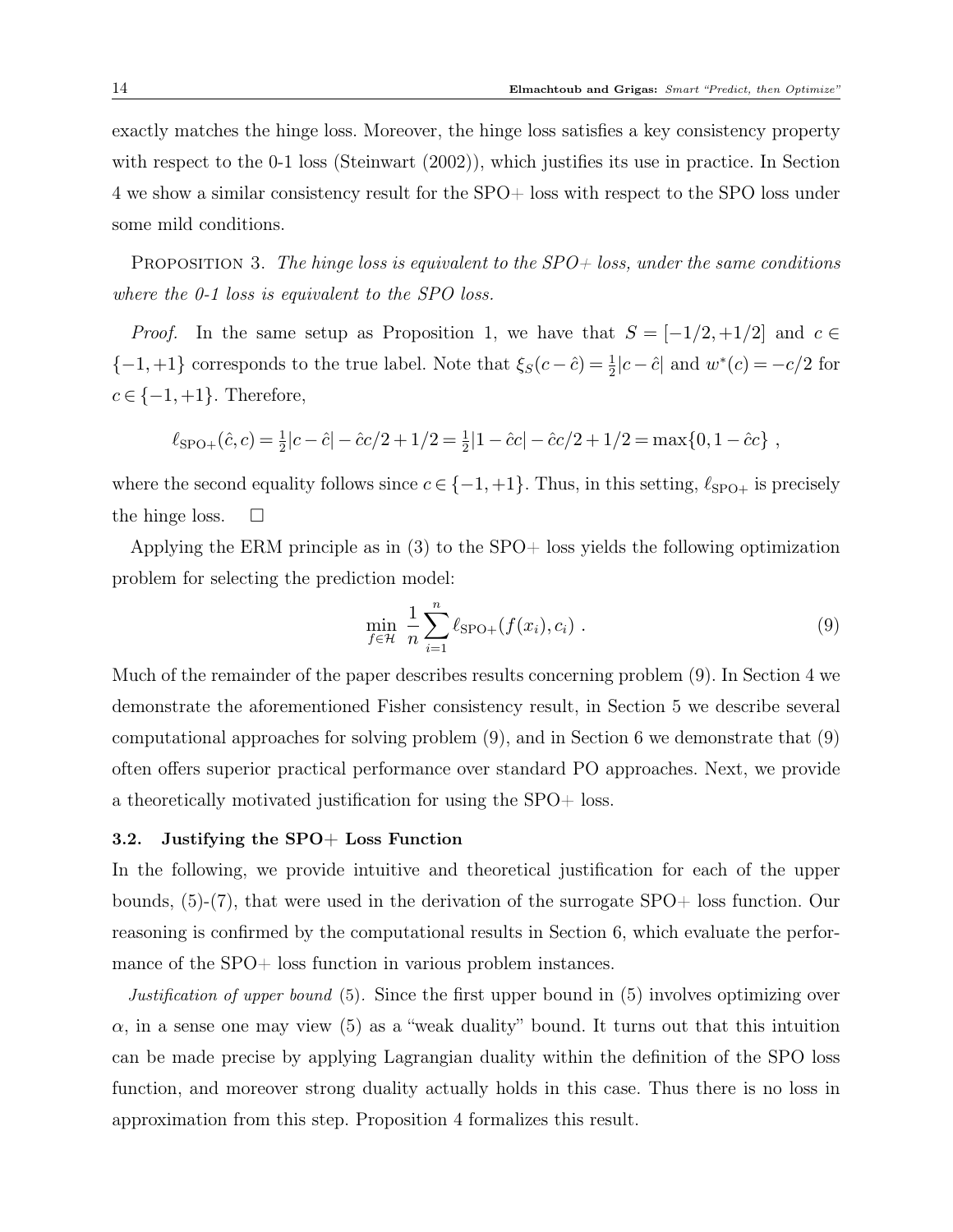PROPOSITION 4. For any cost vector prediction  $\hat{c} \in \mathbb{R}^d$  and realized cost vector  $c \in \mathbb{R}^d$ , the true SPO loss function  $\ell_{\text{SPO}}(\hat{c}, c) := \max_{w \in W^*(\hat{c})}$  $\{c^T w\} - z^*(c)$  may be expressed as

$$
\ell_{\rm SPO}(\hat{c},c) = \inf_{\alpha} \{ \xi_S(c - \alpha \hat{c}) + \alpha z^*(\hat{c}) \} - z^*(c) . \tag{10}
$$

*Proof.* We will actually prove a stronger result, namely that

$$
\ell_{\rm SPO}(\hat{c}, c) = \inf_{\alpha \ge 0} \{ \xi_S(c - \alpha \hat{c}) + \alpha z^*(\hat{c}) \} - z^*(c) , \qquad (11)
$$

where notice that the inf in (11) is over  $\alpha \geq 0$  as opposed to  $\alpha \in \mathbb{R}$  in (10). Then, given (5), it is clear that (11) also implies that (10) holds. The proof of (11) employs Lagrangian duality (see, e.g., Bertsekas (1999) and the references therein). First, note that the set of optimal solutions with respect to  $\hat{c}$ ,  $W^*(\hat{c}) := \arg \min_{w \in S} \{\hat{c}^T w\}$  may be expressed as  $W^*(\hat{c}) = S \cap$  $\{w \in \mathbb{R}^d : \hat{c}^T w \leq z^*(\hat{c})\}.$  Therefore, it holds that:

$$
\max_{w} c^{T} w = \max_{w} c^{T} w
$$
  
s.t.  $w \in W^{*}(\hat{c})$  s.t.  $w \in S$   
 $\hat{c}^{T} w \leq z^{*}(\hat{c})$ . (12)

Let us introduce a scalar Lagrange multiplier  $\alpha \in \mathbb{R}_+$  associated with the inequality constraint " $\hat{c}^T w \leq z^*(\hat{c})$ " on the right side of (12) and then form the Lagrangian:

$$
L(w, \alpha) := c^T w + \alpha (z^*(\hat{c}) - \hat{c}^T w) .
$$

The dual function  $q(\cdot): \mathbb{R}_+ \to \mathbb{R}$  is defined in the standard way and satisfies:

$$
q(\alpha) := \max_{w \in S} L(w, \alpha) = \max_{w \in S} \{c^T w + \alpha (z^*(\hat{c}) - \hat{c}^T w)\}
$$

$$
= \max_{w \in S} \{ (c - \alpha \hat{c})^T w \} + \alpha z^*(\hat{c})
$$

$$
= \xi_S (c - \alpha \hat{c}) + \alpha z^*(\hat{c}).
$$

Weak duality then implies that  $\max_{w \in W^*(\hat{c})}$  $\left\{c^T w\right\} \leq \inf_{\alpha \geq 0} q(\alpha)$  and hence:

$$
\ell_{\rm SPO}(\hat{c},c) = \max_{w \in W^*(\hat{c})} \left\{ c^T w \right\} - z^*(c) \leq \inf_{\alpha \geq 0} \left\{ \xi_S(c - \alpha \hat{c}) + \alpha z^*(\hat{c}) \right\} - z^*(c) .
$$

To prove (11), we demonstrate that strong duality holds by applying Theorem 4.3.8 of Borwein and Lewis (2010). In our setting, the primal problem is the problem on the righthand side of  $(12)$ . This problem corresponds to the primal minimization problem in Borwein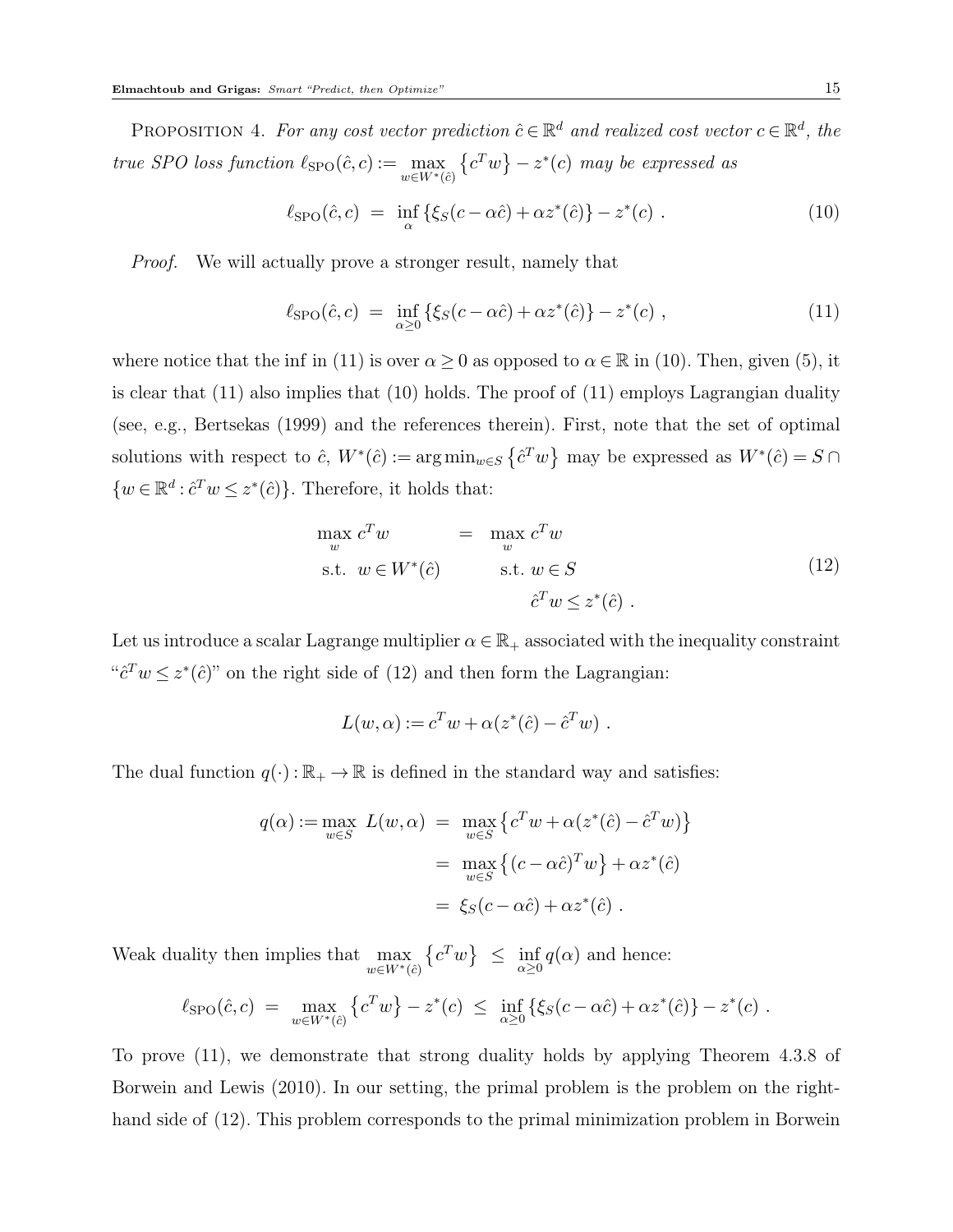and Lewis (2010) by considering the objective function given by  $-c^Tw + I_S(w)$  and the constraint function  $\hat{c}^T w - z^*(\hat{c})$ . (Note that  $I_S(w)$  is the convex indicator function equal to 0 when  $w \in S$  and  $+\infty$  otherwise.) Since S is a compact and convex set, we satisfy all of the assumptions of Theorem 4.3.8 of Borwein and Lewis (2010) and hence strong duality holds.  $\Box$ 

*Justification of upper bound* (6). The justification for the upper bound in (6) can be seen by first reformulating the true SPO loss ERM problem (3) using the alternate characterization of the SPO loss from Proposition 4. The SPO loss ERM can thus be formulated as

$$
\min_{f \in \mathcal{H}, \ \alpha \in \mathbb{R}^n} \ \frac{1}{n} \sum_{i=1}^n \xi_S(c_i - \alpha_i f(x_i)) + \alpha_i z^*(f(x_i)) - z^*(c_i) \ . \tag{13}
$$

We note that the scalar  $\alpha_i$  is specific to observation i, and serves as a multiplier of the prediction  $f(x_i)$ . Now consider forcing each scalar  $\alpha_i$  in (13) to be the same, i.e.,  $\alpha_i = \alpha$  for all  $i \in \{1, \ldots, n\}$ . Although this assumption is an approximation (and upper bounds (13)), Proposition 5 implies that it is a reasonable one if we take the common multiplier  $\alpha$  to be large enough. In fact, Proposition 5 shows that the optimal value of each  $\alpha_i$  tends to  $\infty$ , and is achieved by a large constant when S is polyhedral. Thus we see that  $\alpha$  now plays the role of a parameter that uniformly controls the size of the predictions. Instead, we can assume that the size of the predictions are directly controlled by the size of f by setting  $\alpha$  as a fixed value, say  $\alpha = 2$ , which yields the upper bound in (6). Note that setting  $\alpha = 2$  may also be interpreted as a change of variables  $\tilde{f} := \frac{\alpha}{2} f$ . (We note that the choice of  $\alpha = 2$  is not yet apparent but is somewhat analogous to including the  $\frac{1}{2}$  constant in the least squares loss function. This will be made clear in Section 4.)

PROPOSITION 5. For any  $\hat{c}, c \in \mathbb{R}^d$ , the SPO loss function may be expressed as

$$
\ell_{\rm SPO}(\hat{c}, c) = \lim_{\alpha \to +\infty} \{ \xi_S(c - \alpha \hat{c}) + \alpha z^*(\hat{c}) \} - z^*(c) . \tag{14}
$$

Moreover, if S is polyhedral then the minimum in (10) is attained, i.e, there exists  $\bar{\alpha} \geq 0$ such that for all  $\alpha \geq \bar{\alpha}$  the SPO loss function may be expressed as

$$
\ell_{\rm SPO}(\hat{c}, c) = \xi_S(c - \alpha \hat{c}) + \alpha z^*(\hat{c}) - z^*(c) . \qquad (15)
$$

*Proof.* It suffices to show that the function  $q(\alpha) = \xi_S(c - \alpha \hat{c}) + \alpha z^*(\hat{c})$  is monotone decreasing on R, from which (14) follows from the basic monotone convergence theorem.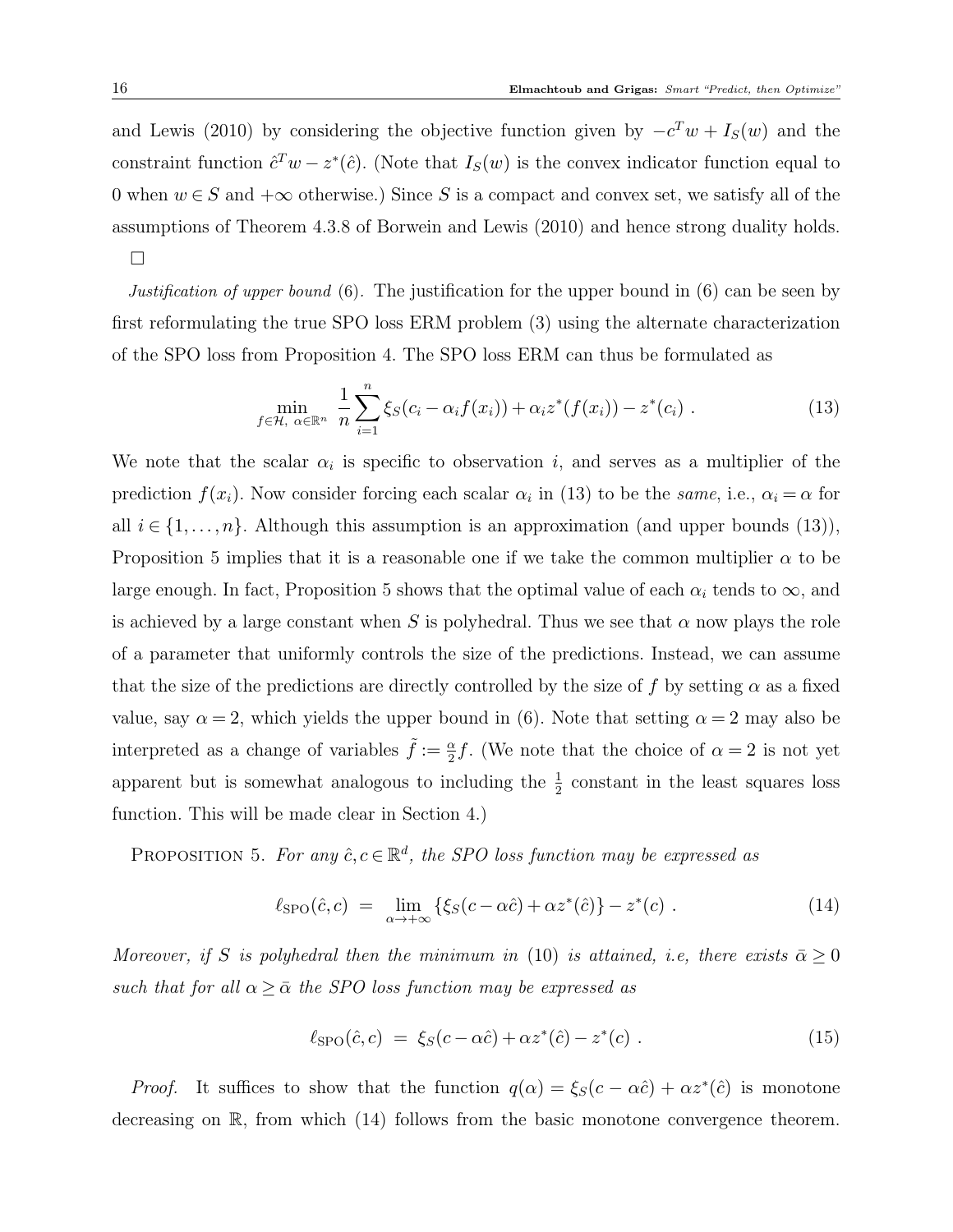Clearly  $q(\cdot)$  is a convex function and moreover a subgradient g of  $q(\cdot)$  for any  $\alpha$  is given by  $g := z^*(\hat{c}) - \hat{c}^T w^*(\alpha \hat{c} - c)$ . Since  $z^*(\hat{c}) = \min_{w \in S} \hat{c}^T w$ , we have that  $g \le 0$  for any  $\alpha$ . Now, for any  $\alpha' \leq \alpha$ , the subgradient inequality implies that:

$$
q(\alpha') \ge q(\alpha) + g \cdot (\alpha' - \alpha) \ge q(\alpha) ,
$$

since g and  $\alpha' - \alpha$  are both nonpositive. Thus,  $q(\cdot)$  is monotone decreasing.

The representation of (15) follows from a similar proof of Proposition 10, but uses a direct application of a different strong duality result (see, for example, Proposition 5.2.1 of (Bertsekas 1999)) that exploits the assumption that  $S$  is polyhedral to additionally obtain both primal and dual attainment.  $\square$ 

Justification of upper bound (7). The final step in the derivation of our convex surrogate SPO+ loss function involves approximating the concave (therefore nonconvex) function  $z^*(\cdot)$ with a first-order expansion. Namely, we apply the bound  $z^*(\hat{c}) \leq \hat{c}^T w^*(c)$ , which can be viewed as a first-order approximation of  $z^*(\hat{c})$  based on a supergradient computed at c (i.e., it holds that  $w^*(c) \in \partial z^*(c)$ ). The first-order approximation of  $z^*(\hat{c})$  can be intuitively justified since one might expect  $w^*(c)$ , the optimal decision for the true cost vector, to be a near-optimal solution to  $z^*(\hat{c})$ , the nominal problem under the predicted cost vector. If the prediction is reasonably close to the true cost vector, then this upper bound is indeed reasonable. In fact, Section 4 provides a consistency property suggesting that the predictions  $\hat{c}$  are indeed reasonably close to the true value c if the prediction model is trained on a sufficiently large dataset.

### 4. Consistency of the SPO+ Loss Function

In this section, we now assume full knowledge of the true underlying distribution of  $(x, c)$ , and prove a key consistency condition to describe when minimizing the SPO+ loss is equivalent to minimizing the SPO loss. This result is analagous to the well-known consistency results of the hinge loss and logistic loss functions with respect to the 0-1 loss – minimizing hinge and logistic loss under full knowledge also minimizes the 0-1 loss – and provides theoretical motivation for their success in practice.

We let D denote the distribution of  $(x, c)$ , i.e.,  $(x, c) \sim \mathcal{D}$ , and consider the population version of the true SPO risk minimization problem:

$$
\min_{f} R_{\rm SPO}(f) := \mathbb{E}_{(x,c)\sim\mathcal{D}}[\ell_{\rm SPO}(f(x), c)], \qquad (16)
$$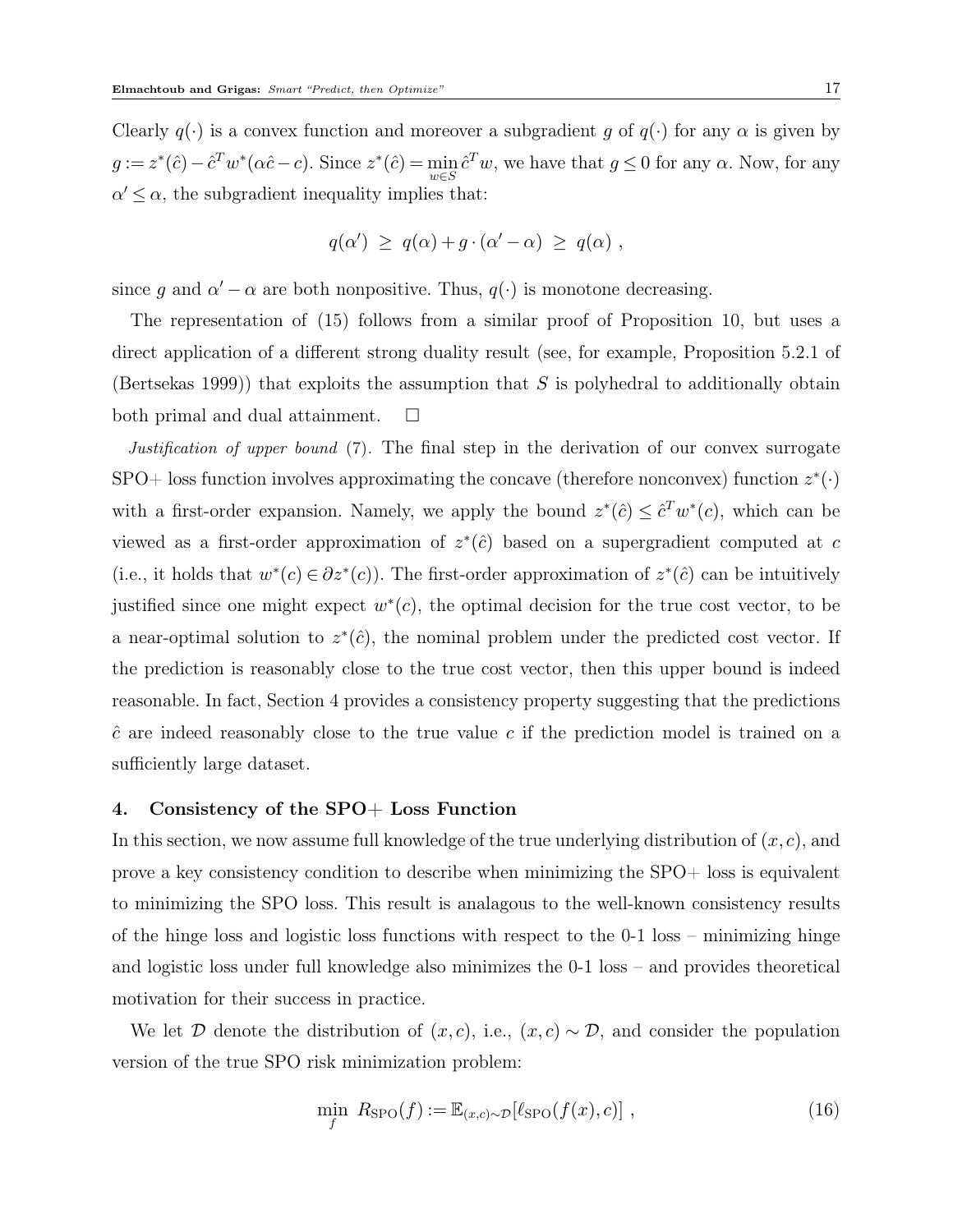and the population version of the  $SPO+$  risk minimization problem:

$$
\min_{f} R_{\rm SPO+}(f) := \mathbb{E}_{(x,c)\sim\mathcal{D}}[\ell_{\rm SPO+}(f(x), c)] . \qquad (17)
$$

Note here that we place no restrictions on  $f(.)$ , meaning H consists of any function mapping features to cost vectors. We let  $f_{\text{SPO}}^{*}$  denote any optimal solution of (16) and let  $f_{\text{SPO+}}^{*}$  denote any optimal solution of  $(17)$ . The goal of this section is to demonstrate that the SPO+ loss function is *Fisher consistent* with respect to the SPO loss, i.e.,  $f_{\text{SPO+}}^*$  is also an optimal solution of the population version of the true SPO risk minimization problem (16).

Throughout this section, we consider a non-parametric setup where the dependence on the features x is dropped without loss of generality. To see this, first observe that  $R_{\rm SPO}(f)$  =  $\mathbb{E}_x[\mathbb{E}_c[\ell_{\text{SPO}}(f(x), c) | x]]$  and likewise for the SPO+ risk. Since there is no constraint on  $f(\cdot)$  (the hypothesis class consists of all prediction models), then solving problems (16) and (17) is equivalent to optimizing each  $f(x)$  individually for all  $x \in \mathcal{X}$ . Therefore, for the remainder of the section unless otherwise noted, we drop the dependence on  $x$ . Thus, we now assume that the distribution  $\mathcal D$  is only over c, and the SPO and SPO+ risk is defined as  $R_{\text{SPO}}(\hat{c}) := \mathbb{E}_c[\ell_{\text{SPO}}(\hat{c}, c)]$  and  $R_{\text{SPO+}}(\hat{c}) := \mathbb{E}_c[\ell_{\text{SPO+}}(\hat{c}, c)]$ , respectively. Moreover,  $f_{\text{SPO}}^*$  and  $f^*_{\text{SPO+}}$  can now each be described as a single vector.

Next, we fully characterize the minimizers of the true SPO risk problem (16) in this nonparametric setting. For convenience, let us define  $\bar{c} := \mathbb{E}_c[c]$  (note that we are implicitly assuming that  $\bar{c}$  is finite). Proposition 6 demonstrates that for any minimizer  $c^*$  of  $R_{\text{SPO}}(\cdot)$ , all of its corresponding solutions with respect to the nominal problem,  $W^*(c^*)$ , are also optimal solutions for  $z^*(\bar{c})$ . In other words, minimizing the true SPO risk also optimizes for the expected cost in the nominal problem (since the objective function is linear). Proposition 6 also demonstrates that the converse is true – namely any cost vector prediction with a unique optimal solution that also optimizes for the expected cost is also a minimizer of the true SPO risk.

PROPOSITION 6. If a cost vector  $c^*$  is a minimizer of  $R_{\text{SPO}}(\cdot)$ , then  $W^*(c^*) \subseteq W^*(\bar{c})$ . Conversely, if  $c^*$  is a cost vector such that  $W^*(c^*)$  is a singleton and  $W^*(c^*) \subseteq W^*(\bar{c})$ , then  $c^*$  is a minimizer of  $R_{\text{SPO}}(\cdot)$ .

*Proof.* Consider a cost vector  $c^*$  that is a minimizer of  $R_{\text{SPO}}(\cdot)$ . Let  $\bar{w}$  be an optimal solution of  $z(\bar{c})$ , i.e.,  $\bar{w} \in W^*(\bar{c})$ , and let  $\tilde{c}$  be chosen such that  $\bar{w}$  is the unique optimal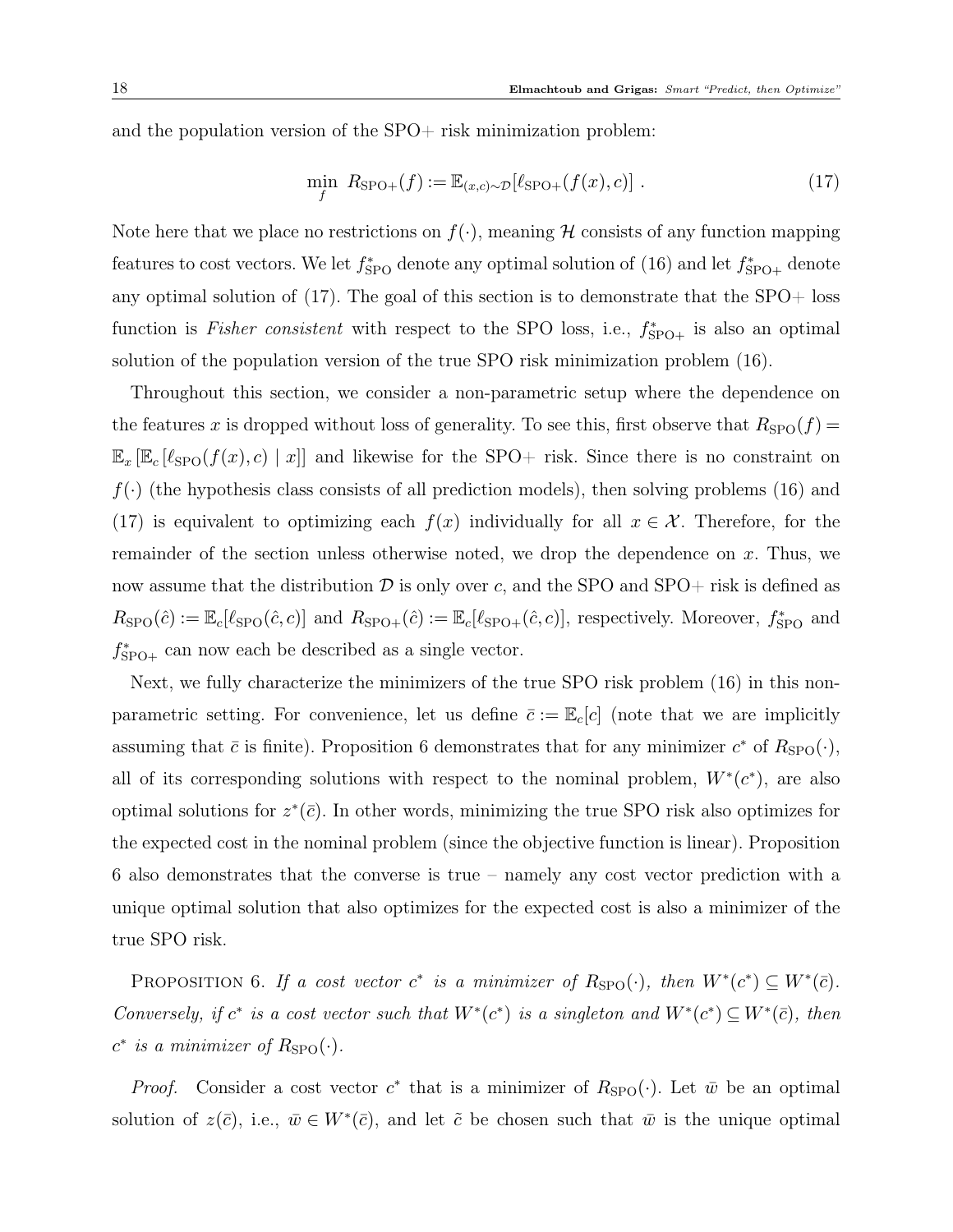solution of  $z(\tilde{c})$ , i.e.,  $W^*(\tilde{c}) = {\overline{w}}$ . (Note that if  $\overline{w}$  is the unique optimal solution of  $z(\overline{c})$ then it suffices to select  $\tilde{c} \leftarrow \bar{c}$ , otherwise we may take  $\tilde{c}$  as a slight perturbation of  $\bar{c}$ ). Then it holds that:

$$
0 \leq R_{\rm SPO}(\tilde{c}) - R_{\rm SPO}(c^*) \qquad \qquad \text{(Optimality of } c^*)
$$
\n
$$
= \mathbb{E}_c[\ell_{\rm SPO}(\tilde{c}, c)] - \mathbb{E}_c[\ell_{\rm SPO}(c^*, c)] \qquad \qquad \text{(Definition of } R_{\rm SPO}(\cdot))
$$
\n
$$
= \mathbb{E}_c\left[\max_{w \in W^*(\tilde{c})} \{c^T w\}\right] - \mathbb{E}_c\left[\max_{w \in W^*(c^*)} \{c^T w\}\right] \qquad \qquad \text{(Definition of } \ell_{\rm SPO})
$$
\n
$$
= \mathbb{E}_c[c^T \bar{w}] - \mathbb{E}_c\left[\max_{w \in W^*(c^*)} \{c^T w\}\right] \qquad \qquad \text{(Linearity of expectation)}
$$
\n
$$
\leq \bar{c}^T \bar{w} - \max_{w \in W^*(c^*)} \{\bar{c}^T w\} \qquad \qquad \text{(Jensen's inequality)}
$$

Finally, we conclude that, for any  $w \in W^*(c^*)$ , it holds that  $\bar{c}^T w \leq \bar{c}^T \bar{w} = z^*(\bar{c})$ . Therefore,  $W^*(c^*) \subseteq W^*(\bar{c}).$ 

To prove the other direction, consider a cost vector  $c^*$  such that  $W^*(c^*) = \{w^*(c^*)\}$  is a singleton and  $W^*(c^*) \subseteq W^*(\bar{c})$ , i.e.,  $w^*(c^*) \in W^*(\bar{c})$ . Let  $c^{**}$  be an arbitrary minimizer of  $R_{\text{SPO}}(\cdot)$ . Then,

$$
R_{\rm SPO}(c^*) - R_{\rm SPO}(c^{**}) = \mathbb{E}_c[\ell_{\rm SPO}(c^*,c)] - \mathbb{E}_c[\ell_{\rm SPO}(c^{**},c)] \qquad \text{(Definition of } R_{\rm SPO}(\cdot))
$$
\n
$$
= \mathbb{E}_c \left[ \max_{w \in W^*(c^*)} \{ c^T w \} \right] - \mathbb{E}_c \left[ \max_{w \in W^*(c^{**})} \{ c^T w \} \right] \qquad \text{(Definition of } \ell_{\rm SPO})
$$
\n
$$
= \bar{c}^T w^*(c^*) - \mathbb{E}_c \left[ \max_{w \in W^*(c^{**})} \{ c^T w \} \right] \qquad \qquad (W^*(c^*) = \{ w^*(c^*) \})
$$
\n
$$
= z^*(\bar{c}) - \mathbb{E}_c \left[ \max_{w \in W^*(c^{**})} \{ c^T w \} \right] \qquad \qquad (w^*(c^*) \in W^*(\bar{c}))
$$
\n
$$
\leq z^*(\bar{c}) - \max_{w \in W^*(c^{**})} \{ \bar{c}^T w \} \qquad \qquad \text{(Jensen's inequality)}
$$
\n
$$
\leq 0 \ .
$$

Finally, we conclude that since  $c^{**}$  is a minimizer of  $R_{\text{SPO}}(\cdot)$  and  $c^*$  has at most the same risk, then  $c^*$  is also a minimizer of  $R_{\text{SPO}}(\cdot)$ .  $\Box$ 

Example 2 below demonstrates that, in order to ensure that  $c^*$  is a minimizer of  $R_{\text{SPO}}(\cdot)$ , it is not sufficient to allow  $c^*$  to be any cost vector such that  $W^*(c^*) \subseteq W^*(\bar{c})$ . In fact, it may not be sufficient for  $c^*$  to be  $\bar{c}$ . This follows from the unambiguity of the SPO loss function, which chooses a worst-case optimal solution in the event that the prediction allows for more than one optimal solution.

EXAMPLE 2. Suppose that  $d = 1$ ,  $S = \frac{-1}{2}, +\frac{1}{2}$ , and c is normally distributed with mean  $\bar{c} = 0$  and variance 1. Then  $W^*(\bar{c}) = S$  and  $\ell_{\text{SPO}}(\bar{c}, c) = \xi_S(c) - z^*(c) = |c|$  for all c. Clearly though,  $\ell_{\text{SPO}}(1, c) = -c/2+|c|/2$ . Moreover,  $\ell_{\text{SPO}}(1, c)$  strictly dominates  $\ell_{\text{SPO}}(\bar{c}, c)$  in the sense that  $\ell_{\text{SPO}}(1, c) \leq \ell_{\text{SPO}}(\bar{c}, c)$  for all c and  $\ell_{\text{SPO}}(1, c) < \ell_{\text{SPO}}(\bar{c}, c)$  for  $c > 0$ . Therefore,  $R_{\rm SPO}(1) < R_{\rm SPO}(\bar{c})$  and hence  $\bar{c}$  is not a minimizer of  $R_{\rm SPO}(\cdot)$ .  $\Box$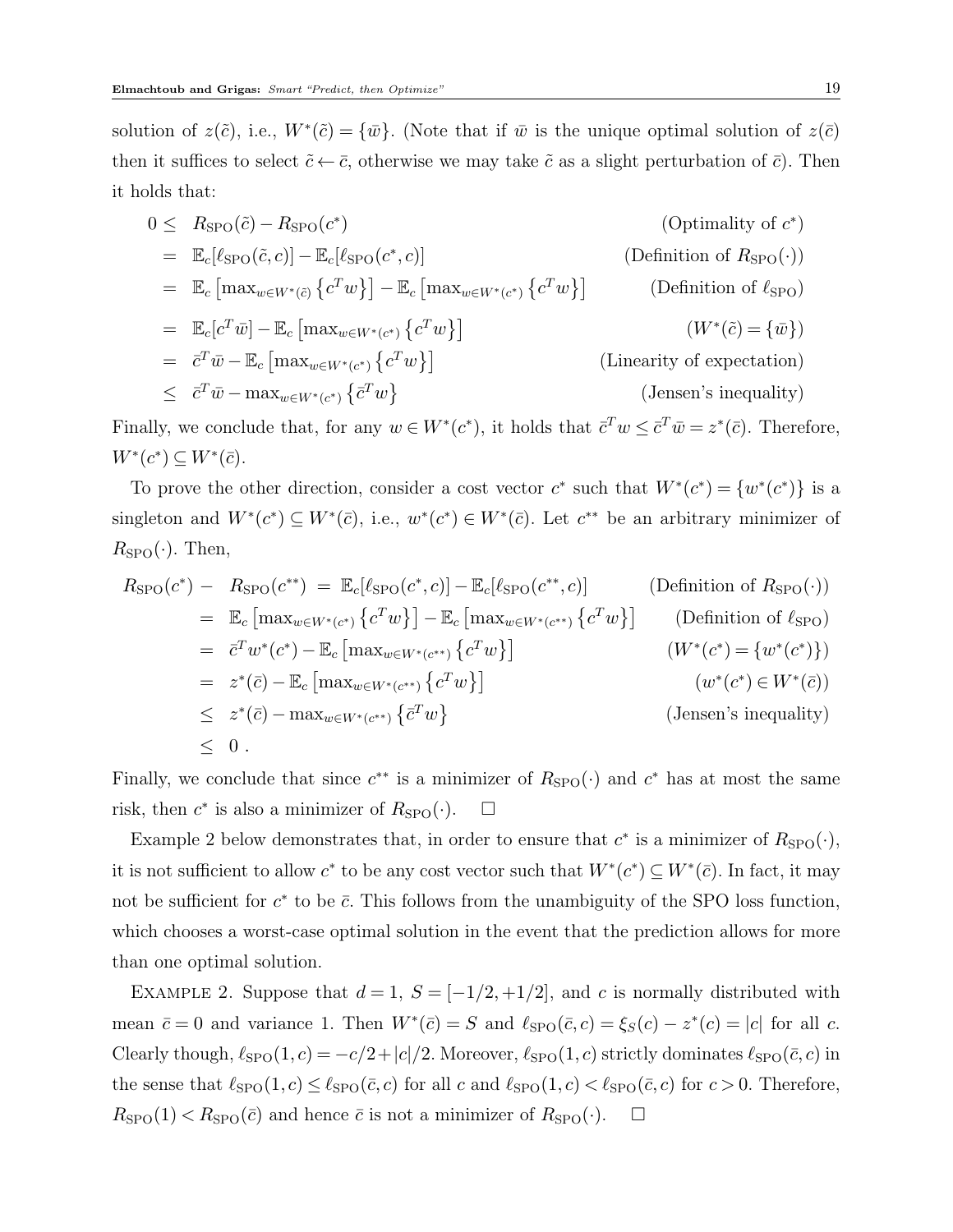#### 4.1. Consistency of the SPO+ Estimator

We now examine Fisher consistency of the SPO+ loss function, which implies that minimizing the SPO+ risk (17) also minimize the SPO risk (16). Recall that the expected risk for the SPO+ loss is defined as  $R_{\text{SPO+}}(\hat{c}) := \mathbb{E}_c[\ell_{\text{SPO+}}(\hat{c}, c)]$ . It turns out that the SPO+ loss function is not always consistent with respect to the SPO loss, i.e., it is possible that a minimizer of  $R_{\text{SPO+}}(\cdot)$  may be strictly suboptimal for the problem of minimizing the true risk  $R_{\text{SPO}}(\cdot)$ . Assumption 1 presents a set of natural sufficient conditions on the distribution of  $c$  that lead to Fisher consistency of the SPO+ estimator.

ASSUMPTION 1. The following are conditions that imply Fisher consistency of the  $SPO+$ loss function.

- 1. The distribution of c is continuous on all of  $\mathbb{R}^d$ .
- 2. The distribution of c is centrally symmetric about its mean  $\bar{c}$ .
- 3. The mean  $\bar{c}$  has a unique optimal solution, i.e.,  $W^*(\bar{c})$  is a singleton.
- 4. The feasible region S is not a singleton.

More formally, "continuous on all of  $\mathbb{R}^{d}$ " means that c has a probability density function that is strictly greater than 0 at every point in  $\mathbb{R}^d$  and "centrally symmetric about its mean" means that  $c - \bar{c}$  is equal in distribution to  $\bar{c} - c$ . The Gaussian distribution with any mean and covariance matrix is an example which satisfies Assumption 1. (Note that this is a typical assumption when the true model is assumed to have the form  $f(x) = Bx + \epsilon$ , where  $\epsilon$  is a Gaussian random variable.) Requiring  $\bar{c}$  to have a unique optimizer with respect to the nominal problem is a minimal assumption, as the measure of the space of vectors with multiple optimizers is minimal. Finally, the case where  $S$  is a singleton is actually trivial since every function is a minimizer of the true SPO risk.

Under these conditions, Theorem 1 shows that  $\bar{c}$  is the unique minimizer of  $R_{\text{SPO+}}(\cdot)$ , which, by Proposition 6, implies that minimizing  $R_{\text{SPO+}}(\cdot)$  also minimizes  $R_{\text{SPO+}}(\cdot)$ . Thus, under Assumption 1, the SPO+ loss function is Fisher consistent with respect to the SPO loss function.

Theorem 1. Suppose that Assumption 1 holds. Then there is a unique global minimizer  $c^*$  of  $R_{\text{SPO+}}(\cdot)$ . Moreover,  $c^* = \overline{c}$  and thus  $c^*$  also minimizes  $R_{\text{SPO}}(\cdot)$ .

*Proof.* The proof works in two steps. First, we show that  $\bar{c}$  is an optimal solution of  $\min_{\hat{c}\in\mathbb{R}^d} R_{\text{SPO+}}(\hat{c})$  by considering the optimality conditions of this problem. Second, we directly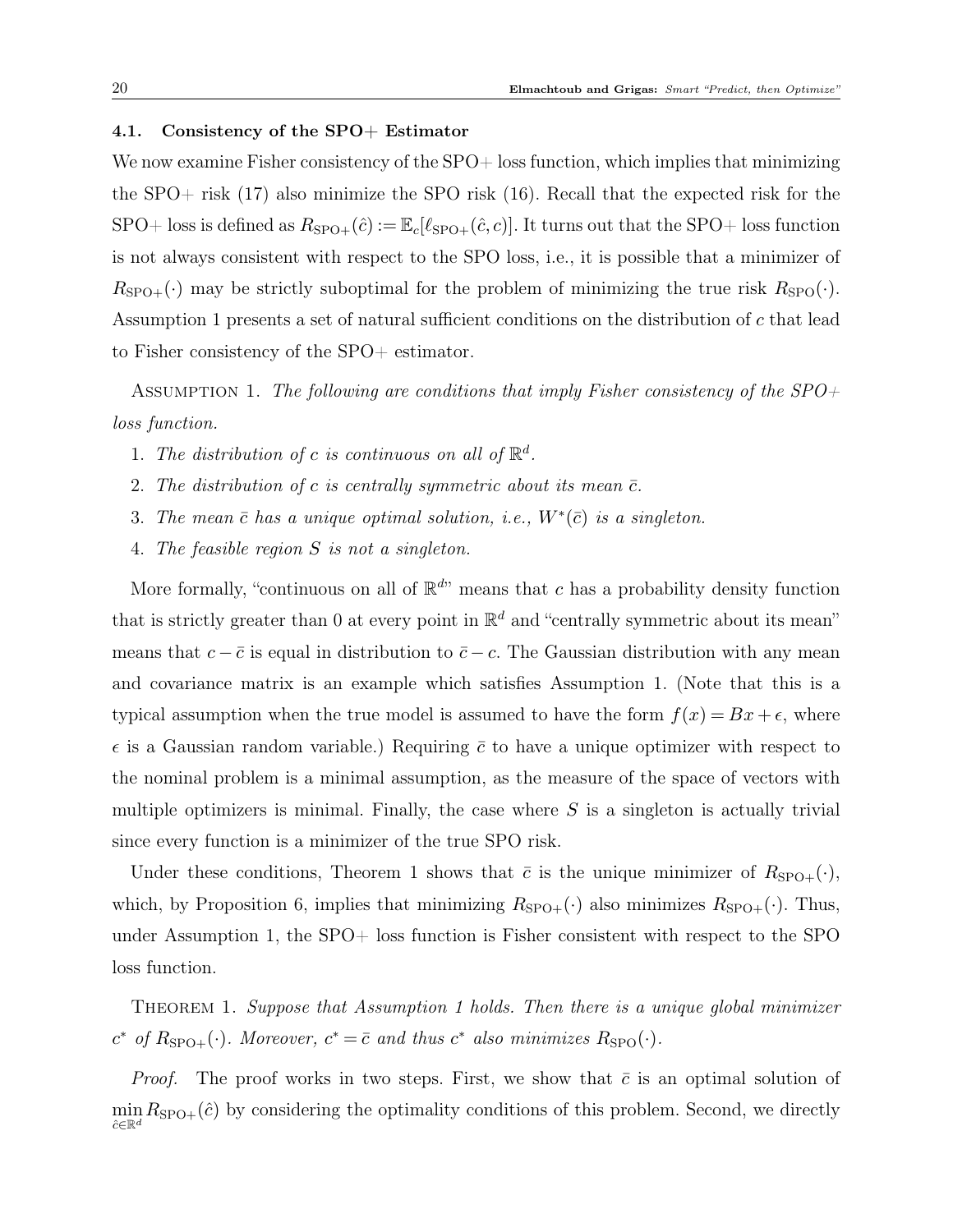show that  $\bar{c}$  is the unique such minimizer. Since  $W^*(\bar{c})$  is assumed to be a singleton, then Proposition 6 implies that  $\bar{c}$  also minimizes  $R_{\text{SPO}}(\cdot)$ .

Step 1: For technical reasons, let us first verify that  $R_{\text{SPO+}}(\hat{c})$  is finite valued for all  $\hat{c}$ . Since S is compact, there exists a ball  $B_{\rho} = \{w : ||w||_{\infty} \leq \rho\}$  such that  $S \subseteq B_{\rho}$ . Therefore, for any fixed  $\hat{c}$ ,  $c$ , it holds that:

$$
\ell_{\text{SPO+}}(\hat{c}, c) = \xi_S(c - 2\hat{c}) + 2\hat{c}^T w^*(c) - z^*(c)
$$
  
=  $(c - 2\hat{c})^T w^*(2\hat{c} - c) + 2\hat{c}^T w^*(c) - c^T w^*(c)$   
 $\leq ||c - 2\hat{c}||_1 \rho + 2||\hat{c}||_1 \rho + ||c||_1 \rho$   
 $\leq 2||c||_1 \rho + 4||\hat{c}||_1 \rho.$ 

Therefore, since  $\bar{c}:=\mathbb{E}[c]$  is finite and hence  $\mathbb{E}[\Vert c \Vert_1]$  is finite, the above inequality implies that  $R_{\text{SPO+}}(\hat{c}) := \mathbb{E}_c[\ell_{\text{SPO+}}(\hat{c}, c)]$  is finite. Moreover, by Proposition 2, it is clear that  $R_{\text{SPO+}}(\cdot)$ is convex on  $\mathbb{R}^d$ . In particular, for any point  $\hat{c}$  the subdifferential  $\partial R_{\rm SPO+}(\hat{c})$  is nonempty and, since  $R_{\text{SPO+}}(\hat{c})$  is finite, we have that  $\partial R_{\text{SPO+}}(\hat{c}) = \mathbb{E}_c [\partial \ell_{\text{SPO+}}(\hat{c}, c)]$  (see Strassen (1965)). By linearity of expectation, note that  $\partial R_{\text{SPO+}}(\hat{c}) = -2\mathbb{E}_c[W^*(2\hat{c}-c)] + 2\mathbb{E}_c[w^*(c)] =$  $-2\mathbb{E}_c[w^*(2\hat{c}-c)]+2\mathbb{E}_c[w^*(c)]$ , where the second equality follows since the distribution of c is continuous on all of  $\mathbb{R}^d$  which implies that  $W^*(2\hat{c}-c)$  is a singleton with probability 1 (see, e.g., the introductory discussion in Drusvyatskiy and Lewis (2011)).

Now, the optimality conditions for the convex problem  $\min_{\hat{c}\in\mathbb{R}^d} R_{\text{SPO+}}(\hat{c})$  state that  $c^*$  is a global minimizer if and only if  $0 \in \partial R_{\text{SPO+}}(c^*)$ . By the discussion in the previous paragraph, the optimality conditions may be equivalently written as  $\mathbb{E}_c[w^*(c)] = \mathbb{E}_c[w^*(2c^*-c)]$ . Finally, since c is centrally symmetric around its mean, we have that  $c$  is equal in distribution to  $2\bar{c}-c$ ; hence  $\mathbb{E}_c[w^*(c)] = \mathbb{E}_c[w^*(2\bar{c}-c)]$ . Therefore  $\bar{c}$  satisfies  $0 \in \partial R_{\text{SPO+}}(\bar{c})$  and is an optimal solution of  $\min_{\hat{c} \in \mathbb{R}^d} R_{\text{SPO+}}(\hat{c})$ .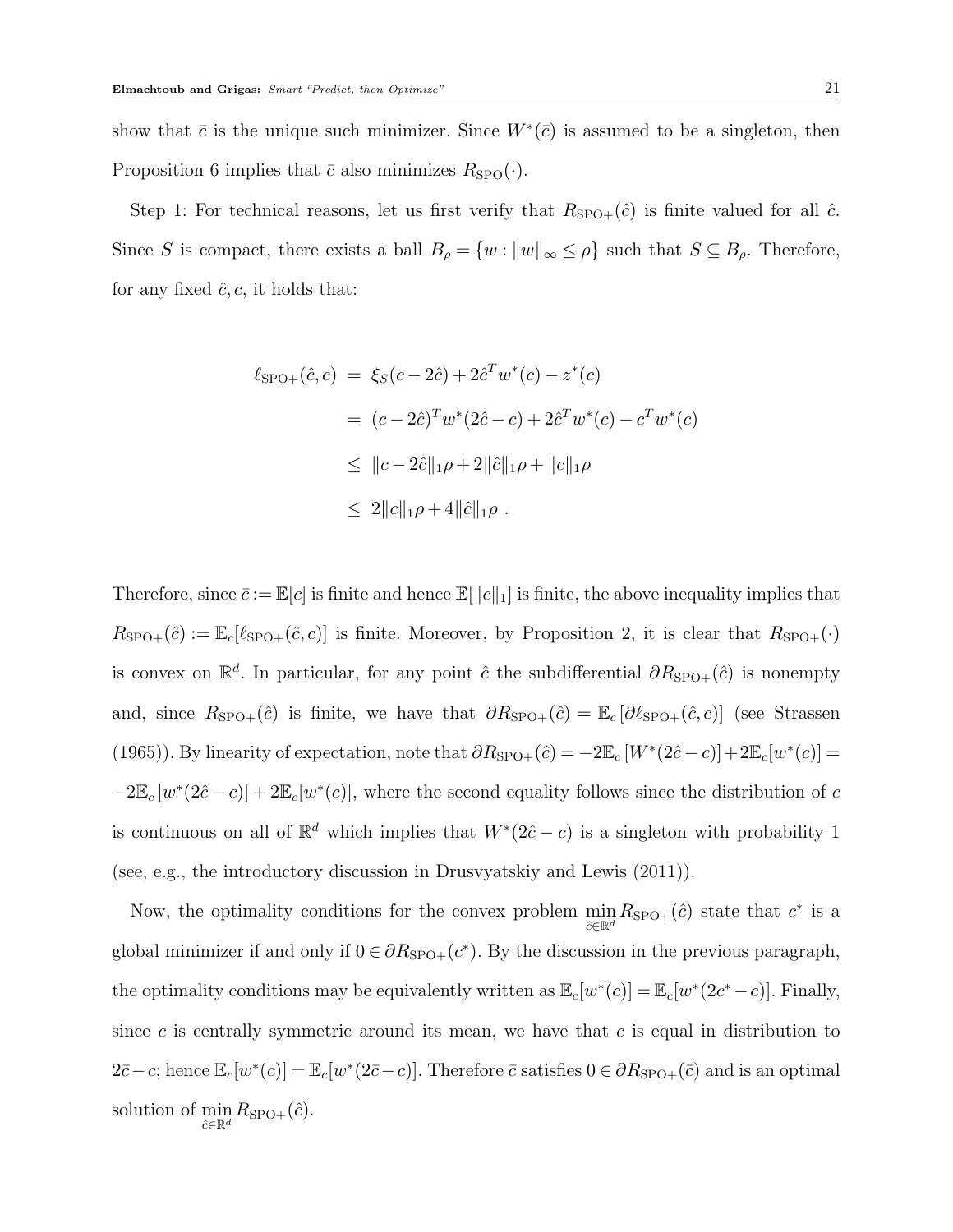Step 2: Consider any vector  $\Delta \neq 0$ , and let us rewrite the difference  $R_{\text{SPO+}}(\bar{c} + \Delta)$  –  $R_{\text{SPO+}}(\bar{c})$  as follows:

$$
R_{\rm SPO+}(\bar{c} + \Delta) - R_{\rm SPO+}(\bar{c}) = \mathbb{E}_c[\ell_{\rm SPO+}(\bar{c} + \Delta, c)] - \mathbb{E}_c[\ell_{\rm SPO+}(\bar{c}, c)]
$$
  
\n
$$
= \mathbb{E}_c[\xi_S(c - 2(\bar{c} + \Delta)) + 2(\bar{c} + \Delta)^T w^*(c) - z^*(c)] -
$$
  
\n
$$
\mathbb{E}_c[\xi_S(c - 2\bar{c}) + 2\bar{c}^T w^*(c) - z^*(c)]
$$
  
\n
$$
= \mathbb{E}_c[\xi_S(c - 2\bar{c} - 2\Delta) - \xi_S(c - 2\bar{c}) + 2\Delta^T w^*(c)]
$$
  
\n
$$
= \mathbb{E}_c[\xi_S(c - 2\bar{c} - 2\Delta) - (c - 2\bar{c})^T w^*(2\bar{c} - c) + 2\Delta^T w^*(c)]
$$
  
\n
$$
= \mathbb{E}_c[\xi_S(c - 2\bar{c} - 2\Delta) - (c - 2\bar{c} - 2\Delta)^T w^*(2\bar{c} - c)]
$$
  
\n
$$
= \mathbb{E}_c[(c - 2\bar{c} - 2\Delta)^T (w^*(2\bar{c} + 2\Delta - c) - w^*(2\bar{c} - c))].
$$

The first equality above uses the definition of  $R_{\text{SPO+}}(\cdot)$ , the second uses the definition of  $\ell_{\text{SPO+}}(\cdot, \cdot)$ , the third uses linearity of expectation, the fourth uses the definition of  $\xi_S(\cdot)$ , the fifth uses the optimality conditions  $\mathbb{E}_c[w^*(c)] = \mathbb{E}_c[w^*(2\bar{c}-c)]$  and linearity of expectation, and the sixth uses the definition of  $\xi_s(\cdot)$ . Since  $w^*(2\bar{c}+2\Delta-c)$  is the maximizer for  $c-2\bar{c}-c$ 2 $\Delta$ , we have that  $(c - 2\bar{c} - 2\Delta)^T(w^*(2\bar{c} + 2\Delta - c) - w^*(2\bar{c} - c))$  is a nonnegative random variable. Moreover, since the distribution of c is continuous on all of  $\mathbb{R}^d$  and S is not a singleton, it holds that  $\mathbb{P}(w^*(2\bar{c}+2\Delta-c)\neq w^*(2\bar{c}-c))>0$  and note also that  $w^*(2\bar{c}+2\Delta-c)$ is the unique maximizer for  $c - 2\bar{c} - 2\Delta$  with probability one. Thus, we have  $\mathbb{P}((c - 2\bar{c} (2\Delta)^T (w^*(2\bar{c}+2\Delta-c)-w^*(2\bar{c}-c))>0) > 0$  and therefore

$$
R_{\rm SPO+}(\bar{c} + \Delta) - R_{\rm SPO+}(\bar{c}) = \mathbb{E}_c[(c - 2\bar{c} - 2\Delta)^T(w^*(2\bar{c} + 2\Delta - c) - w^*(2\bar{c} - c))] > 0.
$$

In conclusion,  $\bar{c}+\Delta$  is not a minimizer of the SPO risk, and  $\bar{c}$  must be the unique minimizer.  $\Box$ 

We also remark that the first two, and most important, conditions of Assumption 1 are not individually sufficient to ensure consistency on their own. Example 3 demonstrates a situation where the distribution of  $c$  is symmetric about its mean but there exists a minimizer of the SPO+ risk that does not minimize the SPO risk. Example 4 demonstrates a situation where c is continuous on  $\mathbb{R}^d$  and the minimizer of SPO+ is unique, but it does not minimize the SPO risk. Note also that Example 2 in the previous subsection demonstrates a situation where all of the conditions of Assumption 1 are satisfied except the mean  $\bar{c}$  does not have a unique optimal solution. Hence, for this example,  $R_{\text{SPO+}}(\cdot)$  has a unique optimal solution given by  $\bar{c}$  but  $\bar{c}$  does not minimize  $R_{\text{SPO}}(\cdot)$ .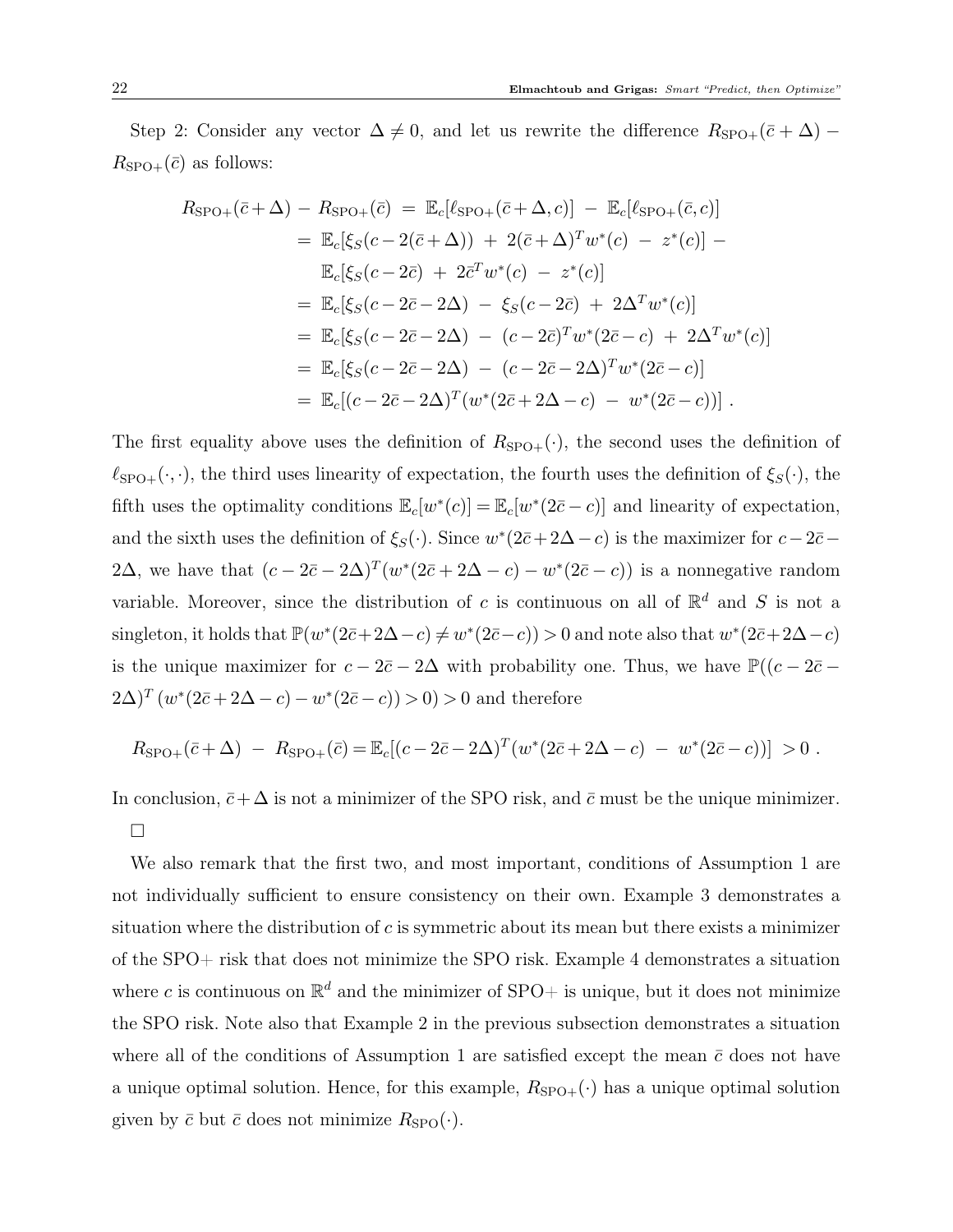EXAMPLE 3. Define S as the two-dimensional simplex with extreme points at  $(0,0), (1,0),$ and  $(0, 1)$ . Let c have a two point distribution on the points  $(-2, 1)$  and  $(0, -1)$ , each with probability of 0.5. One can confirm that  $\bar{c} = (-1,0), W^*(\bar{c}) = \{(1,0)\}, \mathbb{E}_c[w^*(c)] = (0.5,0.5),$ and that c is symmetric around its mean (c is equal in distribution to  $2\bar{c} - c$ ).

Now we claim  $c^* = (-0.25, -0.5)$  is a minimizer of SPO+ risk. This is confirmed by checking that  $\mathbb{E}_c[w^*(2c^*-c)] = (0.5, 0.5)$ . However,  $W^*(c^*) = \{(0,1)\} \nsubseteq \{(1,0)\} = W^*(\bar{c})$ . Thus by Proposition 6,  $c^*$  is not a minimizer of the SPO risk.  $\square$ 

EXAMPLE 4. Define  $S$  as the two-dimensional unit square with extreme points at  $(0,0), (1,0), (1,1)$  and  $(0,1)$ . Let c have a continuous distribution on  $\mathbb{R}^d$  defined in the following manner. The probability that c occurs in each quadrant is exactly 0.25. The distribution over each quadrant is a folded normal. The mean of the folded normals is (9, 9) in quadrant 1,  $(-1,1)$  in quadrant 2,  $(-1,-1)$  in quadrant 3, and  $(1,-1)$  in quadrant 4. (The choice of covariance matrices is not important.) Thus,  $\bar{c} = (2, 2)$  and  $W^*(\bar{c}) = \{(0, 0)\}\.$  Note that all cost vectors in quadrant 1 are minimized by  $(0,0)$ , quadrant 2 by  $(1,0)$ , quadrant 3 by  $(1,1)$ , and quadrant 4 by  $(0, 1)$ . Therefore,  $\mathbb{E}_{c}[w^{*}(c)] = (0.5, 0.5)$ .

Now we claim  $c^* = (0,0)$  is the unique minimizer of SPO+ risk. Since the  $w^*(c)$  only depends on which quadrant c lies in and both c and  $-c$  lie in each of the four quadrants with equal probability, it holds that  $\mathbb{E}_c[w^*(2c^*-c)] = \mathbb{E}_c[w^*(-c)] = \mathbb{E}_c[w^*(c)] = (0.5, 0.5)$  which implies that  $c^*$  is optimal. (Since c is continuous on  $\mathbb{R}^d$ , by the same reasoning as in the proof of Theorem 1, there does not exist any other optimal solution.) Finally, observe that  $W^*(c^*) = S \nsubseteq \{(0,0)\} = W^*(\overline{c})$ , which means that by Proposition 6,  $c^*$  is not a minimizer of the SPO risk.  $\Box$ 

### 5. Computational Approaches

In this section, we consider computational approaches for solving the SPO problem (9). Herein, we focus on the case of linear predictors,  $\mathcal{H} = \{f : f(x) = Bx \text{ for some } B \in \mathbb{R}^{d \times p}\},\$ with regularization possibly incorporated into the objective function, using the regularizer  $\Omega(\cdot): \mathbb{R}^{d \times p} \to \mathbb{R}$ . (This is equivalent to working with the hypothesis class  $\mathcal{H} = \{f : f(x) = 0\}$ Bx for some  $B \in \mathbb{R}^{d \times p}$ ,  $\Omega(B) \le \rho$  for some  $\rho > 0$ .) For example, we may use the ridge penalty  $\Omega(B) = \frac{1}{2} ||B||_F^2$ , where  $||B||_F$  denotes the Frobenius norm of B, i.e., the entry-wise  $\ell_2$  norm. Other possibilities include an entry-wise  $\ell_1$  penalty or the nuclear norm penalty, i.e., an  $\ell_1$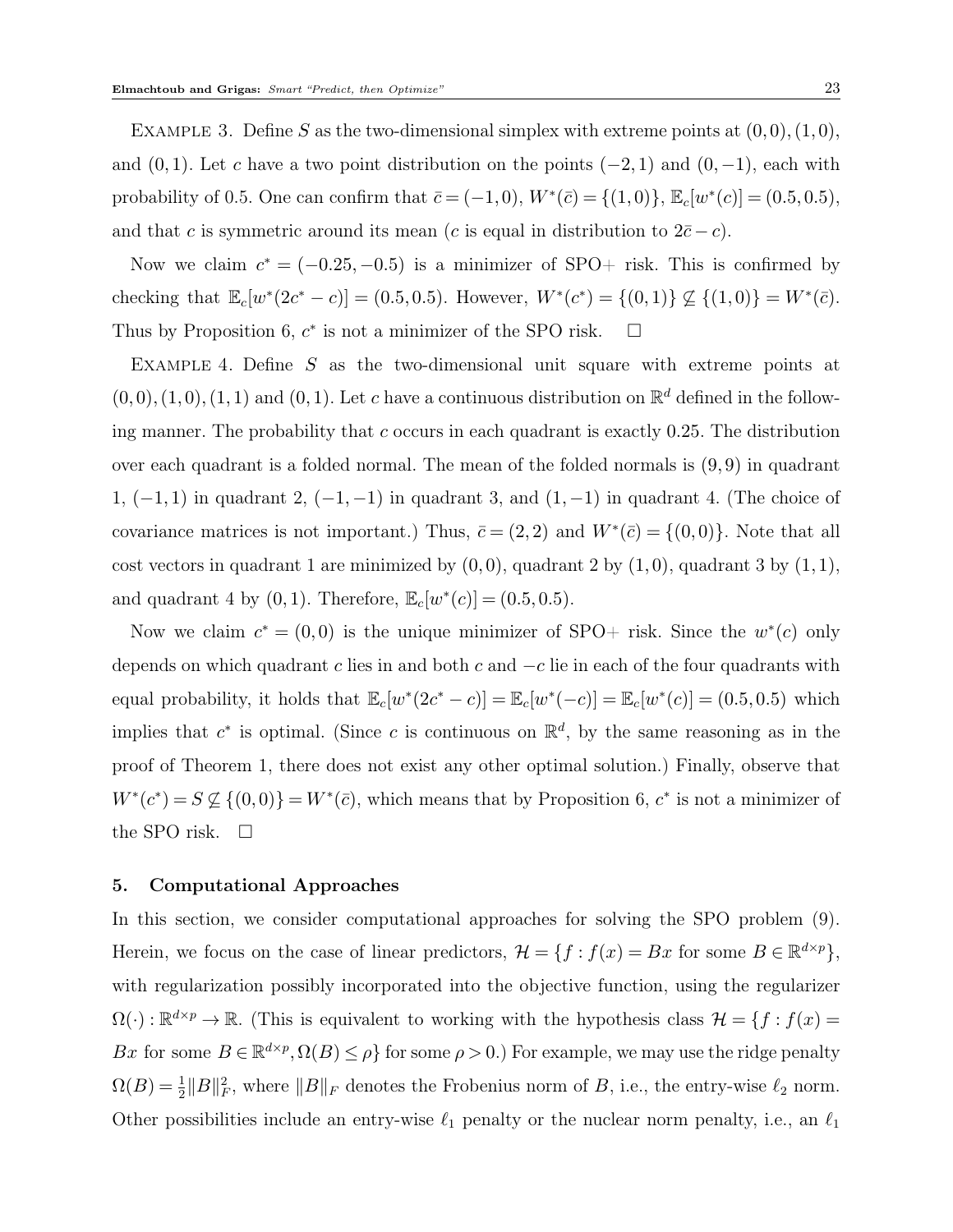penalty on the singular values of  $B$ . In any case, these presumptions lead to the following version of (9):

$$
\min_{B \in \mathbb{R}^{d \times p}} \frac{1}{n} \sum_{i=1}^{n} \ell_{\text{SPO+}}(Bx_i, c_i) + \lambda \Omega(B) , \qquad (18)
$$

where  $\lambda \geq 0$  is a regularization parameter. Since the SPO loss is convex as stated in Proposition 2, then the above problem is a convex optimization problem as long as  $\Omega(\cdot)$  is a convex function. We mainly consider two approaches for solving problem  $(18)$ :  $(i)$  reformulations based on modeling  $\ell_{\text{SPO+}}(\cdot, c)$  using duality, and *(ii)* stochastic gradient based methods that instead rely only on an optimization oracle for problem (1). The reformulation based approach  $(i)$  requires an explicit description of the feasible region S, for example if S is a polytope then this approach necessitates working with an explicit list of inequality constraints describing S. On the other hand, the stochastic gradient based approach  $(ii)$ does not require an explicit description of S and instead works by iteratively calling the optimization oracle  $w^*(\cdot)$ . Therefore it is much more straightforward to adapt the stochastic gradient descent approach to problems with complicated constraints, such as mixed integer or nonlinear problems. While approach  $(i)$  is more restrictive in its requirements, it does offer a few advantages. Depending on the structure of  $S$ , for example if  $S$  is a polytope with known linear inequality constraints, then approach  $(i)$  may able to utilize off-the-shelf conic optimization solvers such as CPLEX and Gurobi that are capable of producing high accuracy solutions for small to medium sized problem instances. However, for large scale instances where  $d$ ,  $p$ , and  $n$  might be very large, conic solvers based on interior point methods do not scale as well. Stochastic gradient methods, on the other hand, scale much better to instances where d and p are possibly large and scale especially well to instances where  $n$ may be extremely large.

#### 5.1. Reformulation Approach

Let us first discuss the reformulation approach  $(i)$ , which aims to recast problem (18) in a form that is amenable to popular optimization solvers. To describe this approach, we presume that S is a polytope described by known linear inequalities, i.e.,  $S = \{w : Aw \geq$ b} for some given problem data  $A \in \mathbb{R}^{m \times d}$  and  $b \in \mathbb{R}^m$ . The same approach may also be applied to particular classes of nonlinear feasible regions, although the complexity of the resulting reformulated problem will be different. The key idea is that when S is a polytope, then  $\ell_{\text{SPO+}}(\cdot, c)$  is a (piecewise linear) convex function of the prediction  $\hat{c}$  and therefore the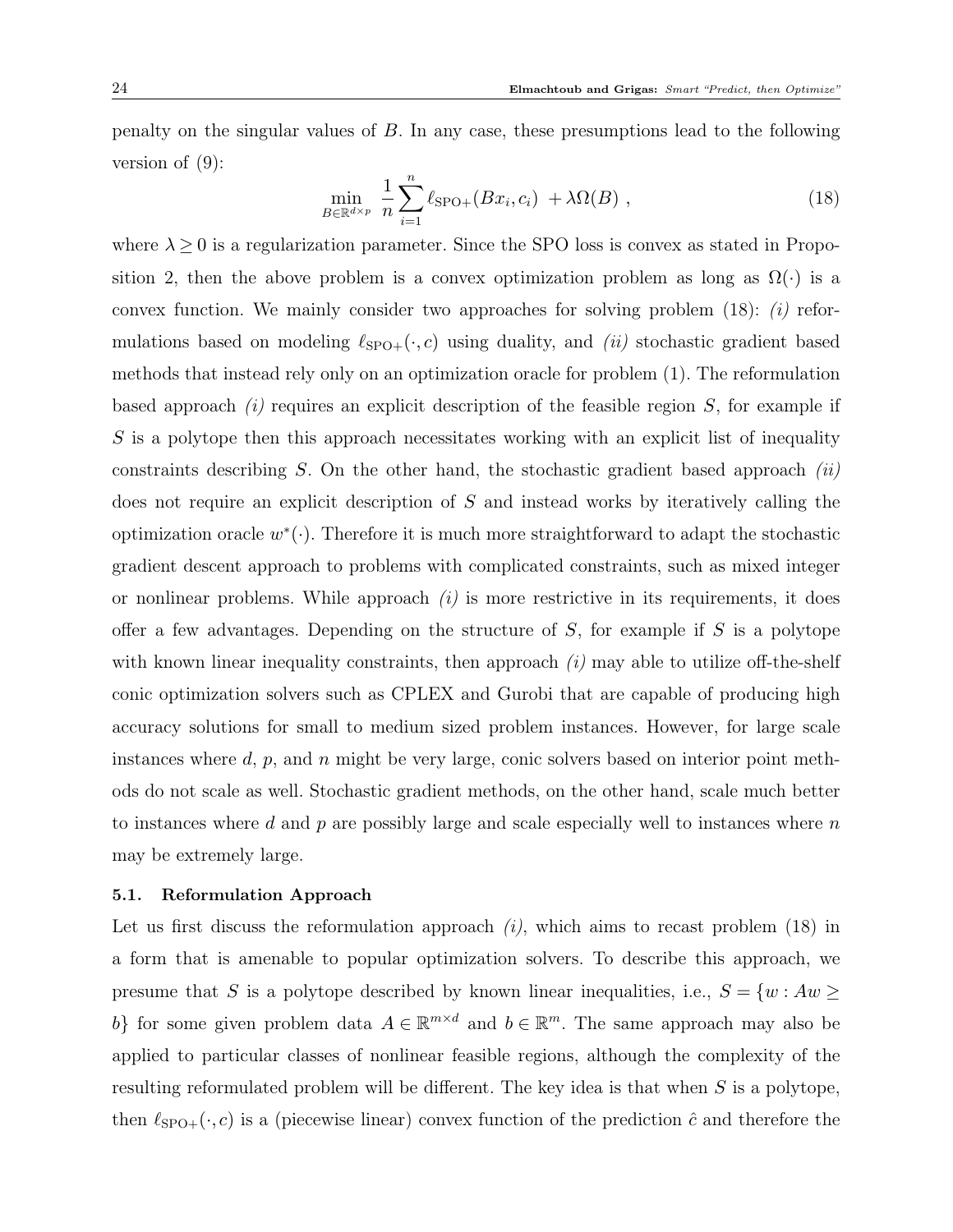epigraph of  $\ell_{\text{SPO+}}(\cdot, c)$  can be tractably modeled with linear constraints by employing linear programming duality. Proposition 7 formalizes this approach. (Recall that, for  $w \in \mathbb{R}^d$  and  $x \in \mathbb{R}^p$ ,  $wx^T$  denotes  $d \times p$  outer product matrix where  $(wx^T)_{ij} = w_i x_j$ .

PROPOSITION 7. The regularized SPO problem (18) is equivalent to the following optimization problem:

$$
\min_{B,p} \frac{1}{n} \sum_{i=1}^{n} \left[ -b^T p_i + 2(w^*(c_i)x_i^T) \bullet B - z^*(c_i) \right] + \lambda \Omega(B)
$$
\n
$$
\text{s.t. } A^T p_i = 2Bx_i - c_i \qquad \text{for all } i \in \{1, ..., n\}
$$
\n
$$
p_i \in \mathbb{R}^m, p_i \ge 0 \qquad \text{for all } i \in \{1, ..., n\}
$$
\n
$$
B \in \mathbb{R}^{d \times p}.
$$
\n
$$
(19)
$$

*Proof.* Recall that  $\ell_{\text{SPO+}}(Bx_i, c_i) = \xi_S(c_i - 2Bx_i) + 2(Bx_i)^T w^*(c_i) - z^*(c_i)$ . Linear programming strong duality implies that:

$$
\xi_S(c_i - 2Bx_i) = \max_{w} (c_i - 2Bx_i)^T w = \min_{p} -b^T p_i
$$
  
s.t.  $Aw \ge b$  s.t.  $-A^T p = c_i - 2Bx_i$   
 $p \ge 0$ .

Note also that  $2(w^*(c_i)x_i^T) \bullet B$  is just a rewriting of  $2(Bx_i)^T w^*(c_i)$  as an explicit linear function. Thus, introducing variables  $p_i \in \mathbb{R}^m$  for each  $i \in \{1, ..., n\}$ , it is clear that (19) is equivalent to  $(18)$ .  $\Box$ 

Thus, as we can see, problem (19) is almost a linear optimization problem – the only part that may be nonlinear is the regularizer  $\Omega(\cdot)$ . For several natural choices of  $\Omega(\cdot)$ , problem (7) may be cast as a conic optimization problem that can be solved efficiently with interior point methods. Proposition 8 summarizes results for three common regularizers.

PROPOSITION 8. Consider the equivalent form of  $(18)$  given in  $(19)$ . Then, it holds that: 1. If  $\Omega(\cdot)$  is the entrywise  $\ell_1$ -norm,  $\Omega(B) = ||B||_1$ , then (19) is equivalent to a linear programming (LP) problem.

2. If  $\Omega(\cdot)$  is the ridge penalty,  $\Omega(B) = \frac{1}{2} ||B||_F^2$ , then (19) is equivalent to quadratic programming (QP) problem.

3. If  $\Omega(\cdot)$  is the nuclear norm penalty,  $\Omega(B) = ||B||_*$ , then (19) is equivalent to a semidefinite programming (SDP) problem.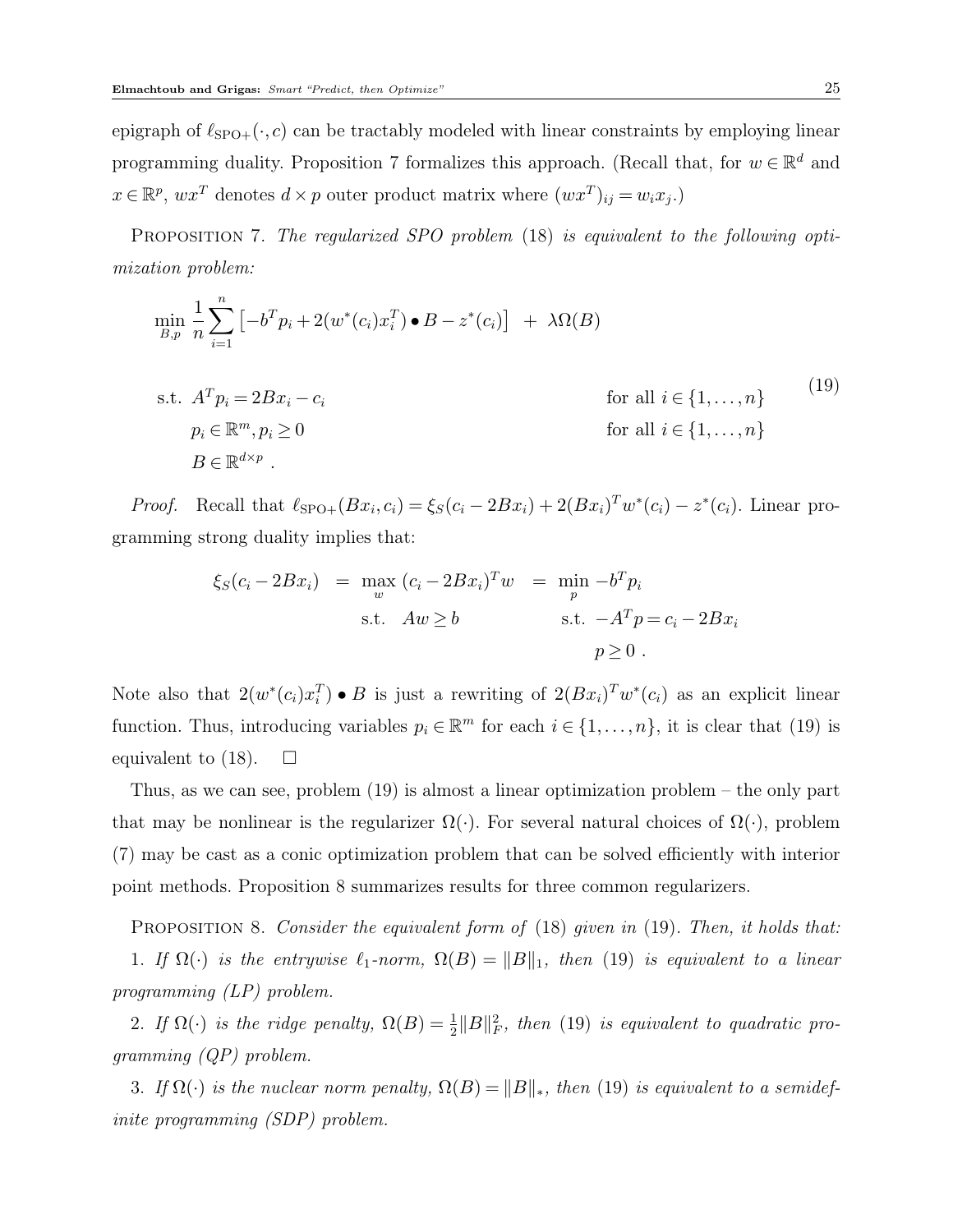#### 5.2. Stochastic Gradient Approach

The idea of this approach is to apply a stochastic gradient method (see, for example, (Robbins and Munro 1951), Bottou et al. (2016), and the references therein) directly to problem (18) in its original format. For this approach, we assume that the regularizer is convex and differentiable. For example, the the ridge penalty  $\Omega(B) = \frac{1}{2} ||B||_F^2$  satisfies this assumption. Extensions to other non-differentiable regularizers, such as the entrywise  $\ell_1$  or nuclear norm penalties, may be done by using a subgradient oracle for  $\Omega(\cdot)$  but are typically best handled with the use of more intricate proximal gradient type methods.

Let us now describe some more details about how to apply this approach. For convenience, let us write the objective function of (18) as  $L_{\text{SPO+}}^n(B) := \frac{1}{n} \sum_{i=1}^n \phi_i(B)$ , where  $\phi_i(B) :=$  $\ell_{\text{SPO+}}(Bx_i, c_i) + \Omega(B)$ . As mentioned in Proposition 2,  $\ell_{\text{SPO+}}(\cdot, c)$  is convex (but not necessarily differentiable) for a fixed c and therefore  $\phi_i(\cdot)$  is equal to the sum of a non-differentiable convex function and a differentiable convex function. To compute subgradients of  $\phi_i(\cdot)$ , recall from the discussion in Section 3 that  $2(w^*(c) - w^*(2\hat{c} - c)) \in \partial \ell_{\text{SPO+}}(\hat{c}, c)$  and therefore for any  $B, B'$  it holds that:

$$
\ell_{\text{SPO+}}(B'x_i, c_i) \geq \ell_{\text{SPO+}}(Bx_i, c_i) + 2(w^*(c_i) - w^*(2Bx_i - c_i))^T (B'x_i - Bx_i)
$$
  
= 
$$
\ell_{\text{SPO+}}(Bx_i, c_i) + (2(w^*(c_i) - w^*(2Bx_i - c_i))x_i^T) \bullet (B' - B),
$$

and hence  $2(w^*(c_i) - w^*(2Bx_i - c_i))x_i^T \in \partial \ell_{\text{SPO+}}(Bx_i, c_i)$  and  $2(w^*(c_i) - w^*(2Bx_i - c_i))x_i^T +$  $\nabla\Omega(B) \in \partial \phi_i(B).$ 

Algorithm 1 presents the application of stochastic gradient descent with mini-batching to problem (18). Algorithm 1 is a standard application of stochastic subgradient descent in our setting, and closely follows Nemirovski et al. (2009). It is important to emphasize that the main computational requirement of Algorithm 1 is access to the optimization oracle  $w^*(.)$  for problem (1), which is utilized N times during each iteration of the method. The main parameters that need to be set are the batch size parameter  $N$  and the step-size sequence  $\{\gamma_t\}$  (in addition to the regularization parameter  $\lambda$ ). In Section 6, we describe precisely how we set these parameters for our experiments. In general, we recommend setting the batch size parameter to a fixed constant such as 5 or 10. The choice of the step-size depends on the properties of the regularizer  $\Omega(\cdot)$ . For general convex  $\Omega(\cdot)$ , or simply when  $\lambda = 0$ , we recommend following Nemirovski et al. (2009) where it is suggested to set the step-size sequence to  $\gamma_t = \frac{\theta}{\sqrt{t+1}}$  for a fixed constant  $\theta > 0$ . In the case of the ridge penalty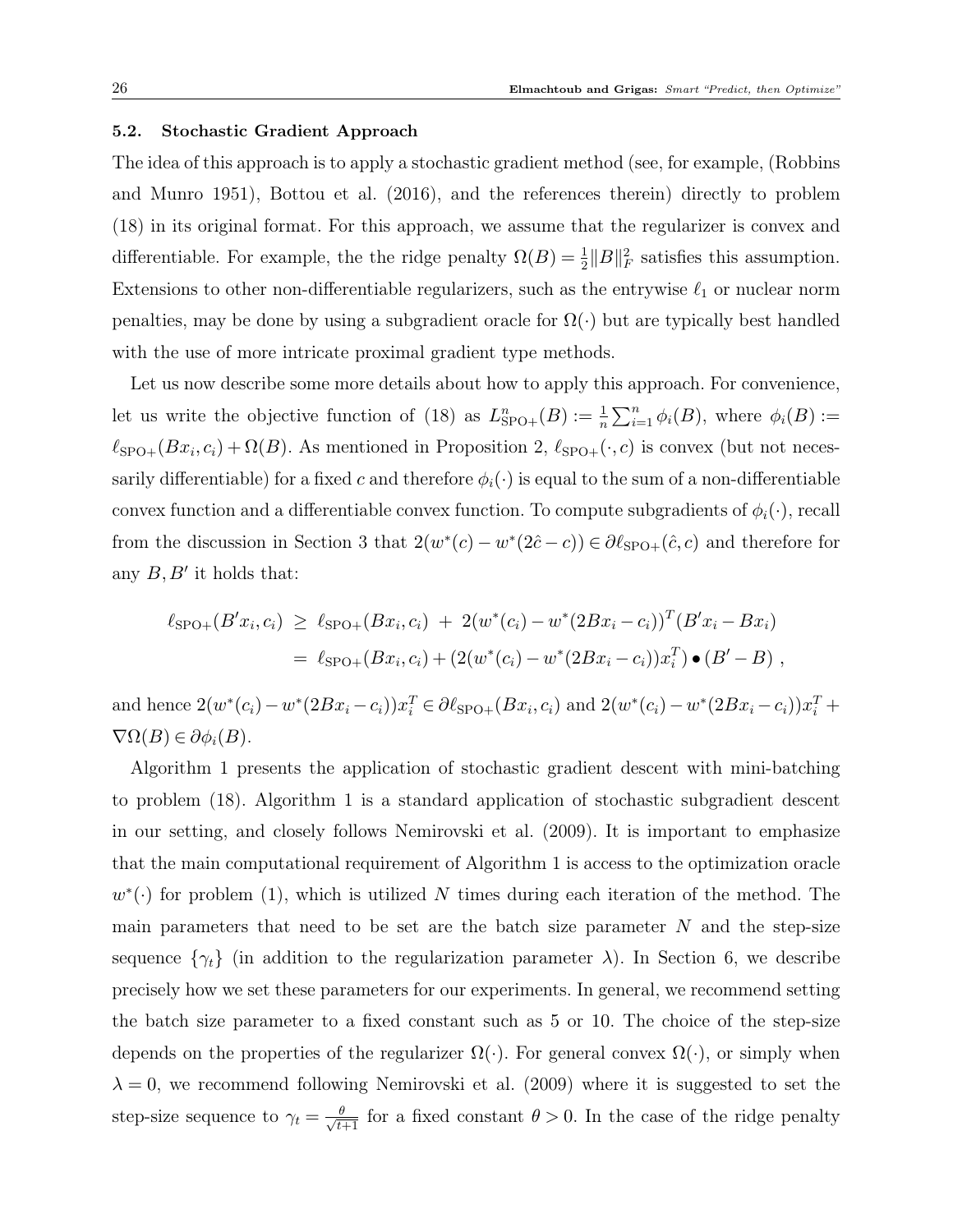$\Omega(B) = \frac{1}{2} ||B||_F^2$  and when  $\lambda > 0$ , since this function is strongly convex one may alternatively set the step-size sequence to  $\gamma_t = \frac{2}{\lambda(t+2)}$ . Since the SPO+ loss function is convex but nonsmooth (and also Lipschitz continuous), these are essentially the only two options that will lead to a precise convergence rate guarantee. Indeed, for the sequence  $\gamma_t = \frac{\theta}{\sqrt{t+1}}$ , Nemirovski et al. (2009) derive an  $O(1/\epsilon^2)$  complexity guarantee in terms of the number of iterations required to ensure that the averaged iterate is  $\epsilon$ -suboptimal in expectation. On the other hand, Lacoste-Julien et al. (2012) derive a similar  $O(1/(\lambda\epsilon))$  complexity guarantee for the  $\gamma_t = \frac{2}{\lambda(t+2)}$  sequence.

Algorithm 1 Stochastic Gradient Descent with mini-batching for problem (18)

Initialize  $B_0 \in \mathbb{R}^{d \times p}$  (typically  $B_0 \leftarrow 0$ ),  $t \leftarrow 0$ . Set batch size parameter  $N \ge 1$ .

- At iteration  $t \geq 0$ :
- 1. For  $j = 1, ..., N$ :

Sample *i* uniformly at random from the set  $\{1, \ldots, n\}$ .

Compute  $\tilde{w}_t^j \leftarrow w^*(2B_tx_i - c_i)$ .

Set 
$$
\tilde{G}_t^j \leftarrow (w^*(c_i) - \tilde{w}_t^j)x_i^T + \nabla \Omega(B_t)
$$
.

2. Select  $\gamma_t > 0$  and set:

$$
G_t \leftarrow \frac{1}{N} \sum_{j=1}^n \tilde{G}_t^j
$$
  

$$
B_{t+1} \leftarrow B_t - \gamma_t G_t
$$
  

$$
\bar{B}_t \leftarrow \frac{1}{\sum_{s=0}^t \gamma_s} \sum_{s=0}^t \gamma_s B_s
$$
.

It is important to note that Algorithm 1 is a standard and basic application of stochastic subgradient descent, and that one may consider making several adjustments to the method in order to improve its practical and possibly theoretical performance (see, e.g., Bottou (2012), and Bottou et al. (2016) and the references therein). We also mention that it makes good sense to employ early stopping with this method, whereby we maintain a validation set to monitor (estimates of) the out-of-sample *true SPO error* as the algorithm runs. That is, we use the validation set to track estimates of the out-of-sample true SPO error for the sequence of prediction models given by  $\bar{B}_0, \bar{B}_1, \ldots$  We ultimately choose the averaged iterate with the smallest true loss  $\ell_{\text{SPO}}$  on the validation set as the final model. This early stopping validation technique is widely popular in practice for training machine learning models, and is effective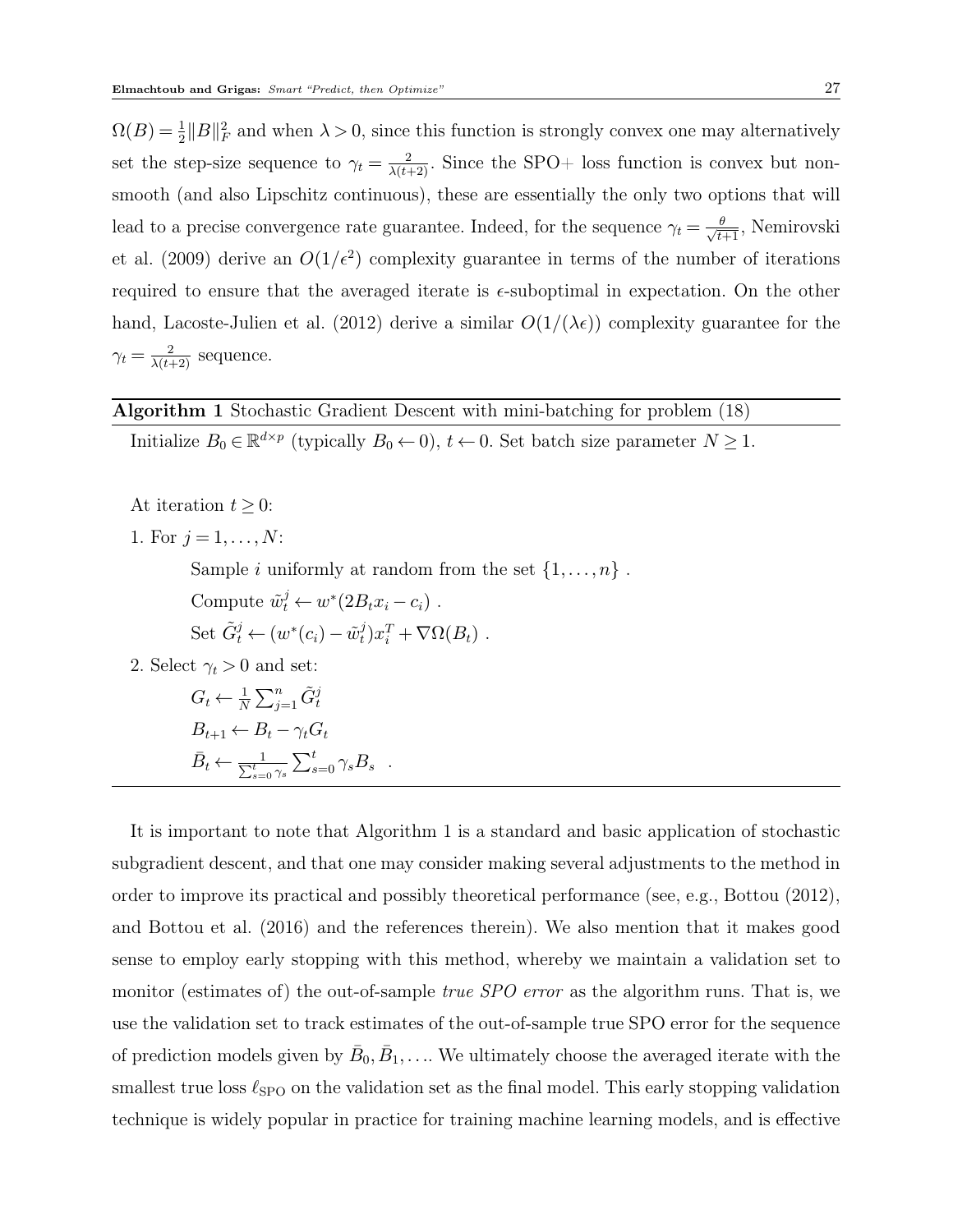even when we set  $\lambda = 0$  due to the implicit regularization properties of SGD (see, e.g., Bottou  $(2010)$  and Bottou et al.  $(2016)$ ). Furthermore, setting  $\lambda = 0$  offers the advantage of requiring less tuning parameters.

## 6. Computational Results

In this section, we present computational results of experiments wherein we empirically examine the quality of the SPO+ loss function for training prediction models. We consider three problem classes: shortest path problems, assignment problems, and portfolio optimization problems. As in Section 5, we focus on linear prediction models with regularization and use the corresponding computational approaches for solving problem (18). We examine the reformulation approach in the context of shortest path problems, and we examine the stochastic gradient descent approach in the context of the assignment and portfolio optimization problems.

In all of our experiments, we compare the performance of a linear model trained with respect to the SPO+ loss function  $\ell_{\text{SPO+}}$  (i.e., the solution of problem (18)) against the performance of a linear model trained with respect to the least squares loss function (i.e., the solution of a problem analogous to (18) but with  $\ell_{\text{SPO+}}$  replaced by the standard least squares loss). We measure performance of models on a test set with respect to the (true) SPO loss function  $\ell_{\text{SPO}}$ . In particular, let  $(\tilde{x}_1, \tilde{c}_1),(\tilde{x}_2, \tilde{c}_2), \ldots,(\tilde{x}_{n_{\text{test}}}, \tilde{c}_{n_{\text{test}}})$  denote a test set of observations that are completely held out during the training of both models, let  $\hat{B}_{\text{SPO+}}$ denote a model trained with respect to the SPO+ loss function, and let  $\hat{B}_{LS}$  denote a model trained with respect to the least squares loss function. The test set performance of  $\hat{B}_{\text{SPO+}}$  is  $\text{SPO+}_{\text{test}} := \frac{1}{n_{\text{test}}} \sum_{i=1}^{n_{\text{test}}} \ell_{\text{SPO}}(\hat{B}_{\text{SPO+}}\tilde{x}_i, \tilde{c}_i)$  and the test set performance of  $\hat{B}_{\text{LS}}$  is  $\text{LS}_{\text{test}} := \frac{1}{n_{\text{test}}} \sum_{i=1}^{n_{\text{test}}} \ell_{\text{SPO}}(\hat{B}_{\text{LS}}\tilde{x}_i, \tilde{c}_i)$ . We report two performance metrics: (*i*) a "coefficient of SPO determination" equal to  $1-\frac{\text{SPO}+\text{test}}{\text{IS}_{\text{test}}}$  $\frac{P\text{O}_{\text{test}}}{\text{LS}_{\text{test}}}$ , and *(ii)* the percentage of test set instances where the SPO+ model yields a solution with true cost less than or equal to the cost of the solution produced by the least squares model. The latter performance metric is an estimate of the probability that the SPO+ model dominates the least squares model, and is formally computed as  $\frac{1}{n_{\text{test}}} \sum_{i=1}^{n_{\text{test}}} \mathbf{1}(\tilde{c}_i^T w^*(\hat{B}_{\text{SPO}+\tilde{x}_i}) \leq \tilde{c}_i^T w^*(\hat{B}_{\text{LS}}\tilde{x}_i)).$  We use the JuMP package in Julia (Dunning et al. (2017)) with the Gurobi solver to implement the reformulation approach and the oracle  $w^*(\cdot)$  for the SGD approach.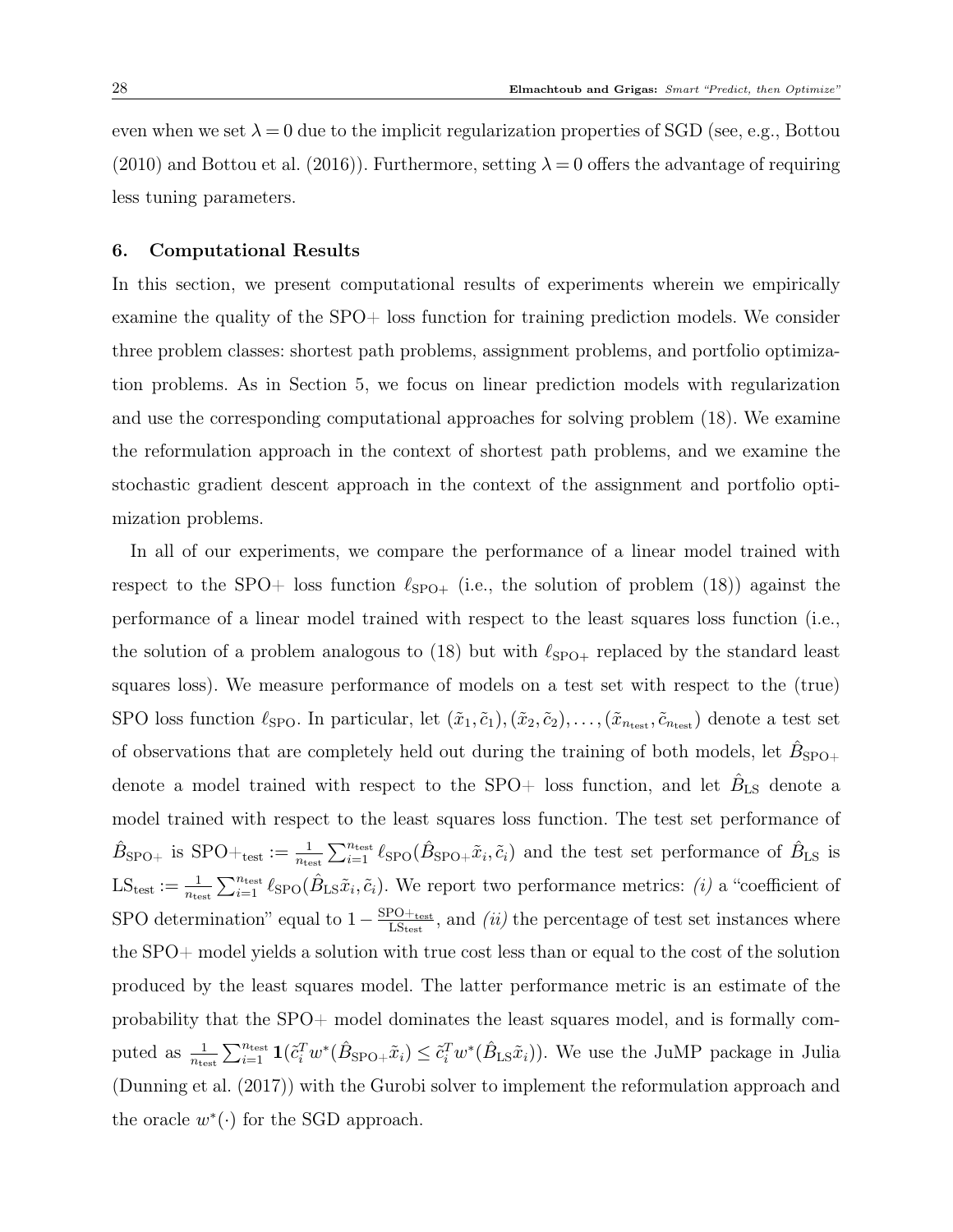#### 6.1. Shortest Path Problems

Our first experiment concerns a set of shortest path problems. In this case, the feasible region S can be modeled using network flow constraints as in Example 1. We use a  $5 \times 5$  grid as the network topology; the goal is to go from the southwest corner of the grid to the northeast corner, and the edges only go north or east. Thus, the total number of edges, and therefore decisions d, is 40. The cost vectors and features are synthetically generated according to the following process. First, we generate a random matrix  $B^* \in \mathbb{R}^{d \times p}$  that encodes the parameters of the true model, whereby each entry of  $B^*$  is Bernoulli random variable that is equal to 1 with probability 0.5. We generate the training data  $(x_1, c_1), (x_2, c_2), \ldots, (x_n, c_n)$  and the testing data  $(\tilde{x}_1, \tilde{c}_1), (\tilde{x}_2, \tilde{c}_2), \ldots, (\tilde{x}_n, \tilde{c}_n)$  according to the following generative model:

1. First, the feature vector  $x_i \in \mathbb{R}^p$  is generated from a multivariate Gaussian distribution with i.i.d. standard normal entries, i.e.,  $x_i \sim N(0, I_p)$ .

2. Then, the cost vector  $c_i$  is generated according to the model  $c_{ij} = \left(\frac{1}{\sqrt{p}}(B^*x_i)_j + 1\right)^{\text{deg}} \cdot \varepsilon_i^j$ i for  $j = 1, \ldots, d$ , and where  $c_{ij}$  denotes the j<sup>th</sup> component of  $c_i$  and  $(B^*x_i)_j$  denotes the j<sup>th</sup> component of  $B^*x_i$ . Here, deg is a fixed positive integer parameter and  $\varepsilon_i^j$  $i$  is a multiplicative noise term that is generated independently at random from the uniform distribution on  $[1-\bar{\varepsilon},1+\bar{\varepsilon}]$  for some parameter  $\bar{\varepsilon}\geq 0$ .

Note that the model for generating the cost vectors employs a polynomial kernel function (see, e.g., Hofmann et al. (2008)), whereby the regression function for the cost vector given the features, i.e.,  $\mathbb{E}[c \mid x]$ , is a polynomial function of x and the parameter deg dictates the degree of the polynomial. Note that we still employ a linear hypothesis class, hence the parameter deg controls the amount of model misspecification and as deg increases we expect the performance of the SPO+ approach to improve relative to the least squares approach. When deg = 1, the expected value of c is indeed linear in x.

In the following set of experiments on the shortest path problem we described, we fix the number of features at  $p = 3$  throughout, and in total there are  $pd = 120$  parameters to estimate. We vary the training set size  $n \in \{200, 400, 800\}$ , we vary the parameter deg  $\in$  $\{2, 4, 6, 8, 10\}$ , and we vary the noise half-width  $\bar{\varepsilon} \in \{0, 0.25, 0.5\}$ . For every value of n, deg, and  $\bar{\varepsilon}$ , we run 50 simulations, each of which has a different B<sup>∗</sup> and therefore different ground truth. For each simulation, we evaluate the performance of our trained models on a test set of 10,000 samples. Figure 1 summarizes our findings, and note that the box plot for each configuration of the parameters is across the 50 independent trials.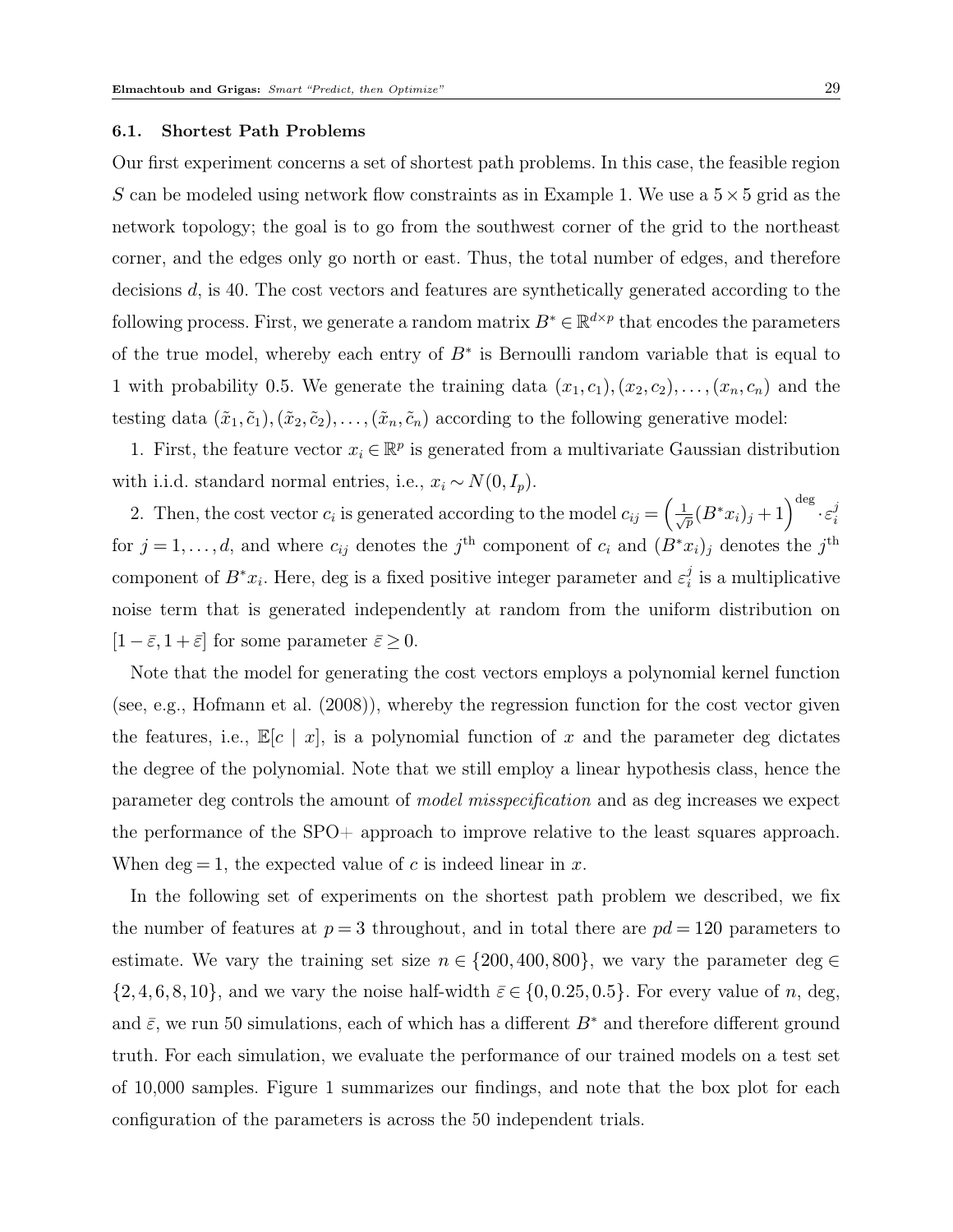#### Figure 1 Shortest path problem.



Coefficient of SPO Determination vs. Polynomial Degree

#### Training Set Size  $\triangleq$  200  $\triangleq$  400  $\triangleq$  800 % of Instances with SPO+ Cost ≤ LS Cost vs. Polynomial Degree



Note. Figure showing (i) the "coefficient of SPO determination"  $1 \frac{\text{SPO+_{test}}}{\text{LS}_{\text{test}}}$  and (ii) the percentage of test set instances where the SPO+ model yields a solution with true cost less than or equal to the cost of the solution produced by the least squares model, versus the polynomial degree parameter deg, for different values of the training set size *n* and different values of the noise half-width parameter  $\bar{\varepsilon}$ .

From Figure 1, we can see that the SPO+ approach tends to perform similar to or better than LS approach in almost all instances (since  $1 - \frac{\text{SPO}_{\text{test}}}{\text{IS}_{\text{test}}}$  $\frac{P_{\text{U}_{\text{test}}}}{L_{\text{S}_{\text{test}}}}$  is typically greater than 0). In fact, the performance is better when deg (model misspecification) is greater than 2. From the bottom graph, one can see that SPO+ does at least as well as LS in over 70% of test samples for every set of parameters. As the training dataset size increases, the performance of SPO+ over LS also tends to improve. This is likely due to the fact that the SPO+ loss function is more intricate than the "simple" least squares loss function and is therefore better at leveraging additional data. Finally, we observe that the value of SPO+ over LS tends to be slightly smaller as the noise term increases in magnitude, although SPO+ still provides significant value when the data is very noisy.

## 6.2. Assignment Problems

We consider an assignment problem where 10 tasks need to be assigned to 10 different people and each person should be assigned to exactly one task. In this case, the feasible region S is a polytope referred to as the assignment polytope and also the Birkhoff polytope. We generate the training and testing data artificially using the exact same mechanism as with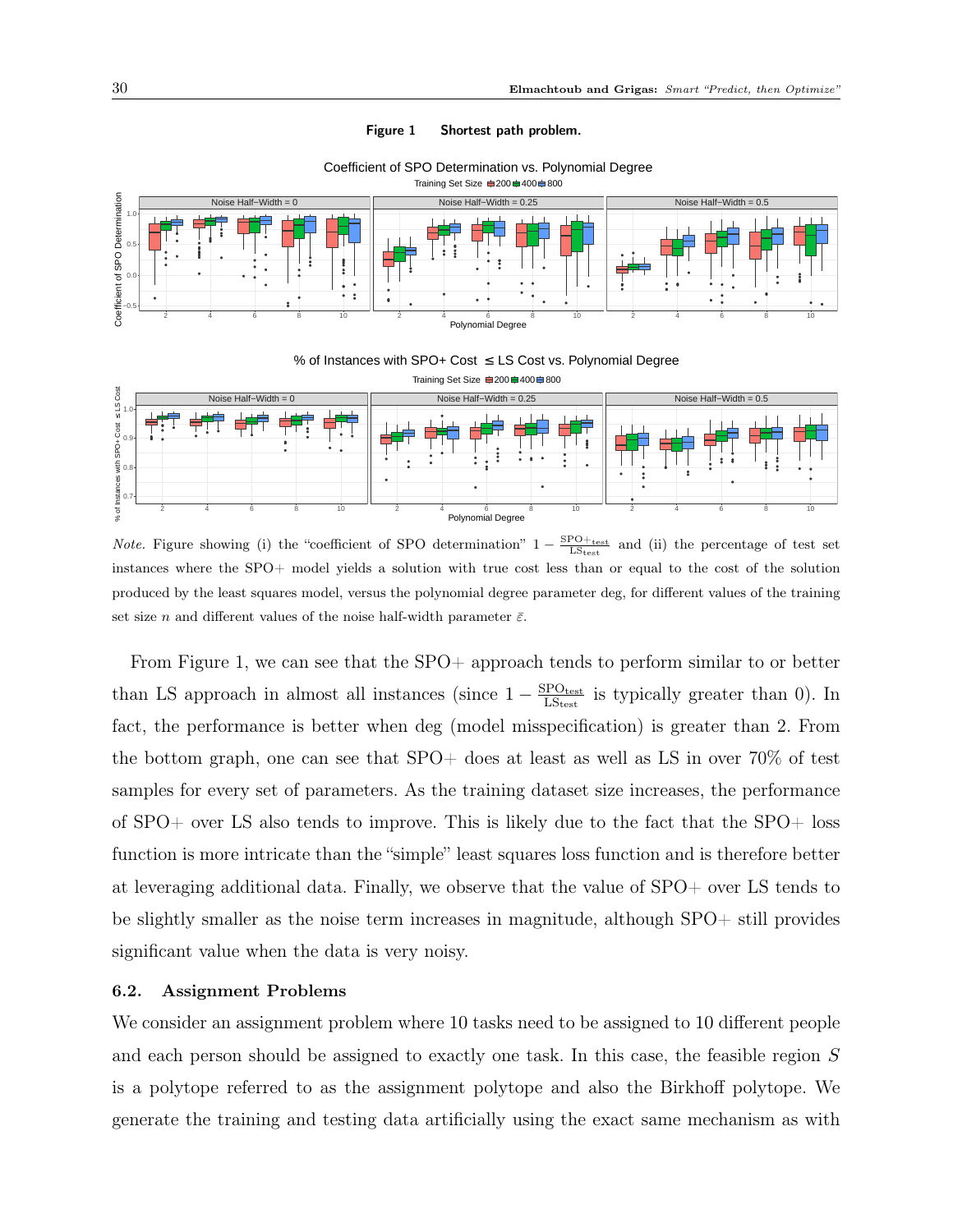the shortest path problems. We use the stochastic gradient descent approach, Algorithm 1, to solve problem (18), and we set  $\lambda = 0$  and use early stopping regularization with a validation set to tune the number of iterations and select the final model. The validation set size is always equal to 25% of the training set size n, and the SPO loss  $\ell_{\text{SPO}}$  is used as the validation set metric for selecting the best iterate. We also use the exact same SGD approach with a validation set to train the linear regression model.

In this experiment,  $d = 10^2 = 100$ , the number of features is kept fixed at  $p = 10$ , and therefore the total number of parameters to estimate is  $pd = 1000$ . We varied the polynomial degree parameter deg  $\in \{2, 4, ..., 18, 20\}$ , the training set size  $n \in \{100, 1000, 10000\}$ , and the half-width of the multiplicative noise interval  $\bar{\varepsilon} \in \{0, 0.25, 0.5\}$ . For each combination of these three parameters, we ran 50 independent trials. The test set size is always equal to 10000.

Figure 2 shows the results of this experiment. Clearly as the polynomial degree parameter deg increases, the SPO+ approach tends perform better relative to the least squares approach, which agrees with our intuition that the SPO+ approach should do better as the amount of model misspecification increases. Interestingly, when  $\deg = 2$  or  $\deg = 4$ , least squares outperforms SPO+, but only slightly when the training set size is 1000 or 10000. We also observe that the results are more variable when the training set size is 100 versus the two larger training set sizes. Finally, we observe that the results appear to be quite robust to the noise parameter  $\bar{\varepsilon}$ , which is likely due to the fact that introducing more noise into the process for generating the cost vectors reduces the performance of both methods equally.

## 6.3. Portfolio Optimization

Here we consider a simple portfolio selection problem based on the classical Markowitz model (Markowitz 1952). As discussed in Section 1, we presume that there are auxiliary features that may be used to predict the returns of  $d$  different assets, but that the covariance matrix of the asset returns does not depend on the auxiliary features. Therefore, we consider a model that with a constraint that bounds the overall variance of the portfolio. Specifically, if  $\Sigma \in \mathbb{R}^{d \times d}$  denotes the (positive semidefinite) covariance matrix of the asset returns and  $\gamma \geq 0$ is the desired bound on the overall variance (risk level) of the portfolio, then the feasible region S in (1) is given by  $S := \{w : w^T \Sigma w \leq \gamma, e^T w \leq 1, w \geq 0\}$ . Here e denotes the vector of all ones and since we only require that  $e^T w \leq 1$ , the cost vector c in (1) represents the negative of the incremental returns of the assets above the risk-free rate. In other words, it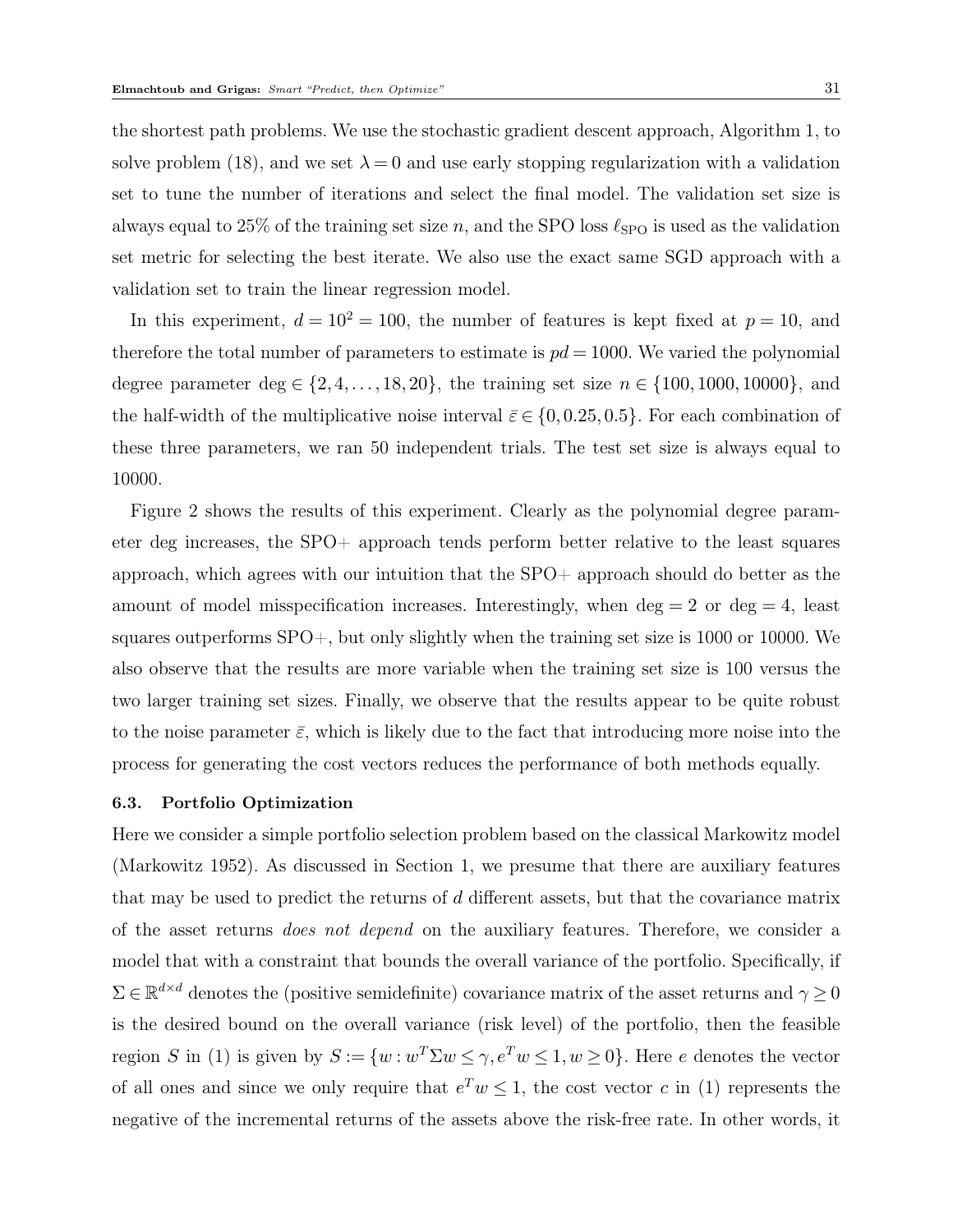

#### Figure 2 Assignment problem.

Coefficient of SPO Determination vs. Polynomial Degree

Training Set Size <sup>●</sup> 100 <sup>1000</sup> 10000 Percent of Instances with SPO+ Cost  $\leq$  LS Cost vs. Polynomial Degree



*Note.* Figure showing (i) the "coefficient of SPO determination"  $1 - \frac{\text{SPO} + \text{test}}{\text{LS}_{\text{test}}}$  and (ii) the percentage of test set instances where the SPO+ model yields a solution with true cost less than or equal to the cost of the solution produced by the least squares model, versus the polynomial degree parameter deg, for different values of the training set size n and different values of the noise half-width parameter  $\bar{\varepsilon}$ .

holds that  $c = -\tilde{r}$  where  $\tilde{r} = r - r_{RF}e$ , r represents the vector of asset returns, and  $r_{RF}$  is the risk-free rate.

In this experiment, we set the number of assets  $d = 10$  and the return vectors and features are synthetically generated according to the following process. As before, we generate a random matrix  $B^* \in \mathbb{R}^{d \times p}$  that encodes the parameters of the true model, whereby each entry of  $B^*$  is Bernoulli random variable that is equal to 1 with probability 0.5, and also  $b_j^* \in \mathbb{R}^p$ denotes the j<sup>th</sup> row of B<sup>\*</sup>. Then, for some noise level parameter  $\tau \geq 0$ , we generate a factor loading matrix  $L \in \mathbb{R}^{10 \times 4}$  such that each entry of L is uniformly distributed on  $[-0.02\tau, 0.02\tau]$ independently of everything else. To generate a training/testing pair  $(x_i, c_i)$ , as before we first generate the feature vector  $x_i \in \mathbb{R}^p$  from a multivariate Gaussian distribution with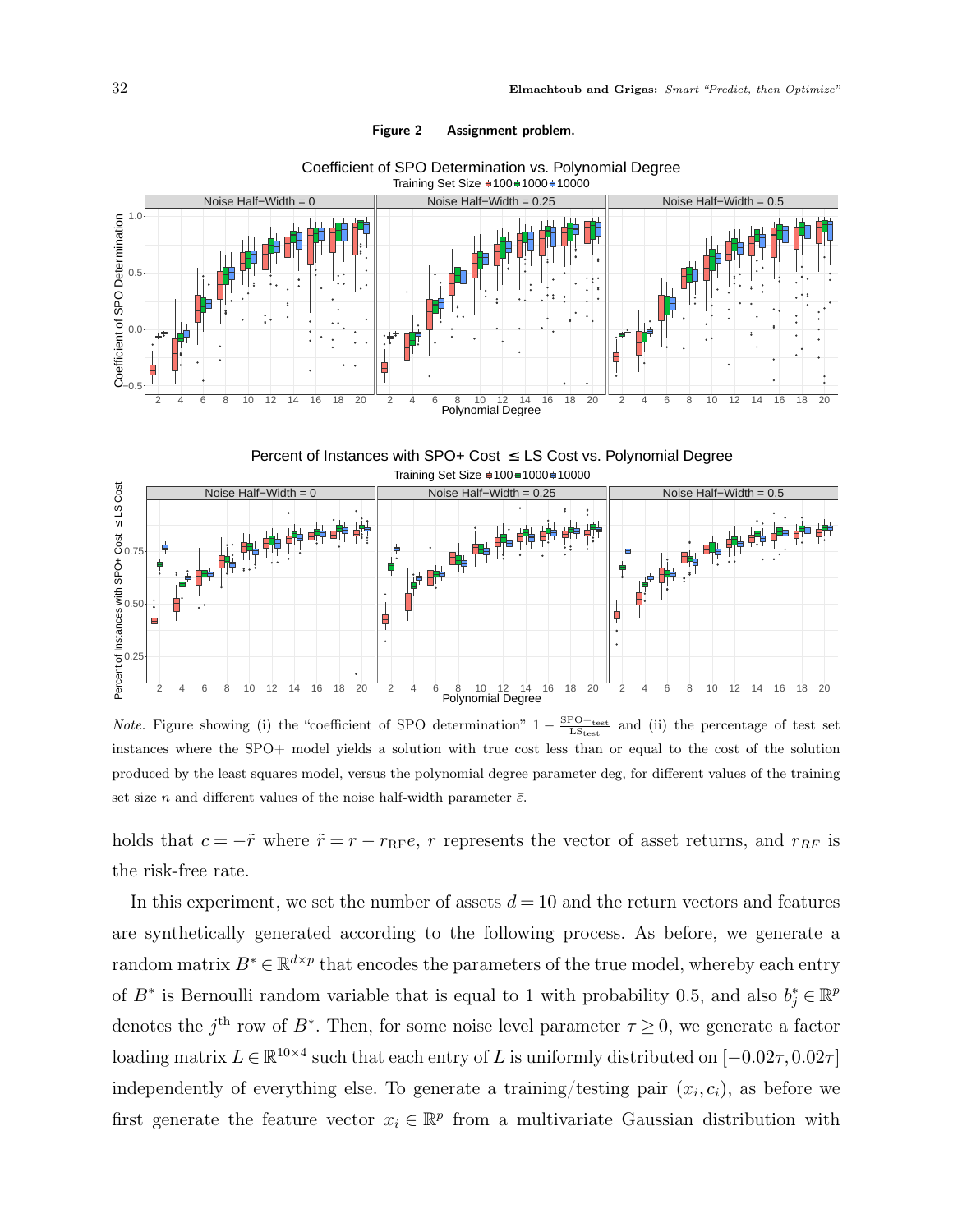i.i.d. standard normal entries, i.e.,  $x_i \sim N(0, I_p)$ . Then, the incremental return vector  $\tilde{r}_i$  is generated according to the following process:

- 1. The conditional mean  $\bar{r}_{ij}$  of the j<sup>th</sup> asset return is set to  $\bar{r}_{ij} := \exp\left(\frac{-\|b_j^*-x_i\|_2^2}{2p}\right)$ .
- 2. The observed return vector  $\tilde{r}_i$  is set to  $\tilde{r}_i := \bar{r}_i + Lf + 0.01\tau\varepsilon$ , where  $f \sim N(0, I_4)$  and  $\varepsilon \sim N(0, I_{10})$ . The cost vector  $c_i$  is set to  $c_i := -\tilde{r}_i$ .

It follows from step (2.) above that, conditional on the observed features  $x_i \in \mathbb{R}^p$ , the covariance matrix of the returns is  $\Sigma = LL^T + (0.01\tau)^2 I_{10}$ . We set the risk level parameter  $\gamma$ , which is part of the definition of the feasible region S, to  $\gamma := 2.25 \cdot \bar{w}^T \Sigma \bar{w}$  where  $\bar{w} := e/10$  is the equal weight portfolio. Note that the particular functional form of the conditional mean returns in step (1.) above is motivated from a Gaussian kernel, which is a particular nonlinear function of the features x that returns a scalar in the range  $[0, 1]$ . In this experiment, the number of features p is kept fixed at 10. We varied the training set size  $n \in \{100, 1000\}$  and the noise level parameter  $\tau \in \{1, 2, 3, 4\}$ . For each combination of these two parameters, we ran 50 independent trials. The test set size is always equal to 10000. We use the SGD approach for training both models in exactly the same way as the assignment problem example.

Figure 3 shows the results of this experiment. The functional form of the conditional mean returns induces a large degree of model misspecification, so we generally expect the SPO+ approach to outperform the least squares approach. Figure 3 validates this intuition as both performance metrics tend to be relatively large. While SPO+ always out performs least squares in this example, we do observe the general trend that the degree to which SPO+ outperforms least squares decreases as the noise level  $\tau$  increases. This trend may be explained by the simple fact that as  $\tau$  increases, the predictive power of both models decreases and hence for very large values of  $\tau$  we expect both models to perform "equally poorly." Finally, Figure 3b suggests that the percent of instances where SPO+ dominates least squares has a larger variance and is more often closer to 100% when the training set size is smaller. It seems likely that this phenomenon is due to the fact that the two methods tend to "tie" more often when the training set size is smaller.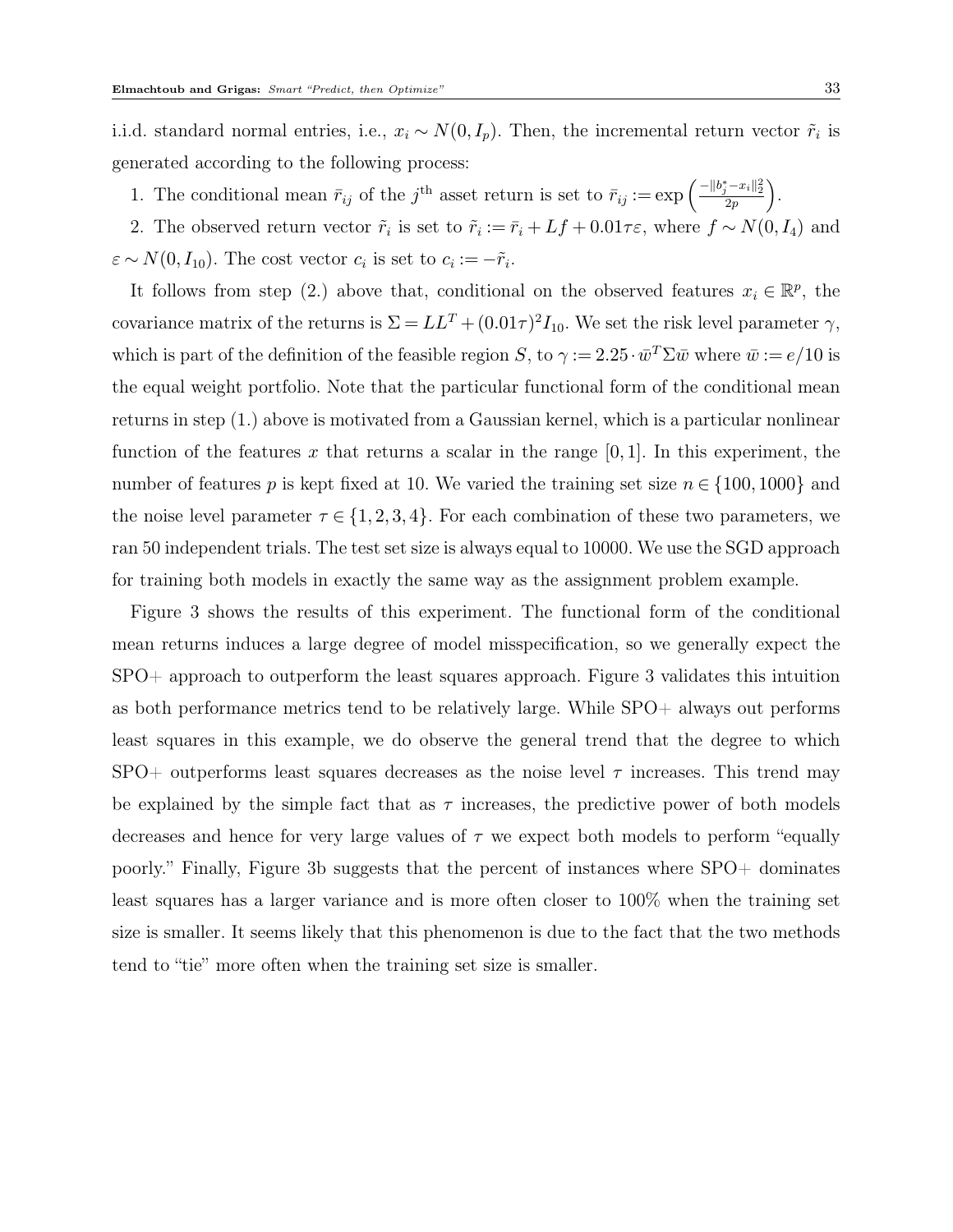

#### Figure 3 Portfolio optimization.

(a) "Coefficient of SPO Determination"



(b) Percentage of instances where SPO+ dominates *Note.* Figure showing (i) the "coefficient of SPO determination"  $1 - \frac{\text{SPO+test}}{\text{LS}_{\text{test}}}$  and (ii) the percentage of test set instances where the SPO+ model yields a solution with true cost less than or equal to the cost of the solution produced by the least squares model, versus the noise level parameter  $\tau$ , for different values of the training set size n.

## 7. Conclusion

In this paper, we provide a new framework for developing prediction models under the predict-then-optimize paradigm. Our framework relies on new types of loss functions that explicitly incorporate the problem structure of the optimization problem of interest. Our results apply for any problem with a convex feasible region and a linear objective. The SPO loss measures the true loss of a prediction by measuring the suboptimality in the corresponding decision made with respect to the optimal decision under the true cost vector. Since the SPO loss function is intractable, we also develop a surrogate upper bound loss function, the SPO+ loss, which is convex and thus lends itself to training prediction models in a tractable way. We also prove a critical Fisher consistency property of the SPO+ loss when the conditional distribution of c given x is continuous and symmetric about its mean, implying that minimizing SPO+ loss also minimizes SPO loss under full information. Finally, we demonstrate that the SPO+ loss function performs well in comparison to standard predictthen-optimize approaches in several numerical experiments, and that the SPO+ approach is more valuable as the degree of model misspecification increases.

## References

Ahuja, Ravindra K, Thomas L Magnanti, James B Orlin. 1993. Network flows: theory, algorithms, and applications .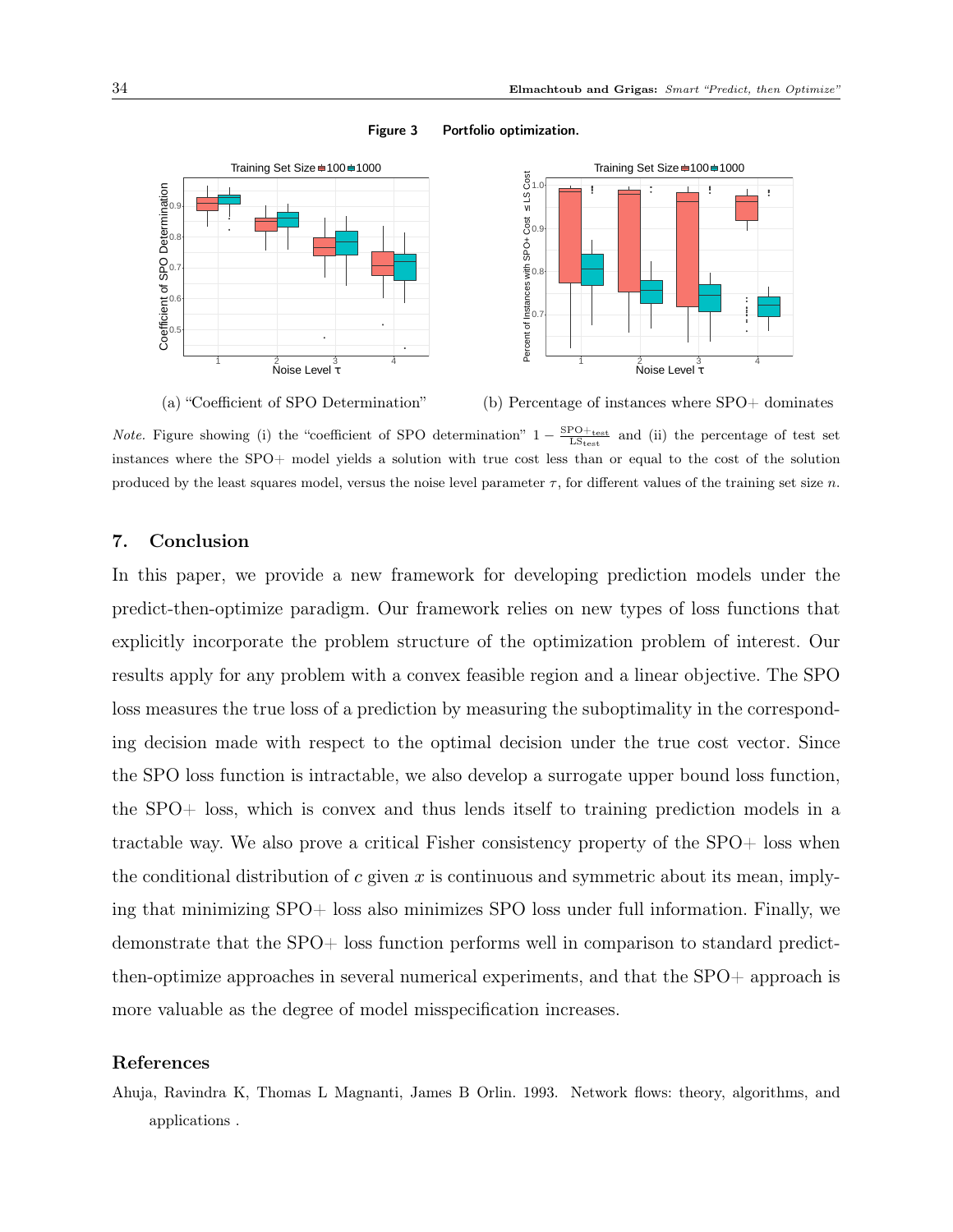- Angalakudati, Mallik, Siddharth Balwani, Jorge Calzada, Bikram Chatterjee, Georgia Perakis, Nicolas Raad, Joline Uichanco. 2014. Business analytics for flexible resource allocation under random emergencies. Management Science **60**(6) 1552-1573.
- Aswani, Anil, Zuo-Jun Max Shen, Auyon Siddiq. 2015. Inverse optimization with noisy data. arXiv preprint arXiv:1507.03266 .
- Ban, Gah-Yi, Noureddine El Karoui, Andrew EB Lim. 2016. Machine learning and portfolio optimization. Management Science .
- Ben-David, Shai, Nadav Eiron, Philip M Long. 2003. On the difficulty of approximately maximizing agreements. Journal of Computer and System Sciences 66(3) 496-514.
- Bertsekas, Dimitri P. 1999. Nonlinear programming. Athena scientific Belmont.
- Bertsimas, Dimitris, Vishal Gupta, Nathan Kallus. 2013. Data-driven robust optimization. Mathematical Programming 1–58.
- Bertsimas, Dimitris, Vishal Gupta, Nathan Kallus. 2014. Robust sample average approximation.  $arXiv$ preprint  $arXiv:1408.4445$ .
- Bertsimas, Dimitris, Vishal Gupta, Ioannis Ch Paschalidis. 2015. Data-driven estimation in equilibrium using inverse optimization. *Mathematical Programming*  $153(2)$  595–633.
- Bertsimas, Dimitris, Nathan Kallus. 2014. From predictive to prescriptive analytics. arXiv preprint arXiv:1402.5481 .
- Bertsimas, Dimitris, Aurélie Thiele. 2006. Robust and data-driven optimization: modern decision making under uncertainty. Models, Methods, and Applications for Innovative Decision Making. INFORMS, 95–122.
- Besbes, Omar, Yonatan Gur, Assaf Zeevi. 2015. Optimization in online content recommendation services: Beyond click-through rates. Manufacturing  $\mathcal C$  Service Operations Management 18(1) 15–33.
- Borwein, Jonathan, Adrian S Lewis. 2010. Convex analysis and nonlinear optimization: theory and examples. Springer Science & Business Media.
- Bottou, Léon. 2010. Large-scale machine learning with stochastic gradient descent. Yves Lechevallier, Gilbert Saporta, eds., Proceedings of the 19th International Conference on Computational Statistics (COMP-STAT'2010). Springer, Paris, France, 177–187. URL http://leon.bottou.org/papers/bottou-2010.
- Bottou, Léon. 2012. Stochastic gradient descent tricks. Neural networks: Tricks of the trade. Springer, 421–436.
- Bottou, Léon, Frank E Curtis, Jorge Nocedal. 2016. Optimization methods for large-scale machine learning. arXiv preprint arXiv:1606.04838 .
- Chan, Carri W, Vivek F Farias, Nicholas Bambos, Gabriel J Escobar. 2012. Optimizing intensive care unit discharge decisions with patient readmissions. Operations research  $60(6)$  1323–1341.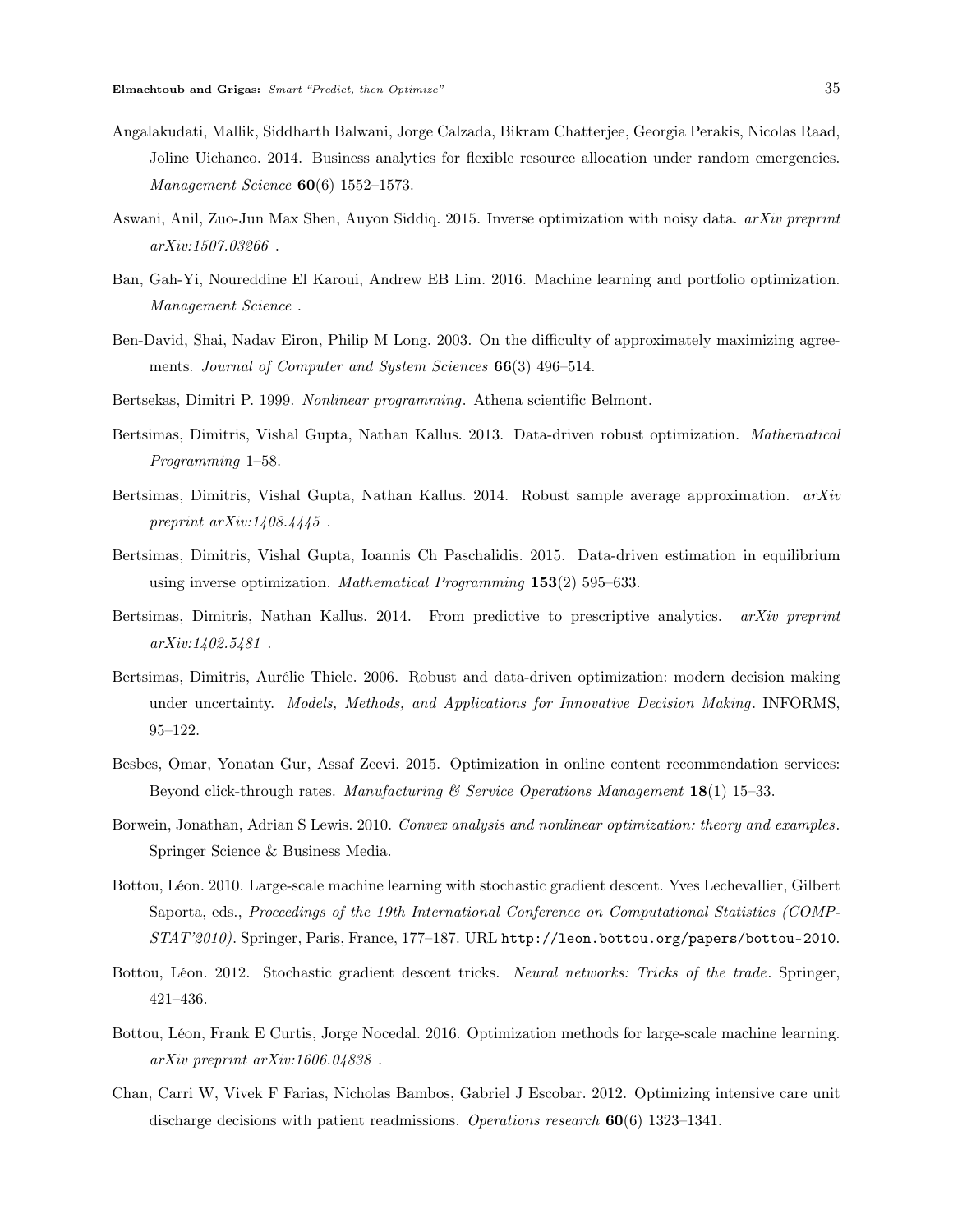- Chan, Carri W, Linda V Green, Yina Lu, Nicole Leahy, Roger Yurt. 2013. Prioritizing burn-injured patients during a disaster. Manufacturing  $\mathcal C$  Service Operations Management 15(2) 170–190.
- Chan, Timothy CY, Tim Craig, Taewoo Lee, Michael B Sharpe. 2014. Generalized inverse multiobjective optimization with application to cancer therapy. Operations Research  $62(3)$  680–695.
- Cheung, Maurice, Adam N Elmachtoub, Retsef Levi, David B Shmoys. 2016. The submodular joint replenishment problem. *Mathematical Programming*  $158(1-2)$  207-233.
- Chu, Leon Yang, J George Shanthikumar, Zuo-Jun Max Shen. 2008. Solving operational statistics via a bayesian analysis. Operations Research Letters 36(1) 110-116.
- Cohen, Maxime C, Ngai-Hang Zachary Leung, Kiran Panchamgam, Georgia Perakis, Anthony Smith. 2017. The impact of linear optimization on promotion planning. Operations Research 65(2) 446–468.
- Den Boer, Arnoud V, Dirk D Sierag. 2016. Decision-based model selection. https://www.researchgate. net/ publication/ 282075352\_ Decision-based\_ model\_ selection .
- den Hertog, Dick, Krzysztof Postek. 2016. Bridging the gap between predictive and prescriptive analyticsnew optimization methodology needed. http://www.optimization-online.org/DB\_HTML/2016/ 12/ 5779. html .
- Deo, Sarang, Kumar Rajaram, Sandeep Rath, Uday S Karmarkar, Matthew B Goetz. 2015. Planning for hiv screening, testing, and care at the veterans health administration. Operations research 63(2) 287–304.
- Donti, Priya L, Brandon Amos, J Zico Kolter. 2017. Task-based end-to-end model learning. arXiv preprint arXiv:1703.04529 .
- Drusvyatskiy, Dmitriy, Adrian S Lewis. 2011. Generic nondegeneracy in convex optimization. Proceedings of the American Mathematical Society 2519–2527.
- Dunning, Iain, Joey Huchette, Miles Lubin. 2017. Jump: A modeling language for mathematical optimization. SIAM Review 59(2) 295–320.
- Esfahani, Peyman Mohajerin, Soroosh Shafieezadeh-Abadeh, Grani Adiwena Hanasusanto, Daniel Kuhn. 2015. Data-driven inverse optimization with incomplete information.  $arXiv$  preprint  $arXiv:1512.05489$ .
- Ferreira, Kris Johnson, Bin Hong Alex Lee, David Simchi-Levi. 2015. Analytics for an online retailer: Demand forecasting and price optimization. Manufacturing  $\mathcal C$  Service Operations Manugement 18(1) 69–88.
- Gallien, Jérémie, Adam J Mersereau, Andres Garro, Alberte Dapena Mora, Martín Nóvoa Vidal. 2015. Initial shipment decisions for new products at zara. Operations Research  $63(2)$  269–286.
- Goh, Chong Yang, Patrick Jaillet. 2016. Structured prediction by least squares estimated conditional risk minimization. arXiv preprint arXiv:1611.07096.
- Hofmann, Thomas, Bernhard Schölkopf, Alexander J Smola. 2008. Kernel methods in machine learning. The annals of statistics 1171–1220.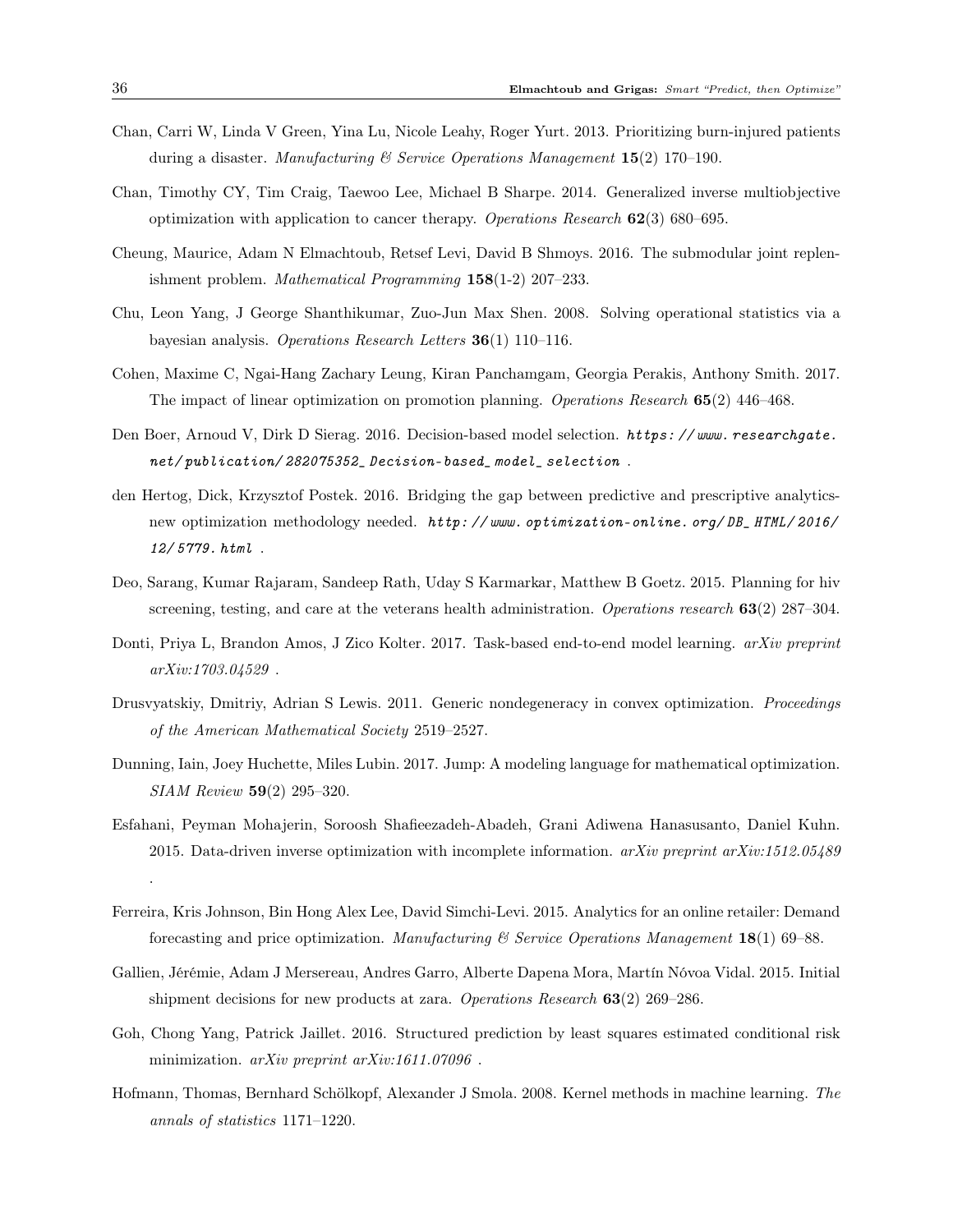- Kao, Yi-hao, Benjamin V Roy, Xiang Yan. 2009. Directed regression. Advances in Neural Information Processing Systems. 889–897.
- Keshavarz, Arezou, Yang Wang, Stephen Boyd. 2011. Imputing a convex objective function. Intelligent Control (ISIC), 2011 IEEE International Symposium on. IEEE, 613–619.
- Kleywegt, Anton J, Alexander Shapiro, Tito Homem-de Mello. 2002. The sample average approximation method for stochastic discrete optimization. SIAM Journal on Optimization  $12(2)$  479–502.
- Lacoste-Julien, Simon, Mark Schmidt, Francis Bach. 2012. A simpler approach to obtaining an o  $(1/t)$ convergence rate for the projected stochastic subgradient method.  $arXiv$  preprint  $arXiv:1212.2002$ .
- Levi, Retsef, Robin O Roundy, David B Shmoys. 2006. Primal-dual algorithms for deterministic inventory problems. Mathematics of Operations Research 31(2) 267–284.
- Lim, Andrew EB, J George Shanthikumar, Gah-Yi Vahn. 2012. Robust portfolio choice with learning in the framework of regret: Single-period case. Management Science 58(9) 1732-1746.
- Liyanage, Liwan H, J George Shanthikumar. 2005. A practical inventory control policy using operational statistics. Operations Research Letters 33(4) 341–348.
- Markowitz, Harry. 1952. Portfolio selection. The journal of finance 7(1) 77–91.
- Mehrotra, Mili, Milind Dawande, Srinagesh Gavirneni, Mehmet Demirci, Sridhar Tayur. 2011. Or practice—production planning with patterns: A problem from processed food manufacturing. Operations Research 59(2) 267–282.
- Nemirovski, Arkadi, Anatoli Juditsky, Guanghui Lan, Alexander Shapiro. 2009. Robust stochastic approximation approach to stochastic programming.  $SIAM$  Journal on Optimization 19(4) 1574–1609.
- Osokin, Anton, Francis Bach, Simon Lacoste-Julien. 2017. On structured prediction theory with calibrated convex surrogate losses. arXiv preprint arXiv:1703.02403 .
- Robbins, H., S. Munro. 1951. A stochastic approximation method. Annals of Mathematical Statistics 22 400–407.
- Rudin, Cynthia, Gah-Yi Vahn. 2014. The big data newsvendor: Practical insights from machine learning .
- Schütz, Peter, Asgeir Tomasgard, Shabbir Ahmed. 2009. Supply chain design under uncertainty using sample average approximation and dual decomposition. European Journal of Operational Research 199(2) 409–419.
- Sen, Suvrajeet, Yunxiao Deng. 2017. Learning enabled optimization: Towards a fusion of statistical learning and stochastic optimization. http://www.optimization-online.org/DB\_HTML/2017/03/5904. html .
- Simchi-Levi, David. 2013. Om forum—om research: From problem-driven to data-driven research. Manufacturing  $\mathcal C$  Service Operations Management 16(1) 2-10.